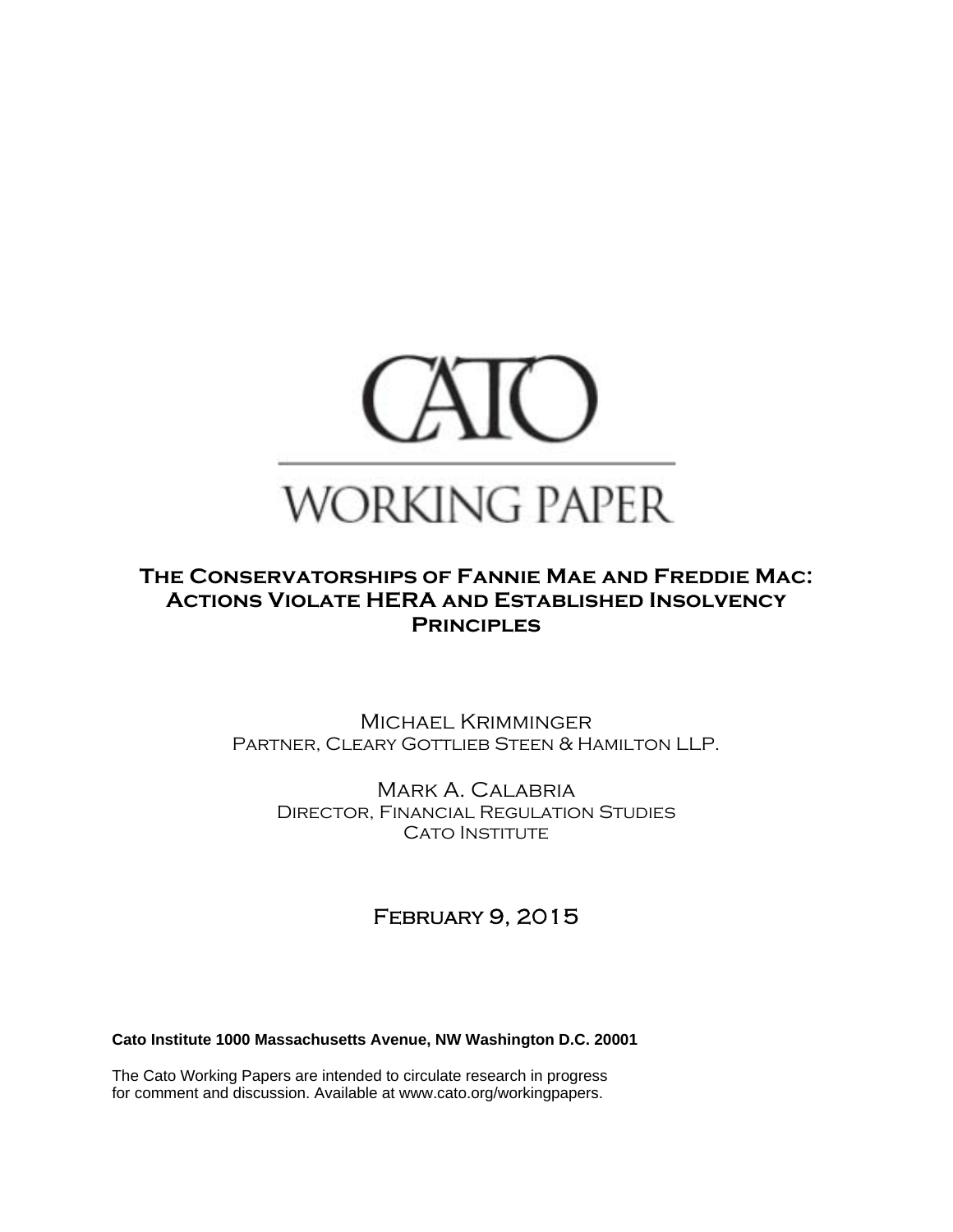# **The Conservatorships of Fannie Mae and Freddie Mac: Actions Violate HERA and Established Insolvency Principles**

**By Michael Krimminger[1](#page-1-0) and Mark Calabria[2](#page-1-1)**

#### **I. Executive Summary**

When the Federal Housing Finance Agency ("FHFA") was appointed conservator for Fannie Mae and Freddie Mac<sup>[3](#page-1-2)</sup>, it was the first use of the conservatorship authority under the Housing and Economic Recovery Act of 2008 ("HERA"), but it was not without precedent. For decades, the Federal Deposit Insurance Corporation ("FDIC") has successfully and fairly resolved more than a thousand failing banks and thrifts using the virtually identical sections of the Federal Deposit Insurance Act ("FDIA"). While the FDIC most often uses its receivership authority to resolve failing banks and thrifts, it rehabilitated dozens of weak financial institutions through open bank assistance and conservatorships by returning the banks and thrifts to full compliance with regulatory capital and other requirements, recouping the FDIC's investments in the institution, if possible, and treating stakeholders fairly. If the bank or thrift could not meet regulatory requirements, it was resolved through the FDIC's well-established receivership powers with statutory protections for all stakeholders. This approach has been recognized by the courts, Congress, and the public as providing invaluable predictability, fairness, and stability. The success of the FDIC's approach to rehabilitating or resolving failing banks and thrifts has led it to become the principal international model used by the Financial Stability Board and national regulators.

<span id="page-1-0"></span> <sup>1</sup> <sup>1</sup> Partner, Cleary Gottlieb Steen & Hamilton LLP.

<sup>&</sup>lt;sup>2</sup> Director, Financial Regulation Studies, Cato Institute.

<span id="page-1-2"></span><span id="page-1-1"></span><sup>&</sup>lt;sup>3</sup> The Federal National Mortgage Association ("Fannie Mae") and the Federal Home Loan Mortgage Corporation ("Freddie Mac") will be collectively referred to in this paper as the "Companies".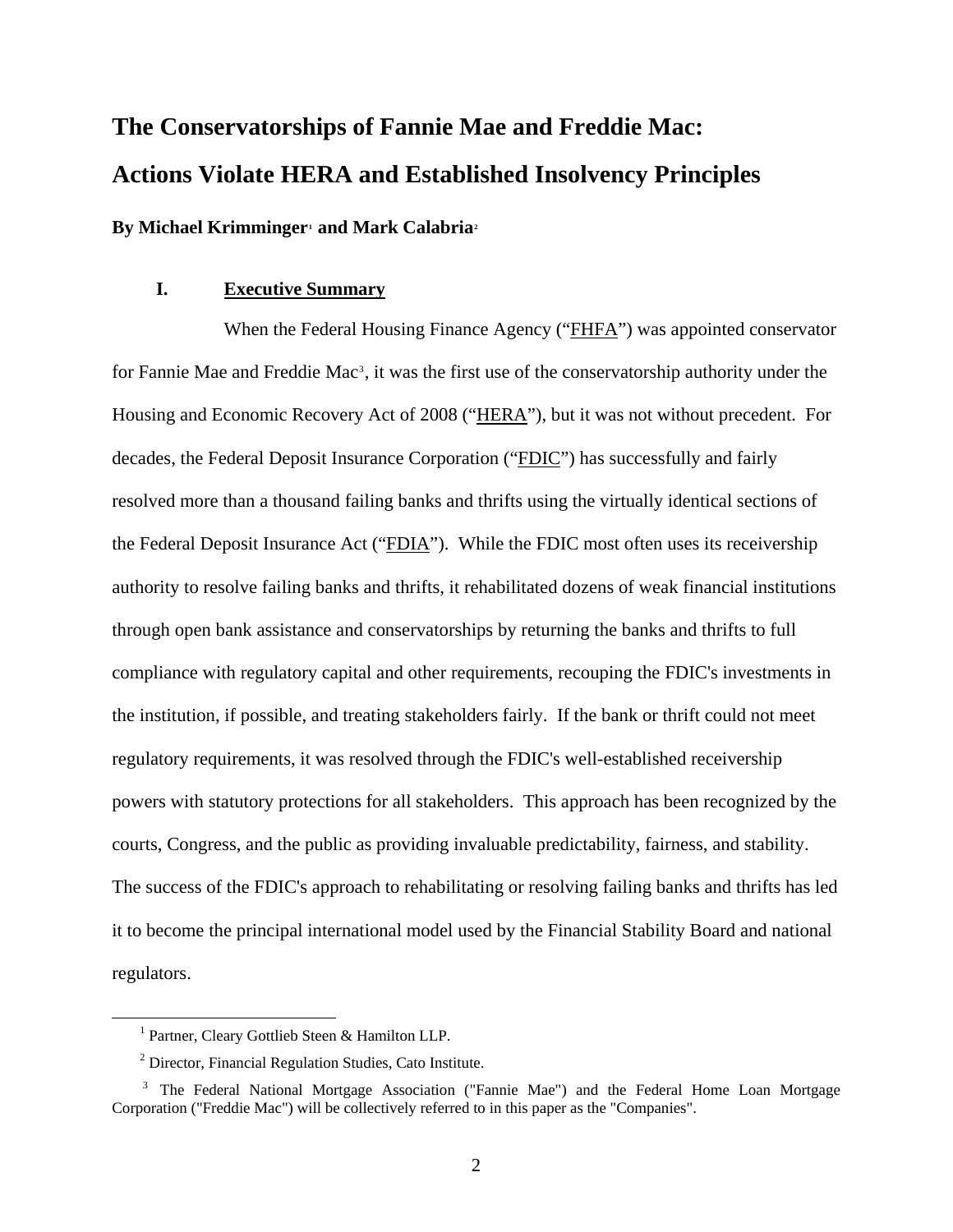The predictability, fairness, and acceptance of this model led Congress to adopt it as the basis for authorizing the FHFA with conservatorship powers over Fannie Mae and Freddie Mac in HERA. Instead of following this precedent, however, FHFA and Treasury have radically departed from HERA and the principles underlying all other U.S. insolvency frameworks and sound international standards through a 2012 re-negotiation of the original conservatorship agreement. Known as the "net worth sweep" or "Third Amendment," this decision ignored HERA and decades of established practice, undermined public trust in the government role in insolvencies, and undercut the vital role that fair treatment in insolvencies plays in a market economy.

This paper will:

- Describe the historical precedent and resolution practice on which Congress based FHFA's and Treasury's statutory responsibilities over Fannie Mae and Freddie Mac:
- Explain the statutory requirements, as well as the procedural and substantive protections, in place so that all stakeholders are treated fairly during the conservatorship;
- Detail the important policy reasons that underlie these statutory provisions and the established practice in their application, and the role these policies play in a sound market economy; and
- Demonstrate that the conservatorships of Fannie Mae and Freddie Mac ignore that precedent and resolution practice, and do not comply with HERA. Among the Treasury and FHFA departures from HERA and established precedents are the following: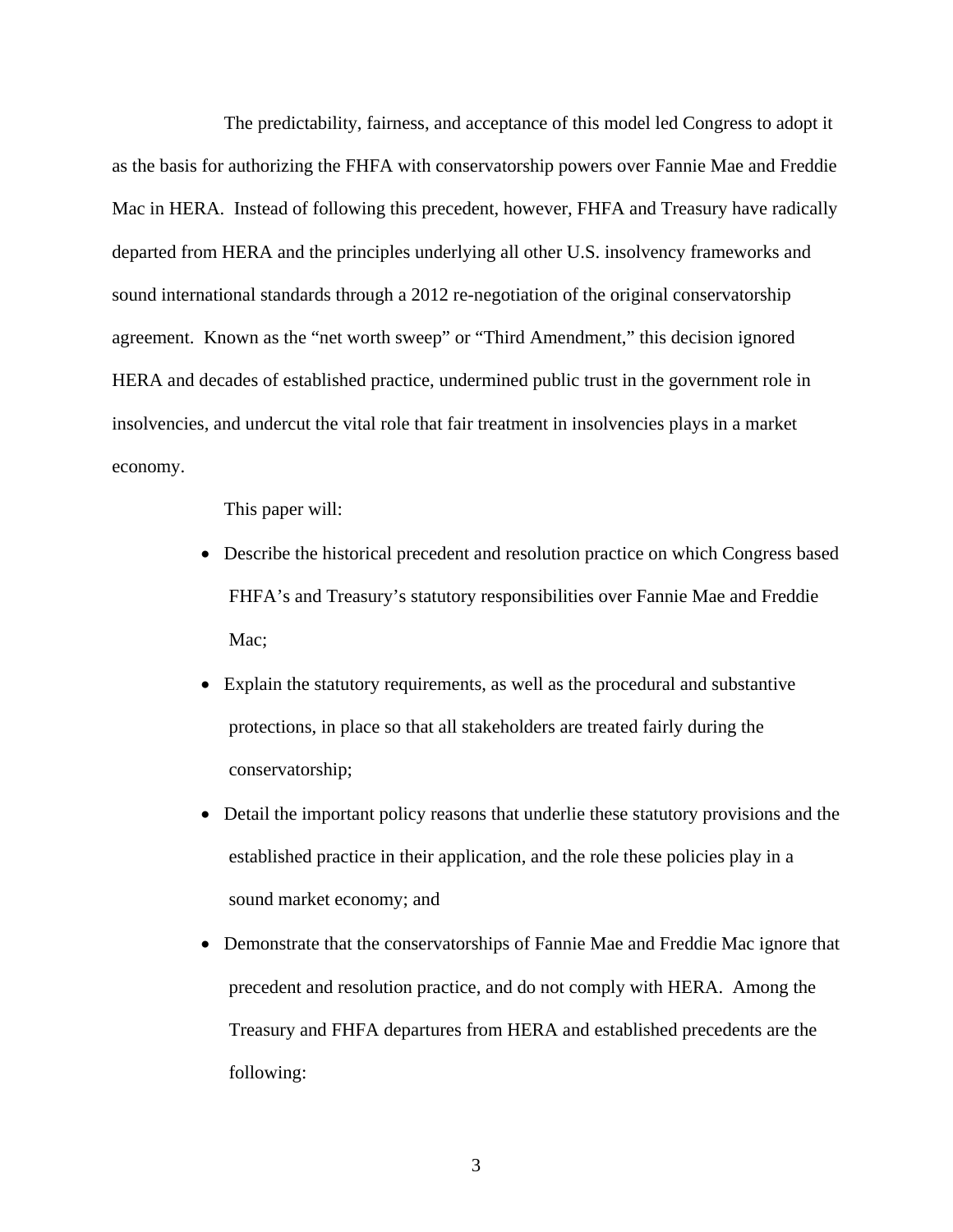- o continuing the conservatorships for more than 6 years without any effort to comply with HERA's requirements to "preserve and conserve" the assets and property of the Companies and return them to a "sound and solvent" condition or place them into receiverships;
- o rejecting any attempt to rebuild the capital of Fannie Mae or Freddie Mac so that they can return to "sound and solvent" condition by meeting regulatory capital and other requirements, and thereby placing all risk of future losses on  $t$ axpayers<sup>4</sup>;
- o stripping all net value from Fannie Mae and Freddie Mac long after Treasury has been repaid when HERA, and precedent, limit this recovery to the funding actually provided<sup>[5](#page-3-1)</sup>;
- o ignoring HERA's conservatorship requirements and transforming the purpose of the conservatorships from restoring or resolving the Companies into instruments of government housing policy and sources of revenue for Treasury;
- o repeatedly restructuring the terms of the initial assistance to further impair the financial interests of stakeholders contrary to HERA, fundamental principles of insolvency, and initial commitments by FHFA; and

<span id="page-3-0"></span> $\overline{4}$ <sup>4</sup> On January 27, 2015, FHFA Director Melvin Watt again reiterated that FHFA is preventing the Companies from rebuilding capital during the conservatorships. Statement of Melvin L. Watt, Director of FHFA, before the House Committee on Financial Services at 3 (Jan. 27, 2015), available at www.financialservices.house.gov/uploadedfiles/hhrg-114-ba00-wstate-mwatt-20150127.pdf.

<span id="page-3-1"></span> $<sup>5</sup>$  Director Watt confirmed in his January 27, 2015 testimony that both Fannie Mae (total received \$116.1 billion;</sup> repaid \$130.5 billion through Sept. 30, 2014) and Freddie Mac (total received \$71.3 billion; repaid \$88.2 billion through Sept. 30, 2014) had more than fully repaid any monies due to Treasury. However, Watt reported that none of those payments reduced the amount claimed by Treasury. Statement of Melvin L. Watt, Director of FHFA, before the House Committee on Financial Services at 4.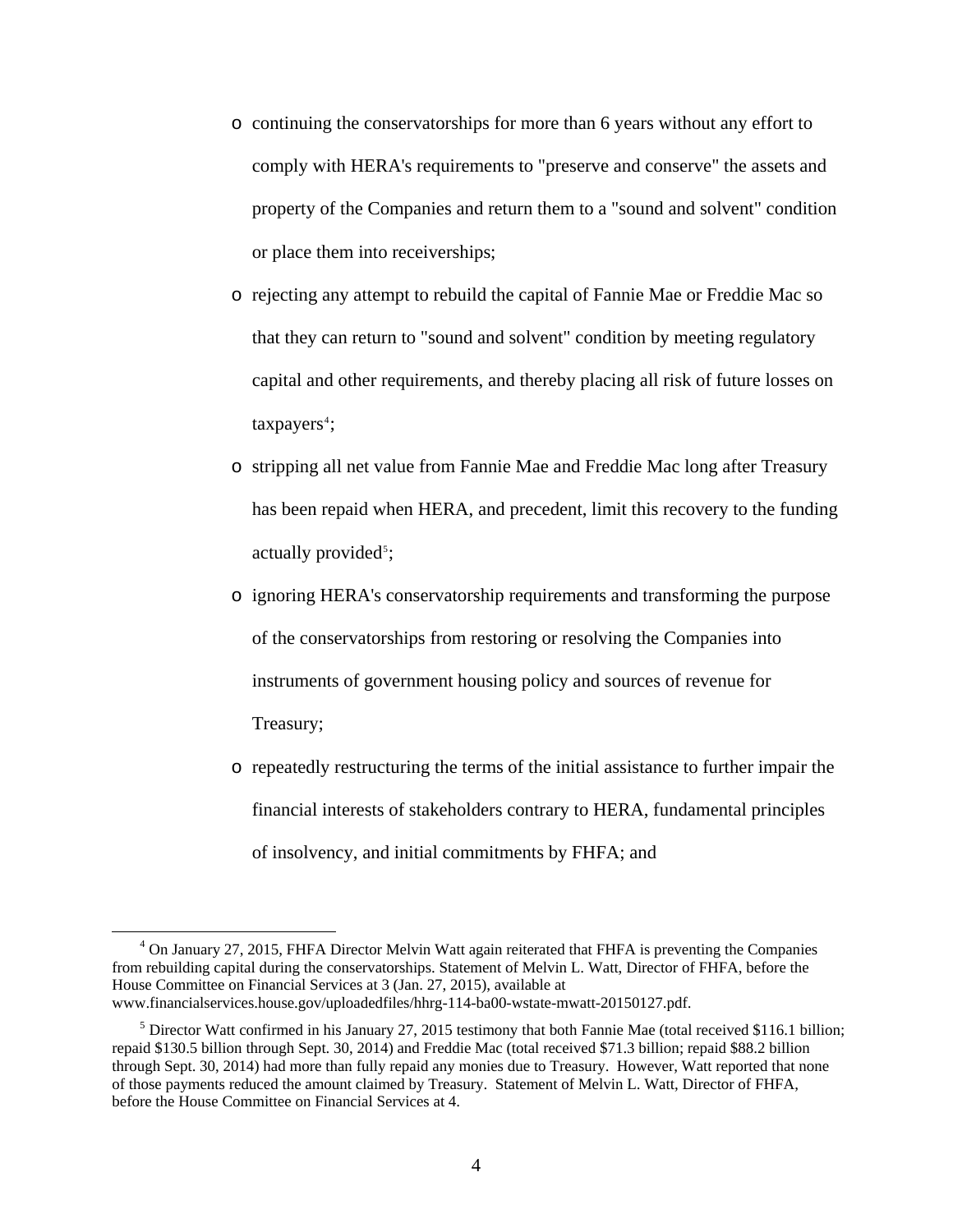o disregarding HERA's requirement to "maintain the corporation's status as a private shareholder-owned company" and FHFA's commitment to allow private investors to continue to benefit from the financial value of the company's stock as determined by the market.

The authors of this paper were intimately involved in the policy discussions and legislative drafting that led to the creation of HERA, Mr. Calabria in his capacity as one of the senior professional staff to Chairman Richard Shelby of the U.S. Senate Committee on Banking, Housing and Urban Affairs, and Mr. Krimminger in his capacity as a senior policy advisor with the FDIC. During his more than twenty-one years with the FDIC, Mr. Krimminger participated in the management of receiverships and bridge banks, in the practical and policy development of the FDIC's resolution strategies, and served as Deputy to the Chairman for Policy and General Counsel during the recent financial crisis.

As a result, we bring practical experience in the application of these laws and policies along with extensive experience in the regulatory and legislative analysis that led to HERA. We feel that the precedents and their application under HERA have not been adequately discussed in considering Treasury's and the FHFA's actions during the conservatorships.

Although a new statute, HERA was well-grounded in the long history of FDIC bank conservatorships. In fact, in adopting HERA, Congress virtually replicated the FDIA's conservatorship and receivership provisions in part to provide comfort to stakeholders in two of the largest, and most important, U.S. financial institutions. $<sup>6</sup>$  $<sup>6</sup>$  $<sup>6</sup>$ </sup>

<span id="page-4-0"></span> $\overline{6}$  $6$  See David H. Carpenter & M. Maureen Murphy, Cong. Research Serv., RL34657, Financial Institution Insolvency: Federal Authority Over Fannie Mae, Freddie Mac, and Depository Institutions 5 (2008), available at <http://fpc.state.gov/documents/organization/110098.pdf> ("Among the reforms included in [HERA] were extensive provisions providing the FHFA with powers that substantially parallel those accorded the Federal Deposit Insurance Corporation (FDIC) to deal with every aspect of insolvencies of any bank or thrift institution that holds federally insured deposits.").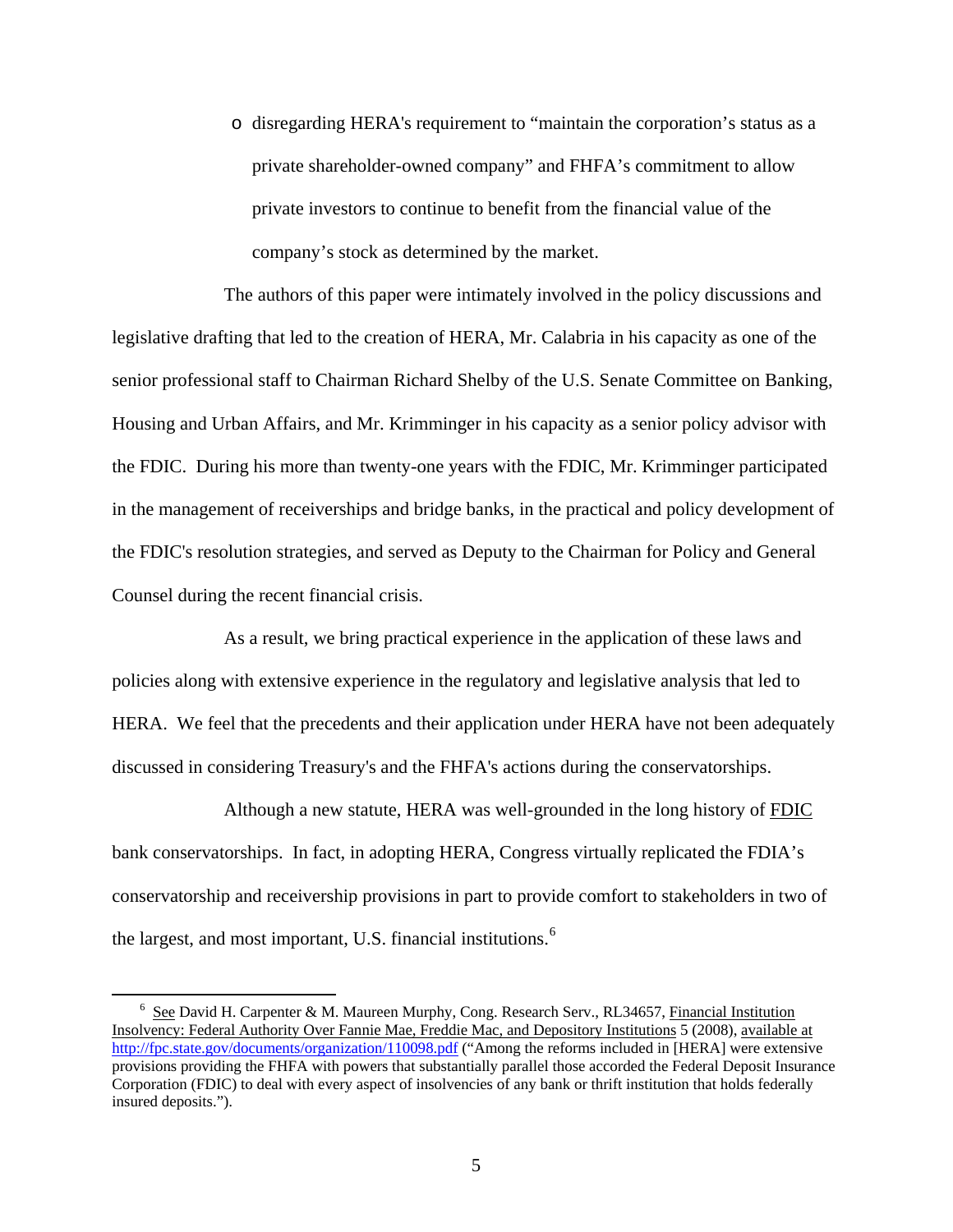Unfortunately, FHFA and Treasury have ignored the stakeholder protections in HERA and the long-established requirements and interpretations embodied in the FDIA as well as other U.S. and international insolvency laws. In 2012, Treasury and FHFA adopted the Third Amendment to the original 2008 agreements governing Treasury's investment and recoveries from the conservatorships.<sup>[7](#page-5-0)</sup>

The Third Amendment implemented a "net worth sweep" that strips the Companies of their entire net worth each quarter and prevents the accumulation of any funds to repay pre-conservatorship shareholders, or build capital or any buffer against future losses. In addition, it explicitly eliminates the Companies' minimal reserve against losses to zero by 2018. HERA requires FHFA to conduct the conservatorships in order to "preserve and conserve" the Companies and to rehabilitate them so that they return to a "sound and solvent" condition.[8](#page-5-1) Moreover, Congress consciously chose to vest with FHFA, not Treasury, the sole authority over invoking and conducting a conservator or receivership. The role of Treasury is exclusively that of a creditor. Based on the past precedents, as demonstrated below, the requirement to return to a "sound and solvent condition" requires at a minimum that the Companies must meet the minimum capital and other regulatory standards required by the regulators *and* the market to conduct their normal business. If the Companies cannot be returned to a "sound and solvent" condition, then they must be placed into receivership. However, FHFA and Treasury have ignored these specific requirements and, instead, have used the Companies as "cash cows" to divert tens of billions of dollars to the Treasury.

<span id="page-5-1"></span><span id="page-5-0"></span> $\frac{1}{7}$ <sup>7</sup> "Third Amendment to Amended and Restated Senior Preferred Stock Purchase Agreement", between Treasury and FHFA, dated Aug. 17, 2012.

 $8^8$  12 U.S.C.  $$4617(b)(2)(B)$  and (D).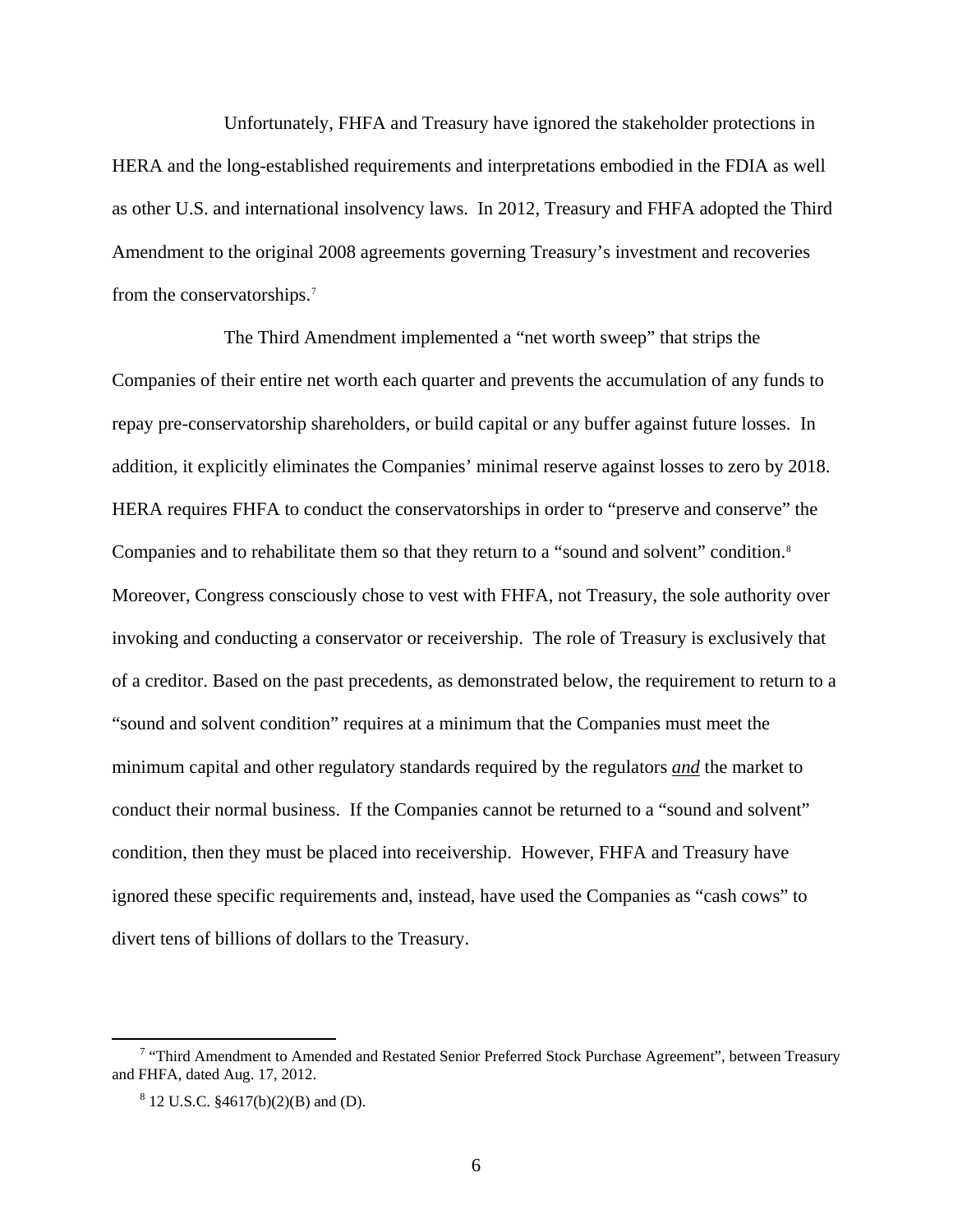To some, this may sound fair. After all, the Companies received billions of dollars in Treasury support. However, all of that money was repaid long ago. As of today, Treasury has diverted nearly \$40 billion beyond what it initially invested in the Companies.

This is not a dispute that only affects the Companies' stakeholders. First, because the Third Amendment deprives Fannie and Freddie of 100% of their net worth, it means that no capital is accumulated against future losses. That leaves the taxpayers on the hook once again. Second, as described below, it manipulates the conservatorship process to redirect billions of dollars to the government's general operating budget, with no accountability over how funds are spent. Finally, these unprecedented deviations from settled insolvency practices and creditor protections undercut one of the critical foundations of a market economy, and could call into question the reliability of the government as a resolution authority. Fair and predictably applied insolvency rules allow investors, creditors and even consumers to judge the risks of investing in, doing business with, or buying products or services from a company. If that process can be manipulated to favor one creditor – as FHFA has favored Treasury – then there is no basis to judge what could happen if a company fails. This is particularly troubling because it is the government that has subverted the normal conservatorship process. It could call into question the reliability of any process where the government controls the rehabilitation or resolution of a company. Given the important role that government bodies play in the resolution of many financial institutions, such as banks under the FDIA or systemically important financial institutions under the Dodd-Frank Act's new Orderly Liquidation Authority, it is essential that the performance of this role assure all stakeholders of fairness and predictability.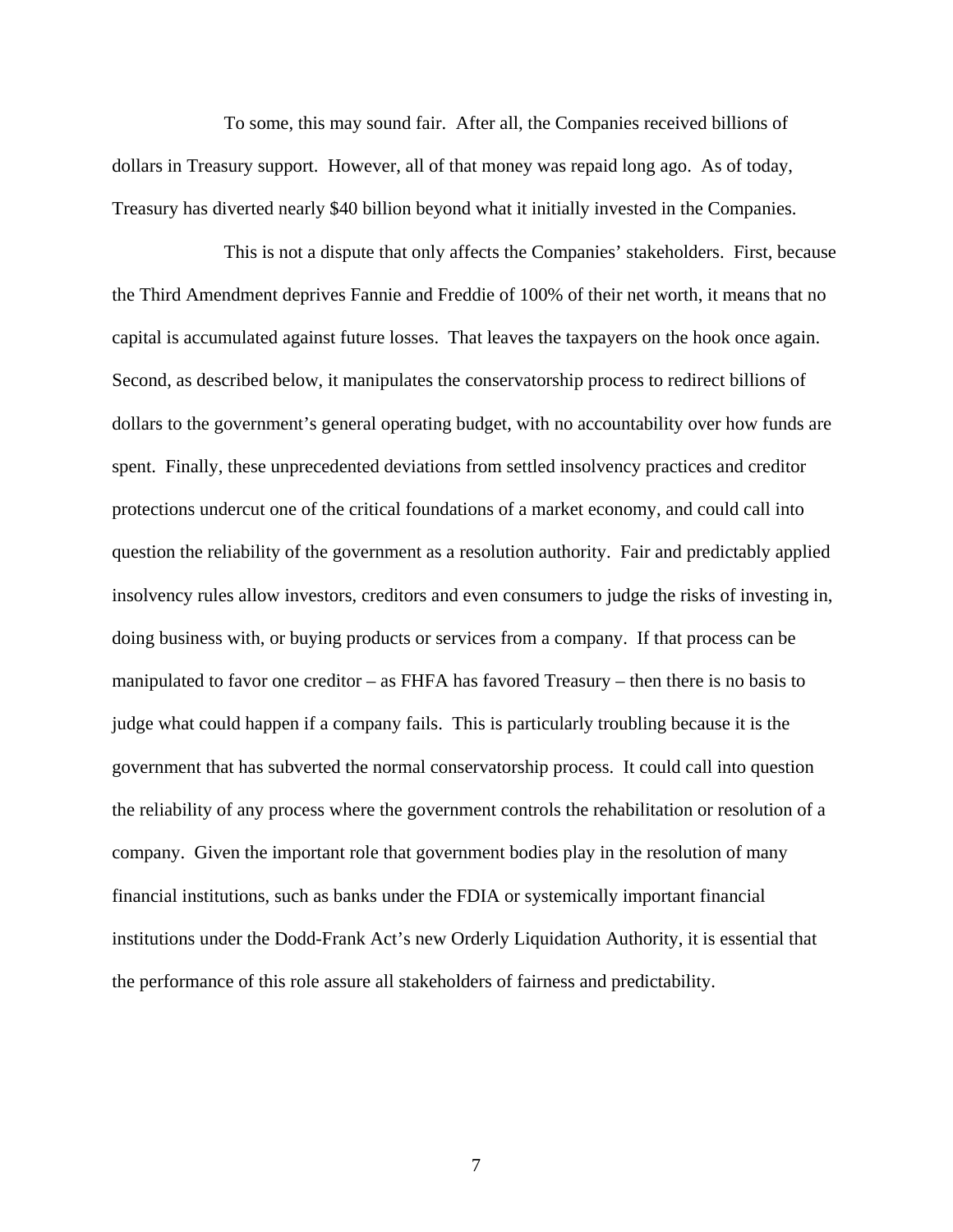#### **II. Introduction**

A market economy depends upon predictable rules to govern competition. These rules must include sound and observed standards to govern contracts, commercial interactions, consumer protections, and the adjudication of disputes. Another critical, but often forgotten, set of rules are predictable and fair standards to allocate losses and rehabilitate or liquidate a company when it cannot pay its debts. Insolvency rules have an enormous impact on the efficiency of commercial dealings by determining the risks that stakeholders, including shareholders and creditors, as well as consumers must bear in dealing with a company or individual.<sup>[9](#page-7-0)</sup> If, as shown in many emerging economies, the insolvency laws are inadequate or not enforced fairly, the costs of starting, funding, and expanding businesses is likely to be much higher because the underlying uncertainty distorts investment decisions, short-circuits many potentially valuable innovations, and strangles many profitable companies. In short, fair application of the rule of law is a critical foundation for a market economy – and this very clearly includes insolvency law.

Common law and statutory requirements for fair treatment of stakeholders under insolvency laws have a very long history in the United States. Article I, Section 8 of the U.S. Constitution recognizes the importance of insolvency laws to our economy by providing to Congress authority to establish "uniform laws on the subject of Bankruptcies throughout the United States." State common law, as well as the earliest iterations of the national bankruptcy laws all recognized that a substantively and procedurally fair process to address stakeholders' claims was a fundamental element of insolvency law. Indeed, this principle has been one of the

<span id="page-7-0"></span><sup>&</sup>lt;sup>9</sup> See James W. Ely, Jr., "Whatever Happened to the Contract Clause?", 4 Charleston L. Rev. 371, 374 (Winter 2010).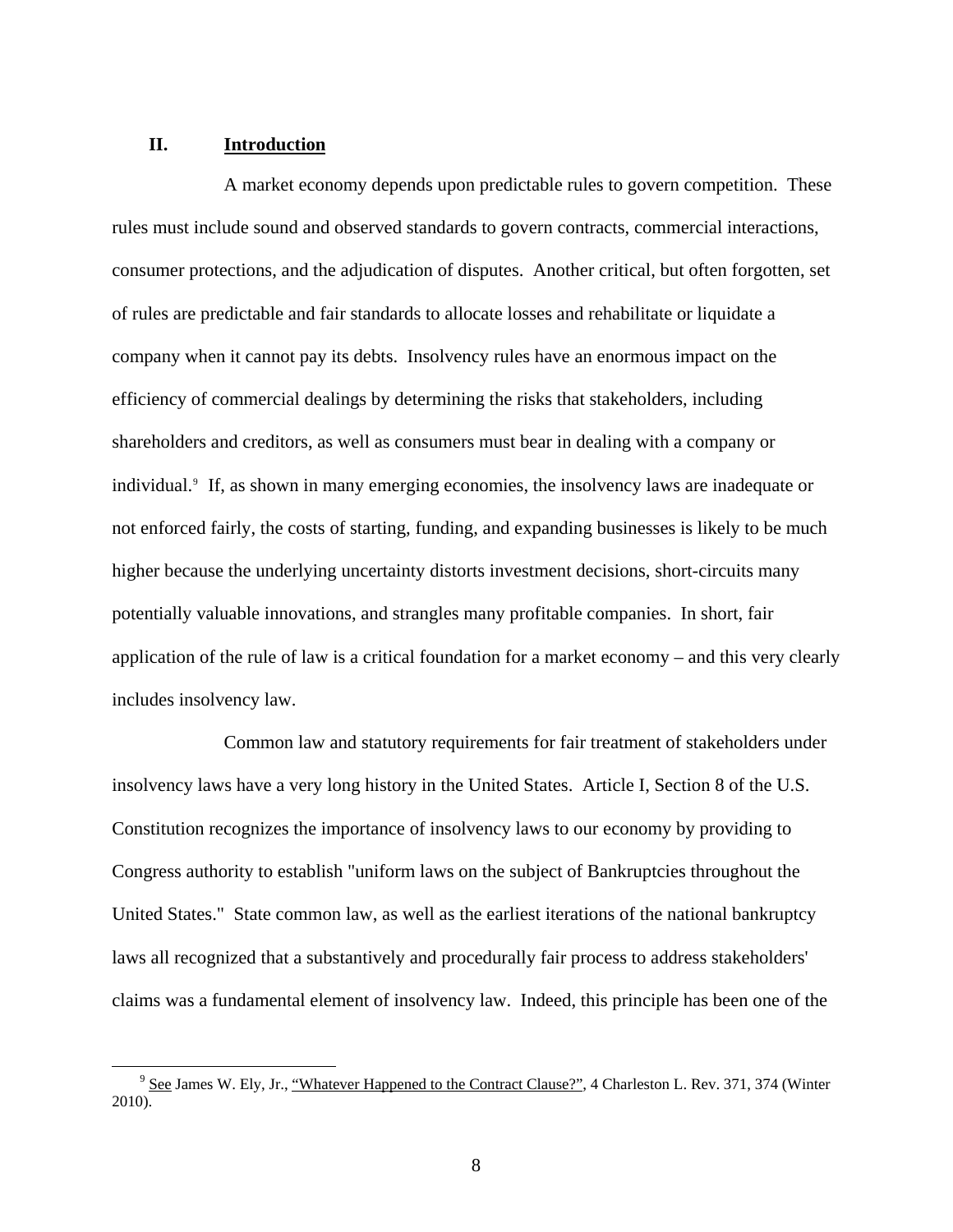foremost reasons for international efforts to improve domestic and international insolvency frameworks.<sup>[10](#page-8-0)</sup>

One of the principal goals of the U.S. Bankruptcy Code is to provide procedural and substantive fair treatment of stakeholders through an adjudicative process to resolve claims and ensure consistent treatment for similarly situated creditors. The Bankruptcy Code is rightly viewed as a foundation for the availability of financing that fuels the U.S. economy. Similarly, the FDIA provides parallel protections to stakeholders of failed insured banks when the FDIC is appointed as conservator or receiver. While the FDIC has broad authority and flexibility to rehabilitate an insured bank as conservator or through open bank assistance, or to resolve the bank as receiver – which reflects the public interest in deposit insurance – stakeholders of failing banks continue to be protected by the statutory duties imposed on the FDIC to protect all creditors under the FDIA. Those protections include the requirement that the FDIC "preserve and conserve the assets and property" of the bank for the benefit of its stakeholders and pay those stakeholders either as part of the normal operations of the bank in a conservatorship or under the statutory priorities for distribution in a receivership.<sup>11</sup>

While shareholders and other stakeholders typically suffer losses under these laws when a company or bank fails, the amount of those losses is determined in a fair and predictable process with rights to contest any disputed decisions. This is fundamental to an accurate evaluation of the risks and rewards of investing in or doing business with a company or bank. If

<span id="page-8-0"></span><sup>&</sup>lt;sup>10</sup> See American Bankruptcy Institute, "Commission to Study the Reform of Chapter 11: 2012-2014 Final Report and Recommendations" at 8-10 (2014); National Bankruptcy Review Commission, "Final Report: Bankruptcy The Next 20 Years" at ii (1997)(In adopting the 1978 Bankruptcy Code, "Congress retained two basic principles that long have characterized American bankruptcy law: fair treatment for creditors and a fresh start for debtors, both businesses and consumers"). See also World Bank, "Principles and Guidelines for Effective Insolvency and Creditor Rights Systems (Principles 12, 19, 29, and 34) (April 2001); Kurt Nadelmann, "Legal Treatment of Foreign and Domestic Creditors" 11 Law & Contemp. Probs (1946).

<span id="page-8-1"></span><sup>&</sup>lt;sup>11</sup> 12 U.S.C. §§ 1821(d)(2)(B)(iv), (d)(2)(D), (d)(11). <u>See</u> FDIC, Managing the Crisis: The FDIC and RTC Experience 1980-1994, Chapter 5 at 155-56 (1998).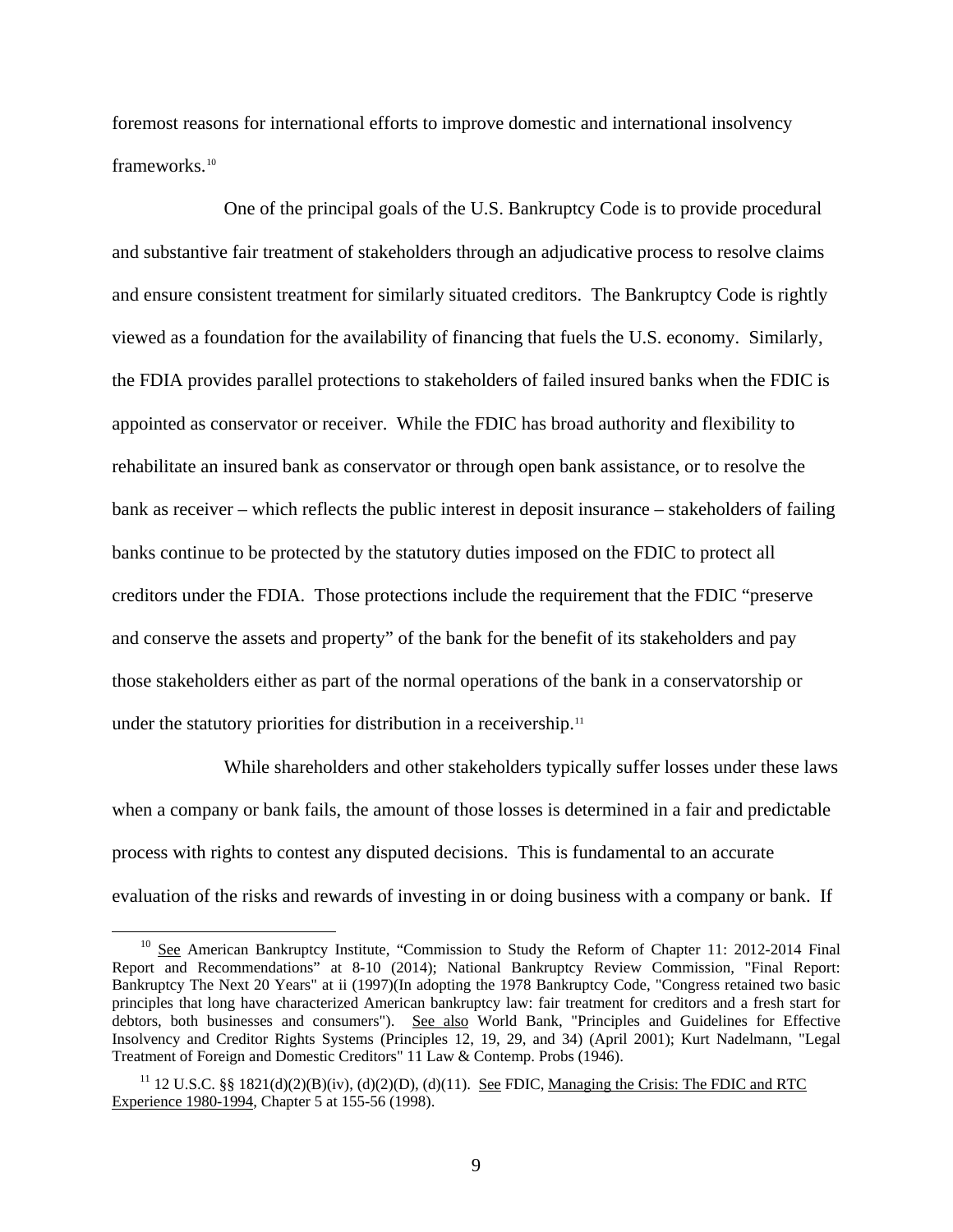stakeholders, including shareholders, cannot reliably recover their share of the value of the failed company, future investors and vendors will require higher premiums on investments and higher prices on goods and services to protect themselves against the resulting uncertainty. This will increase the costs of doing business and significantly reduce the ability of the U.S. economy to serve the needs of businesses and all Americans. A chief reason many other countries struggle to achieve their economic potential is precisely because they lack a predictable rule of law.[12](#page-9-0)

Under the FDIA, as under HERA, conservatorships were intended to be relatively short-term proceedings designed to achieve either the rehabilitation of the failing bank with its full return to "sound and solvent" operations under private control or the relatively prompt appointment of a receiver. The "open bank" assistance transactions and conservatorships used during the 1980s and early 1990s during the thrift crisis provided direct protection for stakeholders either through negotiated transactions that, while diluting shareholders' and some other stakeholders' interests, protected their rights in the open thrift or bank or through the receivership, and accompanying statutory priorities for distribution. The whole purpose of open bank assistance and conservatorships was to rehabilitate the troubled banks and return them to full compliance with bank regulatory capital and other prudential standards so that they would be strong, viable banking enterprises. As discussed below, the FDIC expressed its goals very clearly: to return the banks given assistance to "sufficient tangible capitalization . . . to meet the regulatory capital standards of the appropriate federal banking agency." Only in this way, and through compliance with the other requirements for assistance, could there be "a reasonable assurance of the future viability of the institution."[13](#page-9-1) The FDIA imposes the exact obligation on

<span id="page-9-0"></span><sup>&</sup>lt;sup>12</sup> See American Bankruptcy Institute, "Commission to Study the Reform of Chapter 11: 2012-2014 Final Report and Recommendations" at 8 and authorities cited therein (2014).

<span id="page-9-1"></span><sup>&</sup>lt;sup>13</sup> 57 FR 60203-01, FDIC, "Statement of Policy on Assistance to Operating Insured Depository Institutions (Dec. 18, 1992) (Criteria 5 and 6).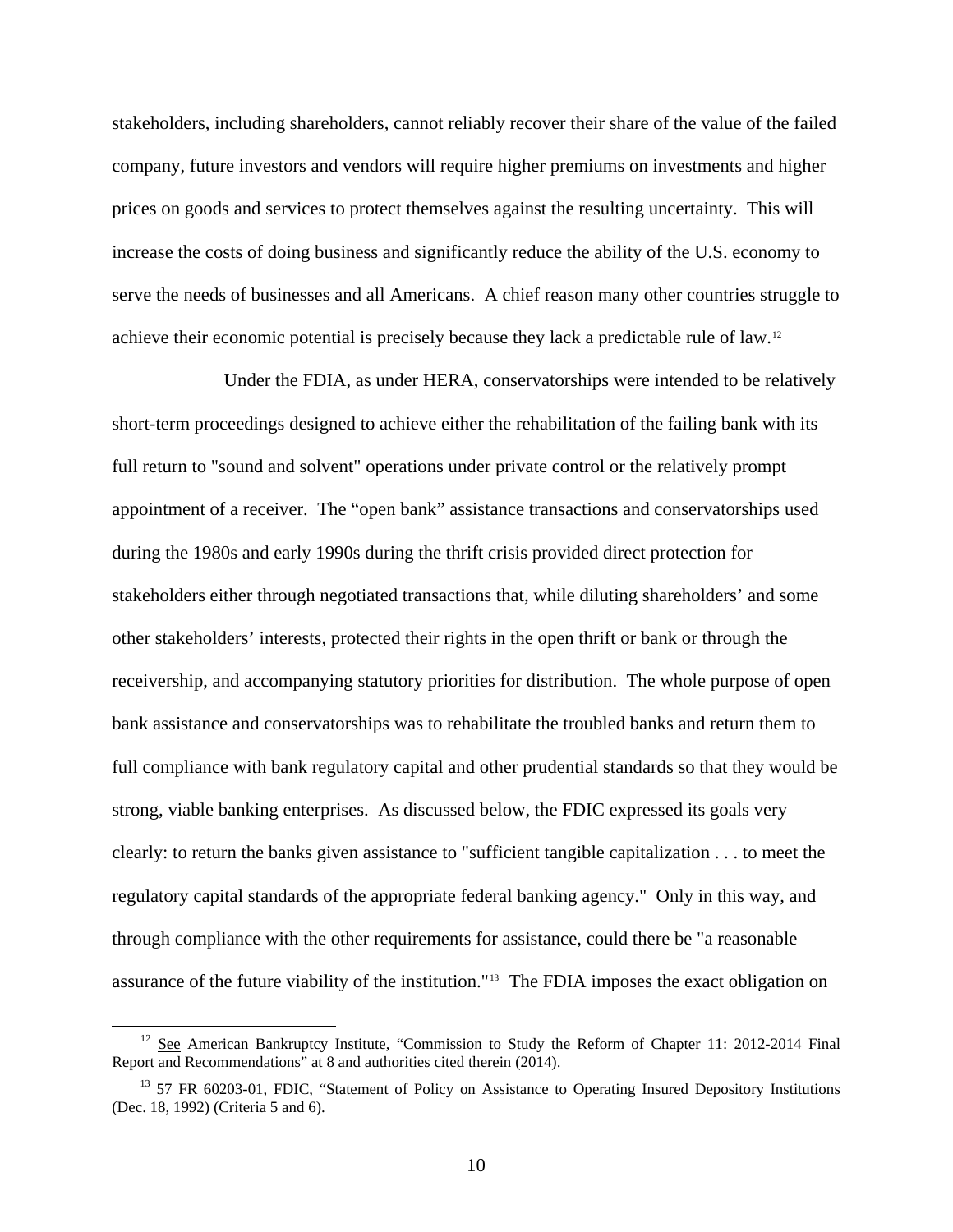the FDIC as conservator as HERA does on the FHFA as conservator. Both statutes require return to "sound and solvent" operations meeting all regulatory capital, liquidity and other prudential requirements. If that was impossible, then the institutions in conservatorship must be placed into receivership and resolved. This is the critical purpose of any assistance or conservatorship - if it cannot be achieved or if it is disregarded, then the express requirements and entire framework of HERA, as well as every precedential statutory framework, are meaningless.

In addition, in all cases, the amounts recovered by the FDIC, Federal Savings and Loan Insurance Corporation ("FSLIC"), or Resolution Trust Corporation ("RTC") were limited to the funding provided to the conservatorship or receivership of the failing bank. These conservatorships most certainly were not profit-making enterprises for the regulators. In contrast to Treasury's actions in the Companies' conservatorships, banking regulators never considered it as possible that they could impose new, harsher deals after providing assistance or initiating conservatorship or use those transactions as vehicles to strip all remaining value from the banks. Why? Because it is not permitted under the law and would have devastating consequences to the future of banking.

Unfortunately, Treasury's and FHFA's actions in the conservatorships of the Companies after the 2012 Third Amendment and the advent of the net worth sweeps violate these longstanding principles of U.S. and international insolvency law as well as the express requirements of HERA. Since HERA was designed to mirror the FDIA conservatorship and receivership provisions, including the creditor protections, it should be interpreted consistent with long-standing interpretations of the parallel FDIA provisions. The fundamental goals of FDIC interventions into open banks always were to restore the banks to financial health in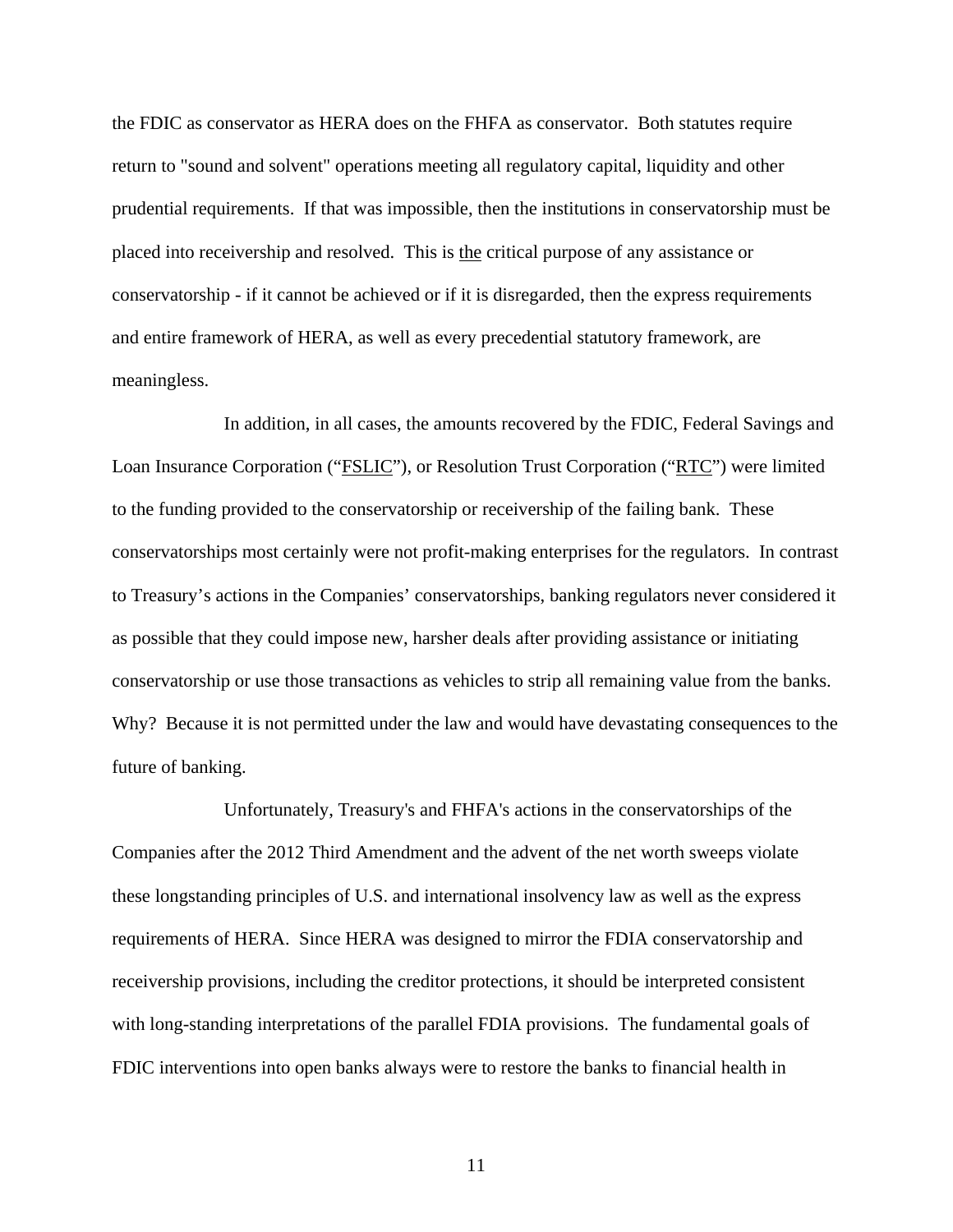compliance with regulatory requirements and recover, wherever possible, the FDIC funds injected into the banks.

However, as implemented by Treasury and FHFA, the Companies' conservatorships serve principally as the instruments for government management of national mortgage policy and enrichment for Treasury. The Companies remain the principal sources of liquidity to the U.S. mortgage industry and the dominant secondary mortgage market companies through their issuance of guaranteed mortgage-backed securities, and have produced billions of dollars of new value. Despite having been repaid far more than it injected into the Companies, Treasury has ignored the creditor protections required under HERA or, for bank shareholders and other stakeholders, under the FDIA by using the conservatorships to strip all value from the shareholders, rather than complying with the HERA requirement that it "preserve and conserve" the Companies for the benefit of all stakeholders. In addition to violating the fundamental element of creditor protection required by statute and the principles underlying all insolvency laws, Treasury has consciously prevented accumulation of any buffer against future losses thereby ensuring that taxpayers will again bear the risks. Treasury has purposefully refused to return the Companies to a "sound and solvent" condition as required by HERA. In internal documents, Treasury officials have expressly stated that Treasury will not allow the rehabilitation of the Companies or any return of value to the stakeholders.

This is all due to a Treasury decision, rather than a decision consistent with FHFA's duties as conservator, implemented through the Third Amendment. As described below, the Third Amendment strips any net worth from the Companies with the intended effect of leaving them with a declining capital buffer against future losses and guaranteeing that the preexisting shareholders would receive no value from any future operations of the Companies. In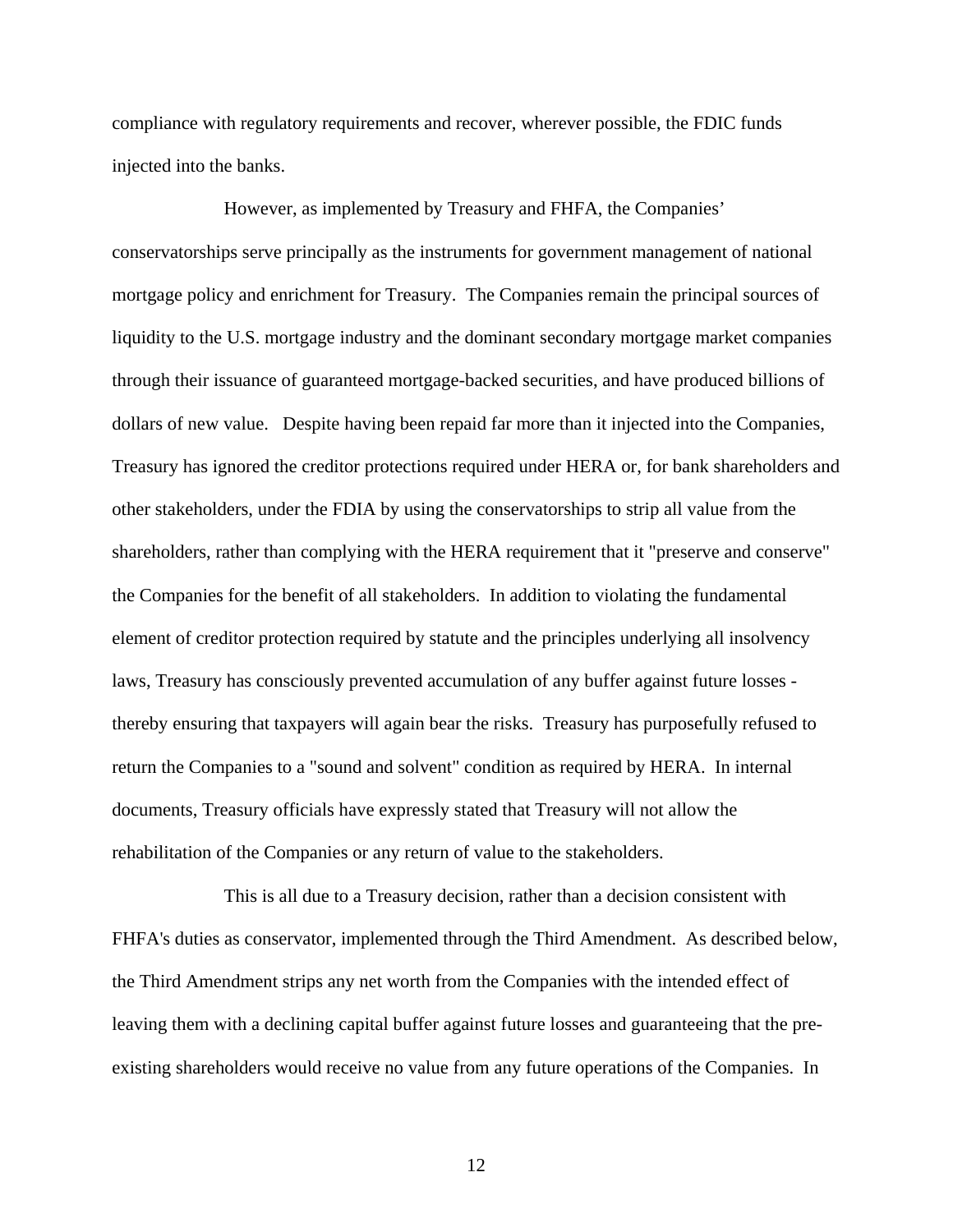effect, Treasury has restructured its assistance package after the creation of the conservatorships to make them "profit-making" enterprises for Treasury alone. Treasury has transformed the concept of conservatorships from "preserving and conserving" to one of diverting value back to Treasury far in excess of the funds put into the Companies and conducting housing policy through the Companies' predominant position in the current housing finance system.

The long-standing statutory and policy interpretations of the parallel FDIA conservatorship and open bank assistance provisions would never have permitted such a departure from insolvency principles. These actions violate HERA as well as the past practice and public policies underlying insolvency proceedings under the U.S. Bankruptcy Code, the FDIA, and other statutory and common law frameworks. The Treasury and FHFA actions could lead to long-term questions about the potential for the government's role in insolvency proceedings – particularly where the government has a predominant role in the resolution framework. The consequences for corporate and bank investment and operations could be significant. Given the stakes involved, it is essential to follow HERA and ensure that the ultimate resolution for the Companies comports with sound and sensible practices in insolvency proceedings as shown by the FDIA and other insolvency frameworks.

#### **III. Factual Background**

On September 6, 2008, FHFA placed the Companies into conservatorships and appointed itself as conservator pursuant to HERA. At the time, FHFA Director James Lockhart explained that the conservatorships were "a statutory process designed to stabilize a troubled institution with the objective of returning the entities to normal business operations. FHFA will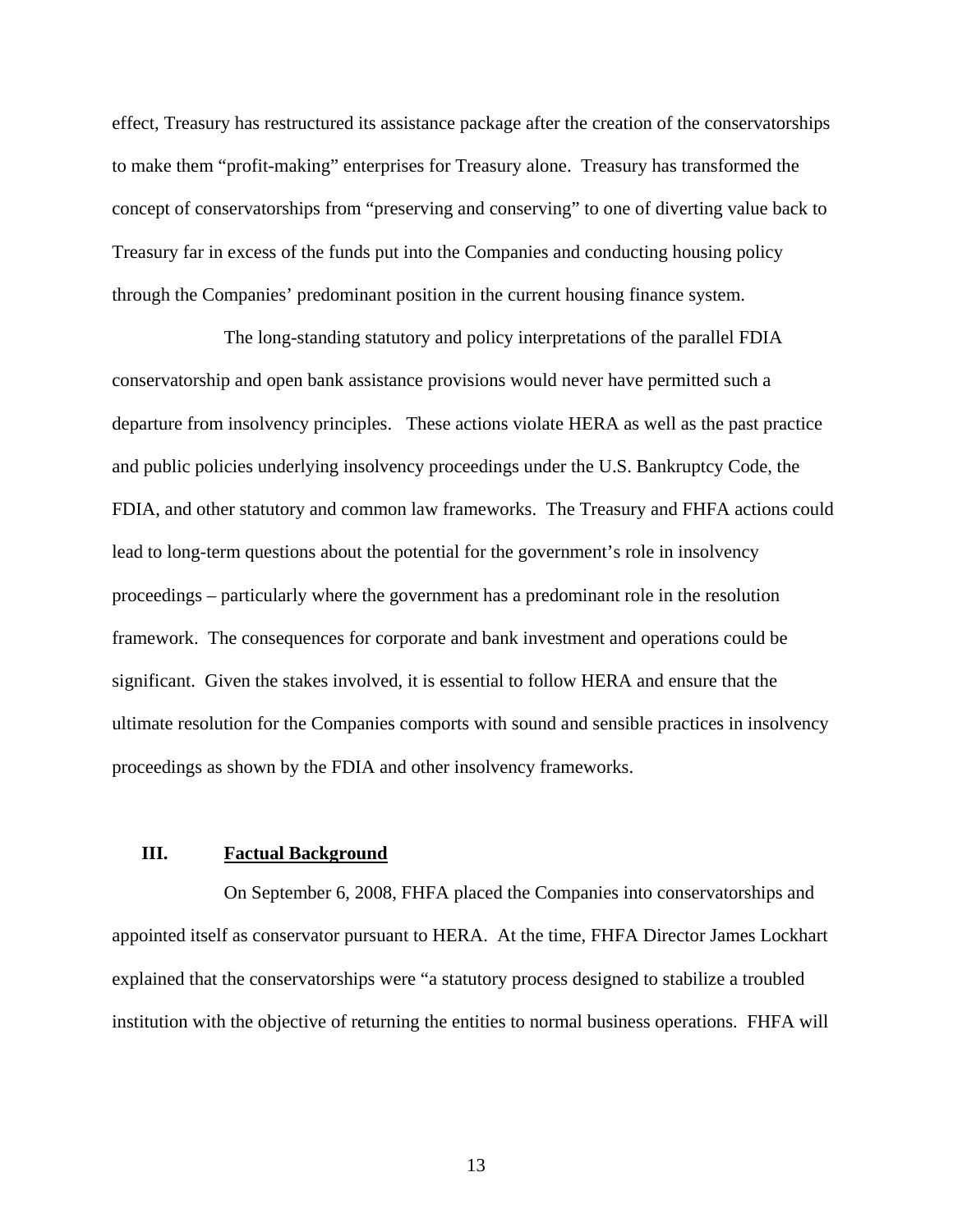act as the conservator to operate the Enterprises until they are stabilized."[14](#page-13-0) He also emphasized that the Companies would continue to operate "as normal, only with stronger backing for the holders of MBS, senior debt and subordinated debt."<sup>[15](#page-13-1)</sup>

The next day, Treasury announced that, pursuant to temporary authority granted under HERA,<sup>[16](#page-13-2)</sup> it had entered into Senior Preferred Stock Purchase Agreements (the "PSPAs") with each of the Companies acting through FHFA as conservator. Under the PSPAs, Treasury committed to funding liquidity of up to \$100 billion for each of the Companies. In return, Treasury received four principal rights. First, Treasury received one million senior preferred shares in each company with an initial senior liquidation preference of \$1,000 per share equivalent to \$1 billion. The PSPAs provided that Treasury's liquidation preference would increase dollar-for-dollar with each draw by Fannie Mae or Freddie Mac on Treasury's funding commitment. Second, Treasury was entitled to a quarterly cash dividend equal to 10% of its outstanding liquidation preference that could have been paid in kind without any borrowing from Treasury. Third, Treasury received a warrant to purchase 79.9% of the common stock for a nominal price. Finally, Treasury gained the right to collect a Periodic Commitment Fee ("PCF") beginning in 2010, which was to be set by mutual agreement with FHFA at the market price.<sup>[17](#page-13-3)</sup> Under the PSPAs, Treasury was allowed to waive the PCF a year at a time.

<span id="page-13-0"></span><sup>&</sup>lt;sup>14</sup> Statement of FHFA Director James B. Lockhart at News Conference Announcing Conservatorship of Fannie Mae and Freddie Mac, Sept. 7, 2008, available at http://www.fhfa.gov/Media/PublicAffairs/Pages/Statement-of-FHFA-Director-James-B--Lockhart-at-News-Conference-Annnouncing-Conservatorship-of-Fannie-Mae-and-Freddie-Mac.aspx.

 $^{15}$  Id.  $\,$ 

<sup>16 12</sup> U.S.C. § 1455(l).

<span id="page-13-3"></span><span id="page-13-2"></span><span id="page-13-1"></span><sup>&</sup>lt;sup>17</sup> See David Reiss, An Overview of the Fannie and Freddie Conservatorship Litigation, 10 N.Y.U. J. L. & Bus. 479, 486-87 (2014). Treasury subsequently waived the Periodic Commitment Fee for each year until the Third Amendment, which suspended it.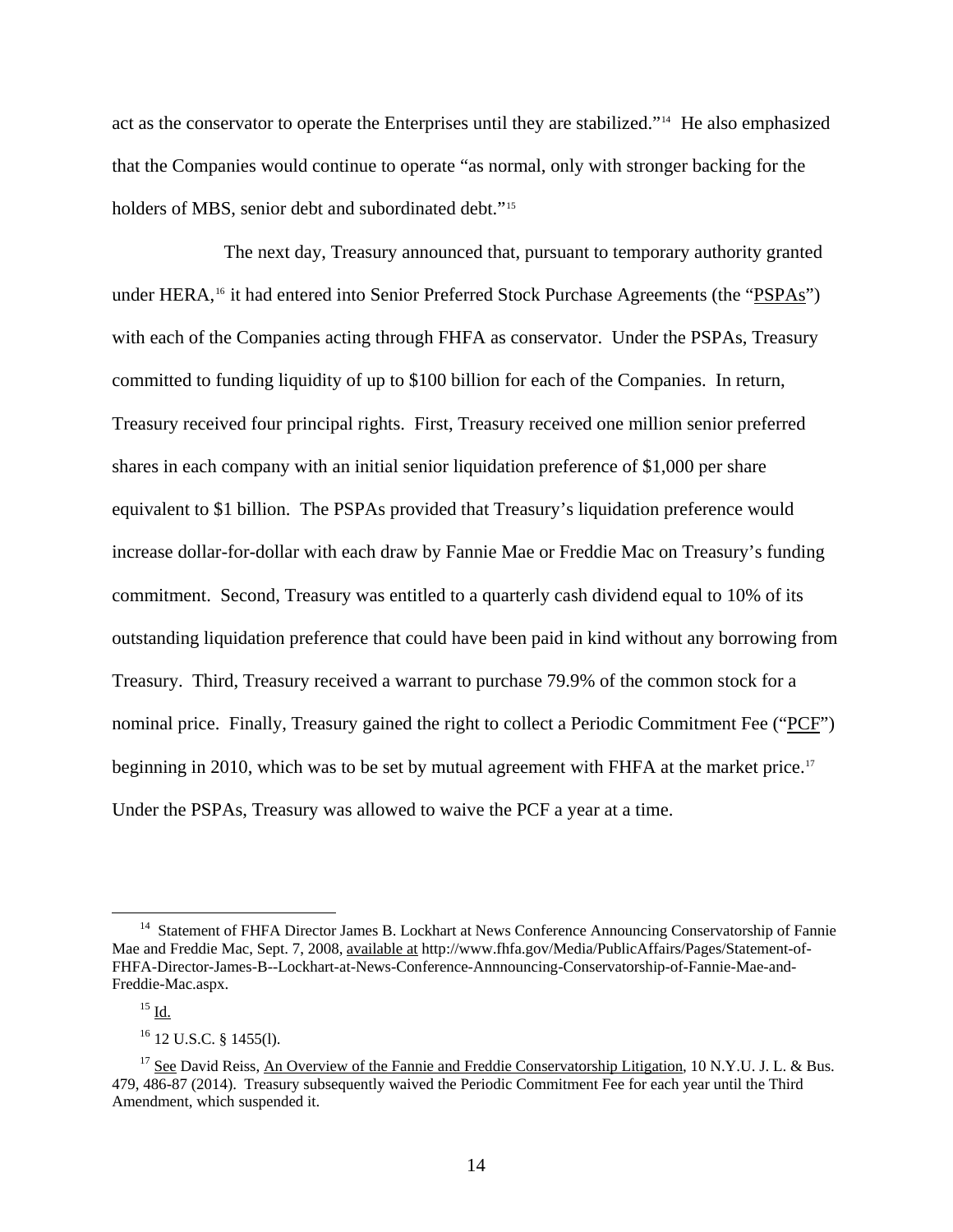Importantly, under the PSPAs, Treasury's senior preferred stock could be redeemed if its liquidation preference was paid down with interest. While the PSPAs were certainly dilutive of the existing shareholders' interests in the Companies, the fact that such privately held shares continued to exist in companies that continued to operate and generate substantial cash flows implied a continued right to recovery and were consistent with a potential return to full private control. In addition, despite the dilutive effect of the PSPAs, both Treasury and FHFA explicitly emphasized that there was no nationalization and that the rights of stakeholders would be protected. For example, then-Treasury Secretary Paulson explained that "conservatorship does not eliminate the outstanding preferred stock."[18](#page-14-0) FHFA also confirmed that the "[s]tockholders will continue to retain all rights in the stock's financial worth; as such worth is determined by the market."<sup>[19](#page-14-1)</sup>

During 2009, Treasury and FHFA amended the PSPAs twice. In the First Amendment, executed on May 6, 2009, Treasury agreed to expand its potential funding commitment to \$200 billion. On December 24, 2009, Treasury and FHFA agreed to a Second Amendment, which modified the \$200 billion commitment in the First Amendment into a maximum commitment based on a formula permitting each company to draw the higher of \$200 billion or \$200 billion plus the company's negative net worth. The Second Amendment delayed

<span id="page-14-0"></span><sup>&</sup>lt;sup>18</sup> Stmt. by Sec. Henry M. Paulson, Jr. on Treasury and Federal Housing Finance Agency Action to Protect Financial Markets and Taxpayers, Sept. 7, 2008, available at http://www.treasury.gov/press-center/pressreleases/Pages/hp1129.aspx; see also Treasury memorandum, Housing Government Sponsored Enterprise Program, available at http://www.treasury.gov/about/budget-performance/budget-in-brief/Documents/CJ-GSE.pdf ("Conservatorship preserves the status and claims of the preferred and common shareholders").

<span id="page-14-1"></span> $19$  Fed. Housing Fin. Agency, Questions and Answers on Conservatorship, available at http://www.treasury.gov/press-center/press-releases/Documents/fhfa\_consrv\_faq\_090708hp1128.pdf ; see also Stmt.of FHFA Director James B. Lockhart at News Conference Announcing Conservatorship of Fannie Mae and Freddie Mac, Sept. 7, 2008, available at http://www.fhfa.gov/Media/PublicAffairs/Pages/Statement-of-FHFA-Director-James-B--Lockhart-at-News-Conference-Annnouncing-Conservatorship-of-Fannie-Mae-and-Freddie-Mac.aspx ("the common and all preferred stocks will continue to remain outstanding"); Hearing before the House Comm. on Financial Services, Sept. 25, 2008 (Director Lockhart's testimony that "the shareholders are still in place; both the preferred and common shareholders have an economic interest in the [C]ompanies").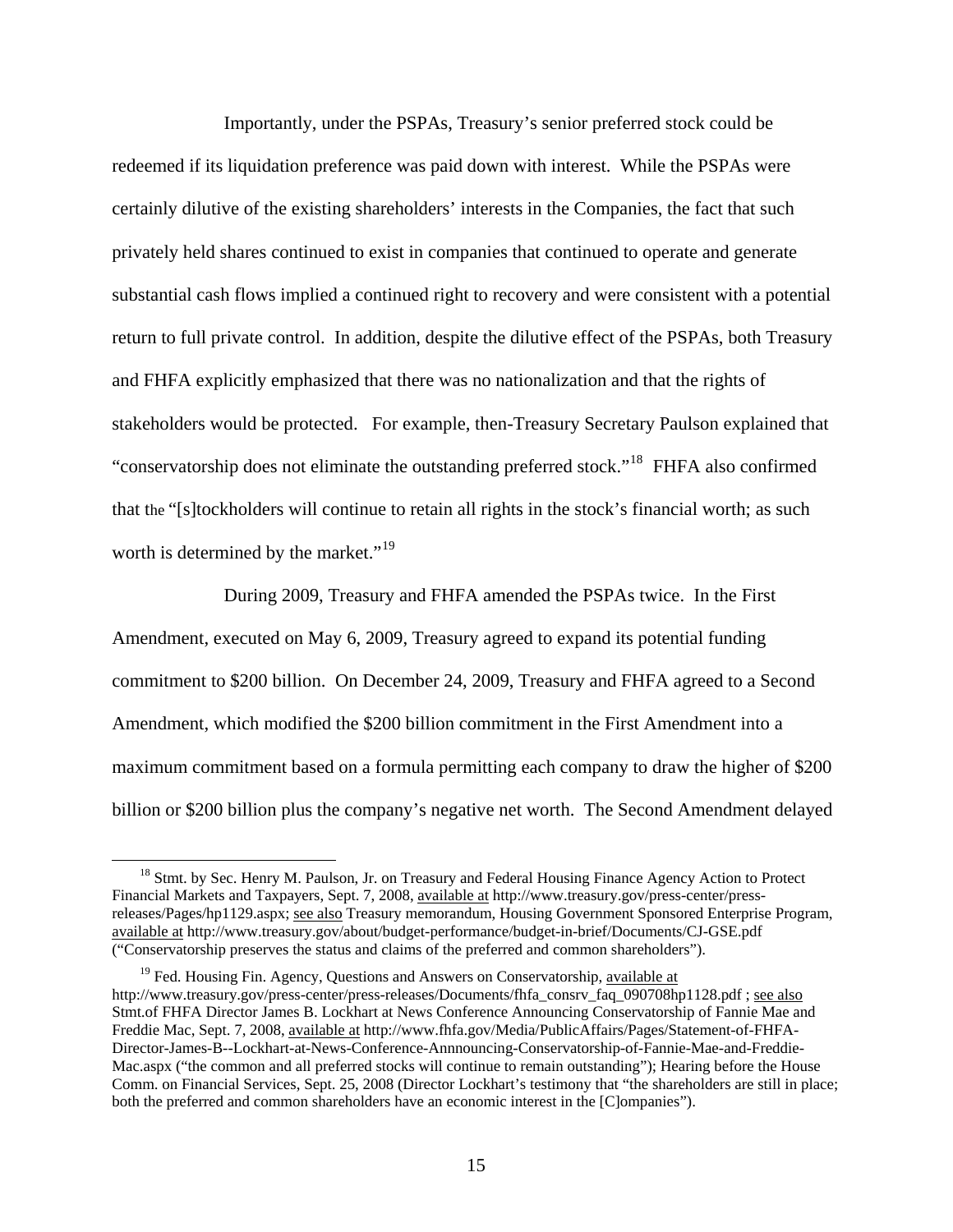the imposition of the PCF to January 2011, but did not otherwise alter the structure of the fee. Treasury's authority under HERA to purchase securities from the Companies expired on December 31, 2009. Treasury then proceeded to waive imposing the PCF twice—in December 2010 and December 2011—before the 2012 Third Amendment suspended the Fee indefinitely while the Net-Worth Sweep remained in effect. Throughout this period, Treasury continued to state that the Companies could repay the amounts due to Treasury and exit conservatorship. Ultimately, the Companies combined draws from the Treasury commitment totaled \$189.4 billion.[20](#page-15-0)

Despite the unnaturally high quarterly cash dividend which the Companies initially had to pay through further draws from Treasury, the Companies began to recover. FHFA itself projected growing positive net income even after payment of the dividends. By May 2012, both Companies were able to announce net profits for the first quarter of 2012. As the Companies continued to improve they began to steadily pay back the amounts received from Treasury. As of September 30, 2014, FHFA reported that Fannie Mae had paid to Treasury \$14.4 billion more than it had received and Freddie Mac had paid \$16.9 billion more than it had received.<sup>[21](#page-15-1)</sup>

But as the fortunes of the Companies improved, in August 2012, Treasury announced a change in course to ensure that none of that value would ever accrue to the private shareholders and that it would not be used to build capital.<sup>[22](#page-15-2)</sup> Nearly four years after FHFA placed the Companies into conservatorship, Treasury and FHFA announced the so-called "Third

<span id="page-15-0"></span><sup>&</sup>lt;sup>20</sup> Statement of Melvin L. Watt, Director of FHFA, before the House Committee on Financial Services at 4 (Jan. 27, 2015).

 $21$  Id.

<span id="page-15-2"></span><span id="page-15-1"></span><sup>&</sup>lt;sup>22</sup> See U.S. Treasury, Dec. 20, 2010 Action Memorandum for Secretary Geithner ("Makes clear the Administration's commitment to ensure existing common equity holders will not have access to any positive earnings from the GSEs in the future").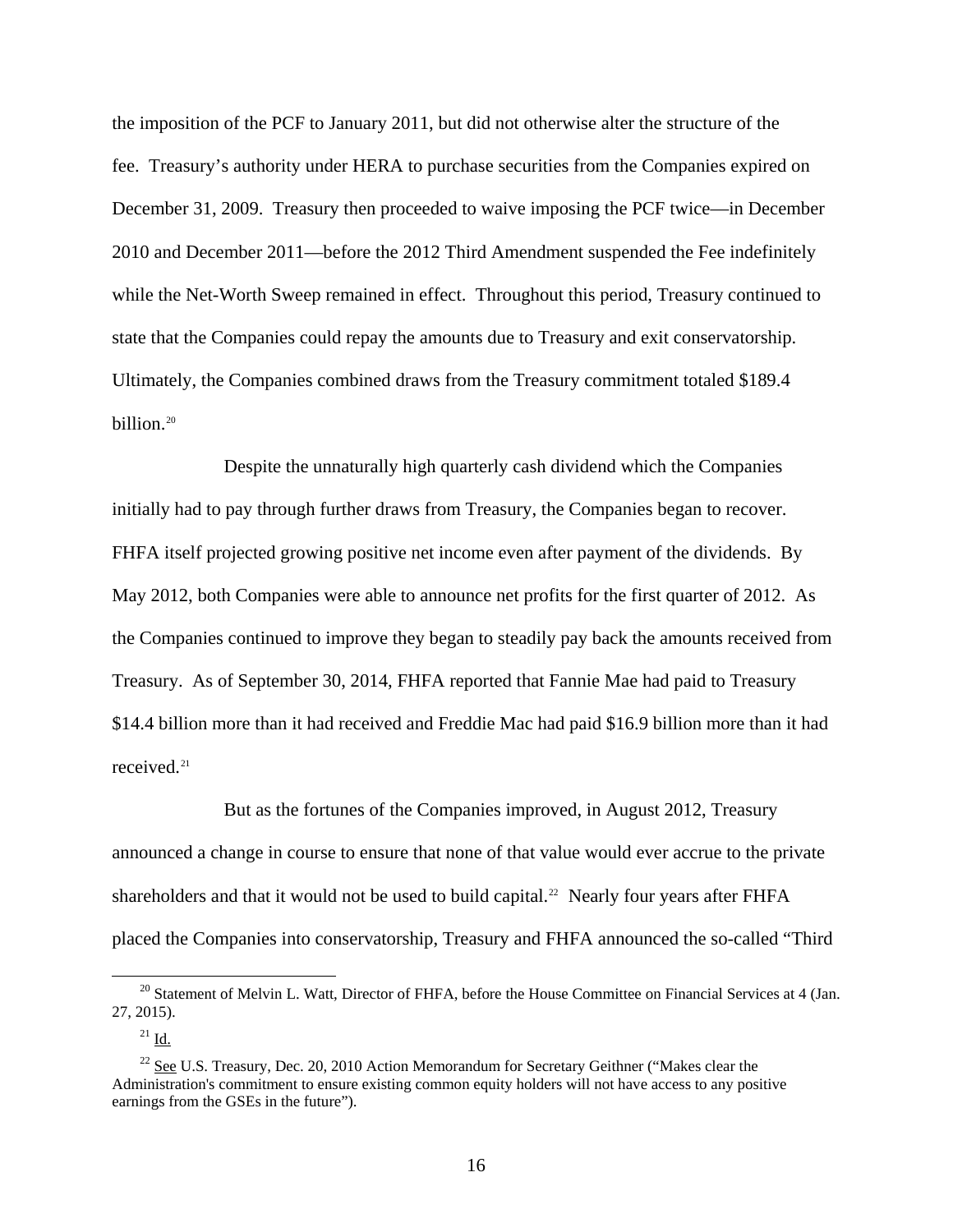Amendment". The Third Amendment modified the PSPAs by replacing the quarterly dividend to Treasury of 10% of its liquidation preference with a quarterly dividend to Treasury equal to the Companies' entire net worth, minus a small reserve that shrinks to zero by 2018.<sup>[23](#page-16-0)</sup> The Third Amendment does specifically note that the suspension of the PCF is in consideration of the net worth sweep: "in consideration of the modification made to the Senior Preferred Stock effective September 30, 2012 [i.e., the net worth sweep], for each quarter commencing January 1, 2013, and continuing for as long as [the net worth sweep is in effect], no Periodic Commitment Fee shall be set, accrue, or be payable." Importantly, the Third Amendment characterizes the net worth sweep as a dividend.<sup>[24](#page-16-1)</sup> As a result, the net worth sweep payments do not reduce Treasury's liquidation preference, which is thus effectively fixed at about \$189.4 billion in both Companies combined. In effect, there can be no repayment and the Treasury retains a predominant, preferred priority despite full repayment with interest.

In addition, the recognized effect of this new arrangement is that the Companies are prevented from building a capital buffer, which makes their rehabilitation impossible. Indeed, at the time of the Third Amendment, Treasury stated that it would prevent the Companies from "retain[ing] profits" or "rebuild[ing] capital."<sup>[25](#page-16-2)</sup> FHFA's then-Acting Director DeMarco explained that the Third Amendment "reinforce[d] the notion that the [Companies] will not be building capital as a potential step to regaining their former corporate status."<sup>[26](#page-16-3)</sup> The

 $\overline{a}$ 

<span id="page-16-0"></span><sup>&</sup>lt;sup>23</sup> See Press Release, Treasury Department Announces Further Steps to Expedite Wind Down of Fannie Mae and Freddie Mac, Aug. 17, 2012, available at http://www.treasury.gov/press-center/press-releases/Pages/tg1684.aspx

<span id="page-16-1"></span> $24$  See Third Amendment to Amended and Restated Senior Preferred Stock Purchase Agreement, available at http://www.treasury.gov/press-center/press-releases/Documents/Fannie.Mae.Amendement.pdf.

<span id="page-16-2"></span><sup>&</sup>lt;sup>25</sup> Press Release, Treasury Department Announces Further Steps to Expedite Wind Down of Fannie Mae and Freddie Mac, Aug. 17, 2012, available at http://www.treasury.gov/press-center/press-releases/Pages/tg1684.aspx

<span id="page-16-3"></span> $^{26}$  Speech, FHFA's Conservatorship Priorities for 2013, March 4, 2013, available at http://www.fhfa.gov/Media/PublicAffairs/Pages/Remarks-as-Prepared-for-Delivery-Edward-J-DeMarco-Acting-Director-FHFA-National-association-for-Business-Economics-.aspx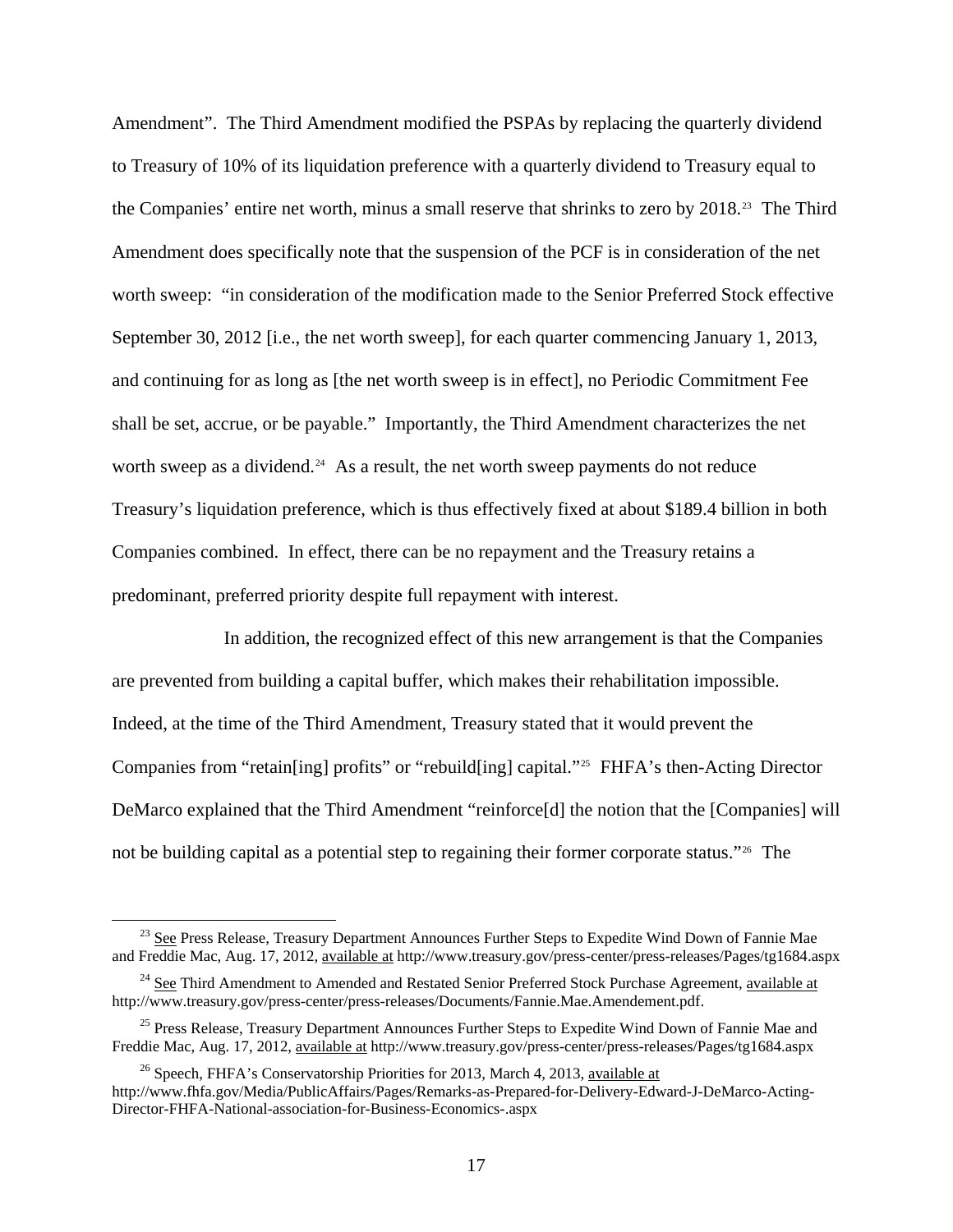Companies themselves have described the Third Amendment accurately as a "risk factor" because it "do[es] not allow [them] to build capital reserves."[27](#page-17-0)

This sweep arrangement continues to this day, despite the fact that the Companies have been generating enormous profits and have now paid back \$40 billion more than they borrowed from Treasury.<sup>[28](#page-17-1)</sup> In 2013, several holders of preferred and common stock in the Companies filed suit challenging the Third Amendment under various legal theories, including that the sweep violated HERA and so must be enjoined under the Administrative Procedure Act, and that the sweep constituted an unconstitutional taking such that the government should be ordered to provide just compensation. On September 30, 2014, Judge Lamberth of the U.S. District Court for the District of Columbia dismissed several such suits, finding that the court did not have jurisdiction to enjoin the conservator because the net worth sweep was within the conservator's broad powers.<sup>[29](#page-17-2)</sup> The plaintiffs' appeal of that decision is pending.

#### **IV. HERA's Conservatorship And Receivership Provisions**

HERA was enacted on July 30, 2008 in response to the threat posed by the housing crisis on the Companies. Among other provisions, HERA abolished the Companies' former regulator and created a new one, FHFA, which was given broad conservatorship and receivership authority over the Companies. The co-authors of this White Paper both participated heavily in the policy discussions surrounding the creation of HERA.

<span id="page-17-0"></span> $27$  See Fannie Mae Offering Circular, Universal Debt Facility 11 (May 14, 2013), available at <http://www.fanniemae.com/resources/file/debt/pdf/tools-resources/519479ACL.pdf>.

<span id="page-17-2"></span><span id="page-17-1"></span><sup>&</sup>lt;sup>28</sup> See [http://www.bizjournals.com/atlanta/news/2015/01/05/mayopoulos-fannie-mae-s-rebound-means](http://www.bizjournals.com/atlanta/news/2015/01/05/mayopoulos-fannie-mae-s-rebound-means-taxpayers.html?page=all)[taxpayers.html?page=all](http://www.bizjournals.com/atlanta/news/2015/01/05/mayopoulos-fannie-mae-s-rebound-means-taxpayers.html?page=all) ("Fannie Mae was able to repay the taxpayer within five years.") (statement by Timothy Mayopolous, CEO of Fannie Mae).

<sup>&</sup>lt;sup>29</sup> See Perry Capital LLC v. Lew, -- F. Supp. 2d --, 2014 WL 482559 (D.D.C. Sept. 30, 2014).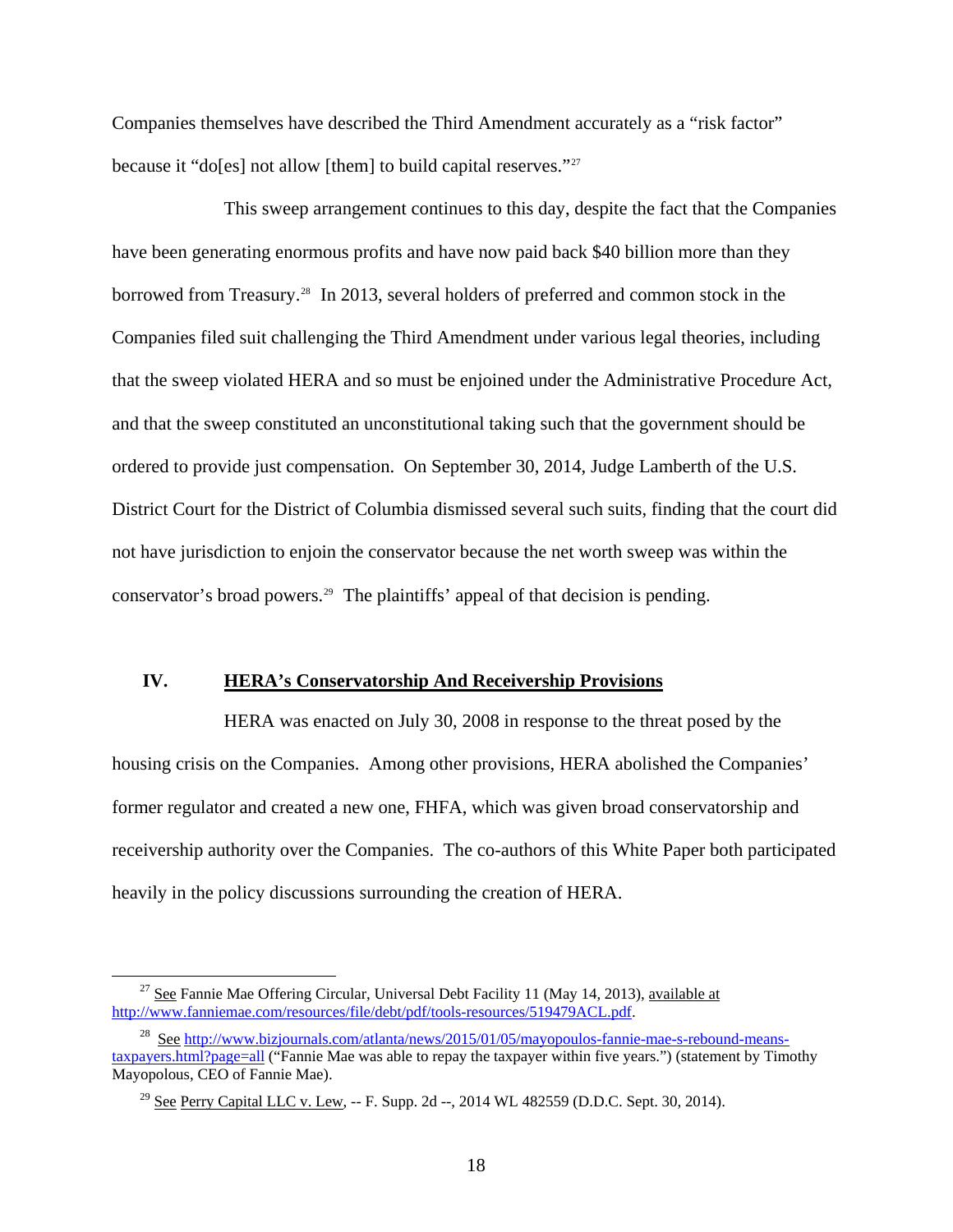#### *a. Legislative Background*

Importantly, the HERA conservatorship and receivership provisions were designed to virtually replicate the pre-existing model of the FDIA conservatorship and receivership provisions.<sup>[30](#page-18-0)</sup> As will be demonstrated in the following discussion, HERA followed this model because it had been proven to provide two key protections essential in resolving the Companies: 1) preservation of critical functions and 2) protection of creditor rights through specific conservator and receiver duties and responsibilities, statutory priorities, and rights to judicial adjudication. Foremost in the drafters' minds was the importance of both continuing the Companies' operations without disruption and maintaining market confidence in the fair treatment of the Companies' stakeholders by the government.

The final conservatorship and receivership provisions of HERA were those initially included in the draft Federal Housing Enterprise Regulatory Reform Act of 2005 (S.190) reported out of the Senate Banking Committee. Despite a change in Senate majority between 2005 and 2008, the Senate Banking Committee incorporated the conservator and receiver provisions of S. 190, as reported, largely unchanged. In drafting the reported version of S. 190, then Chairman Shelby directed his staff to make those provisions as "bank-like" as possible.<sup>[31](#page-18-1)</sup> Staff quite literally "marked-up" Sections 11 and 13 of the FDIA as the base text for HERA. The Banking Committee consciously wished to incorporate the existing body of FDIC legal

 <sup>30</sup> Compare 12 U.S.C. § 4617(b)(2)(D) with § 1821(d)(2)(D).

<span id="page-18-1"></span><span id="page-18-0"></span> $31$  Hearing before the Senate Committee on Banking, Housing and Urban Affairs, February 24, 2004 (Statement of Chairman Greenspan) ("the Congress needs to create a GSE regulator with authority on a par with that of banking regulators, with a free hand to set appropriate capital standards, and with a clear process sanctioned by the Congress for placing a GSE into receivership."), http://www.gpo.gov/fdsys/pkg/CHRG-108shrg21980/html/CHRG-108shrg21980.htm.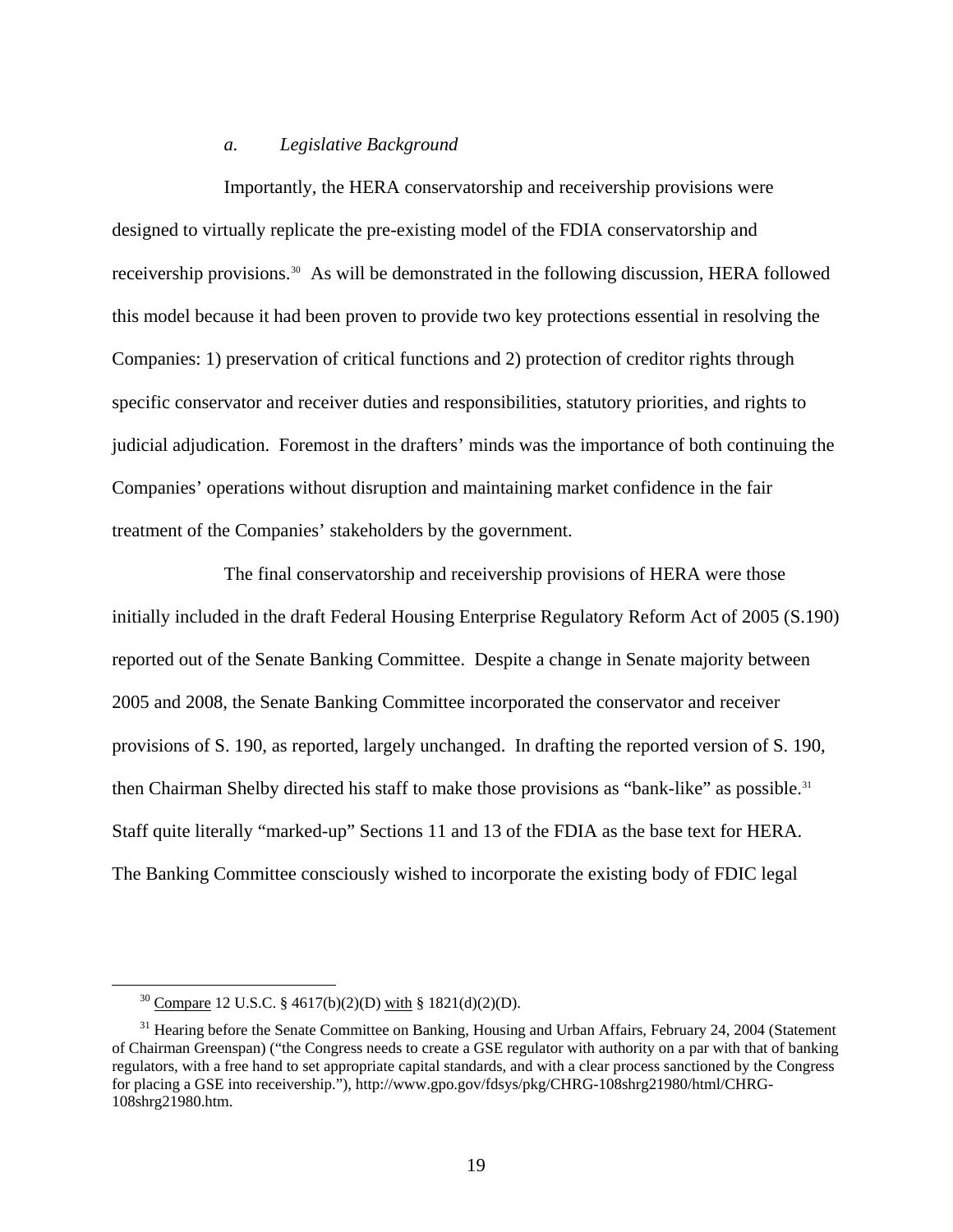precedent into any conservatorship or receivership for the Companies[.32](#page-19-0) In doing so the Committee believed that building upon the established framework of the FDIC would provide both courts and market participants with greater predictability.<sup>[33](#page-19-1)</sup>

In "marking-up" the provisions of the FDIA, the Committee staff did make a handful of changes to accommodate differences between the Companies and insured depositories. One crucial departure is that the Committee was concerned about potential "takings" should Fannie Mae or Freddie Mac enter receivership with a positive value of shareholder equity. Accordingly, a mandatory receivership is only invoked after Fannie or Freddie becomes balance-sheet insolvent. Although a receivership for an insured depository can be invoked by either its primary regulator or the FDIC, the Committee explicitly choose to vest with FHFA the sole authority over invoking a conservatorship or receivership. The role of other entities, including the Department of the Treasury, were purposely made more limited.

Under Section 13(G) of the FDIA the Treasury Secretary plays a crucial policy role in the decision to invoke the FDIC's special authority to respond to a systemic event, which would allow for a departure from least cost resolution requirements. HERA does not provide for either a systemic risk exception nor a policy role for the Treasury Secretary. A systemic risk exception was not included, nor a least cost resolution, as the Committee did not consider the taxpayer to be a residual claimant, as is the deposit insurance fund in the instance of a depository

<span id="page-19-0"></span> $32$  Mark Calabria, 2015. The Resolution of Systemically Important Institutions: Lessons From Fannie and Freddie. Cato Institute Working Paper No. 25. [http://www.cato.org/publications/working-paper/resolution](http://www.cato.org/publications/working-paper/resolution-systematically-important-financial-institutions-lessons-fannie)[systematically-important-financial-institutions-lessons-fannie](http://www.cato.org/publications/working-paper/resolution-systematically-important-financial-institutions-lessons-fannie).

<span id="page-19-1"></span><sup>&</sup>lt;sup>33</sup> Hearing before the Senate Committee on Banking, Housing and Urban Affairs, February 24, 2004 (Statement of Chairman Greenspan) ("the Congress needs to clarify the circumstances under which a GSE can become insolvent and, in particular, the resultant position--both during and after insolvency--of the investors that hold GSE debt. This process must be clear before it is needed; otherwise, should these institutions experience significant financial difficulty, the hands of any regulator, and of public authorities generally, would be constrained by uncertainties about the process."), http://www.gpo.gov/fdsys/pkg/CHRG-108shrg21980/html/CHRG-108shrg21980.htm.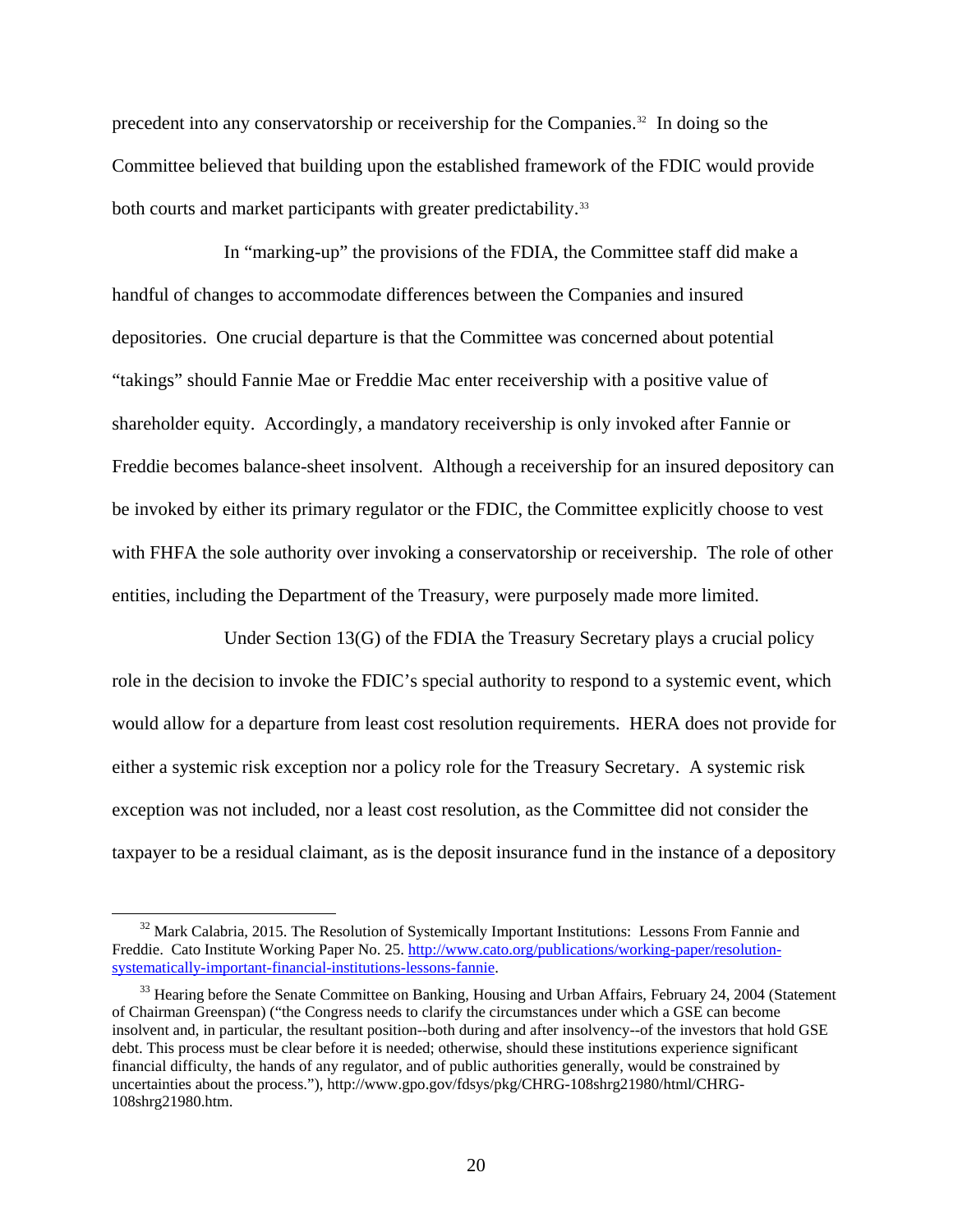insolvency. The Banking Committee's intent in HERA was to limit the role of Treasury to one of creditor, even if a preferred creditor. The rights of Treasury under HERA are exclusively those of a creditor.

The Committee weighed giving Treasury a policy role and rejected such. The Bush Administration's proposal for reform housed the new regulator for the Companies within Treasury, similar to the Office of the Comptroller of the Currency ("OCC"). Legislation (H.R. 2803) was introduced in the House of Representatives in July of 2003 by Congressman Ed Royce that mirrored this proposed role for Treasury. Both House and Senate Committees debated such a role and ultimately rejected it. As Section 1117 of HERA, from which the Treasury's authority flows, makes clear, that authority is temporary in nature. Section 1117 also makes clear Congress' intent to "maintain the corporation's status as a private shareholderowned company."[34](#page-20-0) The drafters of HERA never envisioned, nor intended, for Treasury to maintain a large equity stake in the companies. Treasury assistance was meant to be temporary, in the nature of debtor-in-possession financing. HERA also makes clear, as was intended by the Banking Committee, that FHFA maintain sole authority over when the Companies would enter or leave conservatorship. There simply is no authority for Treasury in this regard. Additionally Treasury could no more, as a creditor, create such a role than could a bank creditor trump the powers of the FDIC in a resolution. Whatever authorities Treasury has over the Companies under HERA is limited to those rights "received in connection with such purchases" it may make as a creditor under Section 1117.

Congress had a number of concerns in mind when it rejected an expanded role for Treasury. Some members of the Banking Committee were suspicious of what was seen as a

<span id="page-20-0"></span> $34$  12 U.S.C. § 1455(1)(1)(C)(v).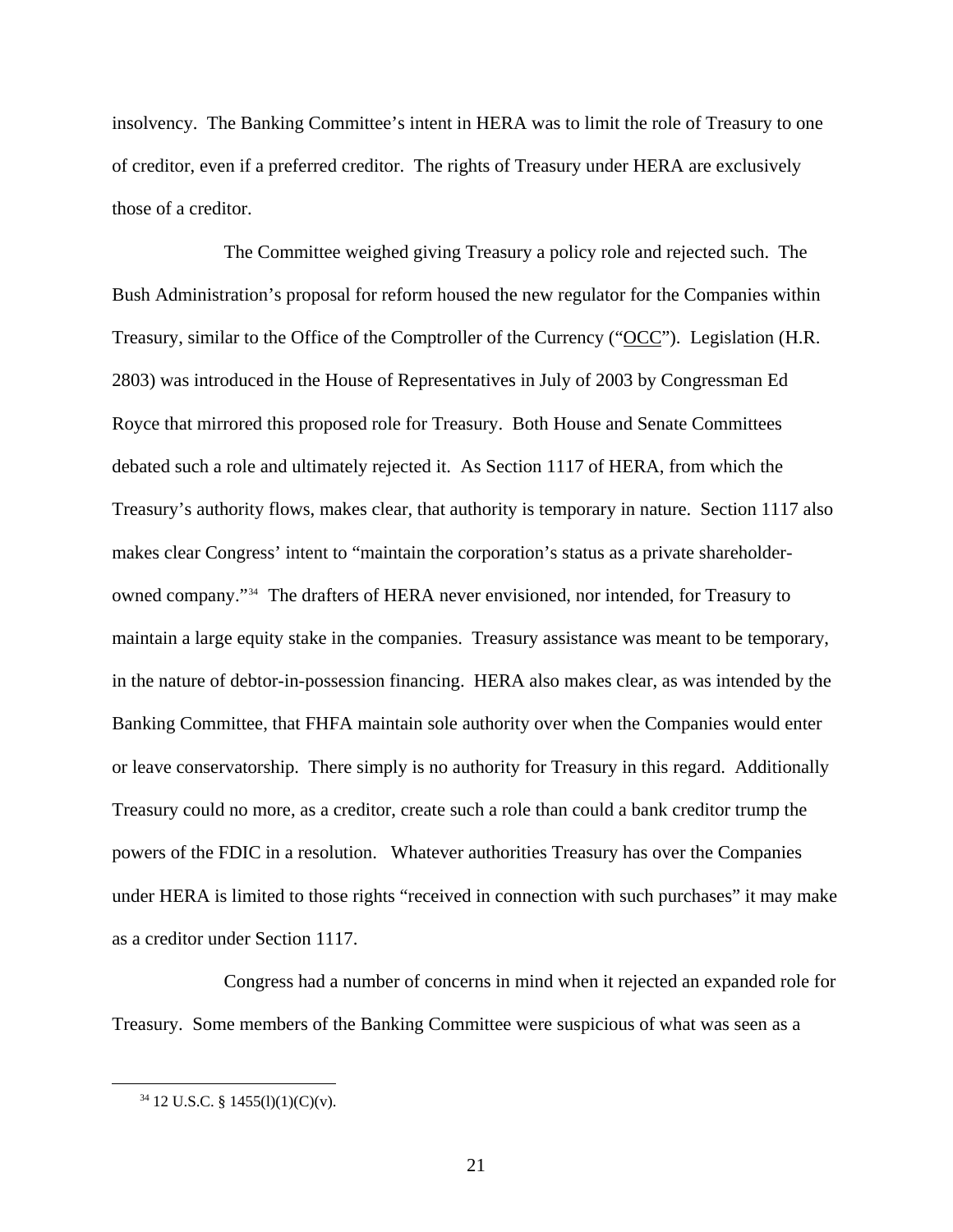culture at Treasury that was antagonistic to the Companies as Government Sponsored Enterprises ("GSEs") and felt that having a significant policy role for Treasury would threaten the very existence of the GSE model. Other members, including Senator Shelby, worried that placing the new regulator for the Companies at Treasury and giving Treasury a policy role would "harden" the guarantee as Treasury was viewed as having a "bailout" culture (the role of Treasury in the 1990's "peso crisis," for instance, had not been forgotten). Regardless of the varying reasons, members of the Banking Committee felt strongly that Treasury should have no policy or supervisory role in day-to-day supervision of the Companies.

#### *b. Analysis of the Statutory Framework*

FHFA's authority as conservator of the Companies arises under Section 1145 of HERA, codified at 12 U.S.C. § 4617. As with the FDIA, HERA requires that conservatorships must be designed to restore the company to a "sound and solvent" position or, if that is not possible, to place it into receivership (in particular, to "preserve and conserve" the Company's assets until it can be placed in receivership).<sup>35</sup> FHFA's regulations explain that these provisions "charge[ ] [FHFA] with rehabilitating the regulated entity."[36](#page-21-1) While the FHFA's regulations permit the agency "to suspend capital classifications . . . during the duration of the conservatorship or receivership of that regulated entity", this authority does not undercut the explicit statutory and regulatory duty to place the troubled Companies back into a "sound and solvent" condition or appoint a receiver.<sup>[37](#page-21-2)</sup>

<span id="page-21-0"></span> $35$  See 12 U.S.C. § 4617(b)(2)(D) (FHFA's "powers as conservator" are defined as the ability to "take such action as may be (i) necessary to put the regulated entity in a sound and solvent condition; and (ii) appropriate to carry on the business of the regulated entity and preserve and conserve the assets and property of the regulated entity.").

<span id="page-21-2"></span><span id="page-21-1"></span><sup>&</sup>lt;sup>36</sup> 76 Fed. Reg. at 35,727; <u>see also id.</u> at 35,730 ("A conservator's goal is to continue the operations of a regulated entity, rehabilitate it and return it to a safe, sound and solvent condition.").

 $37$  See 12 C.F.R.  $$1237.3(c)$ .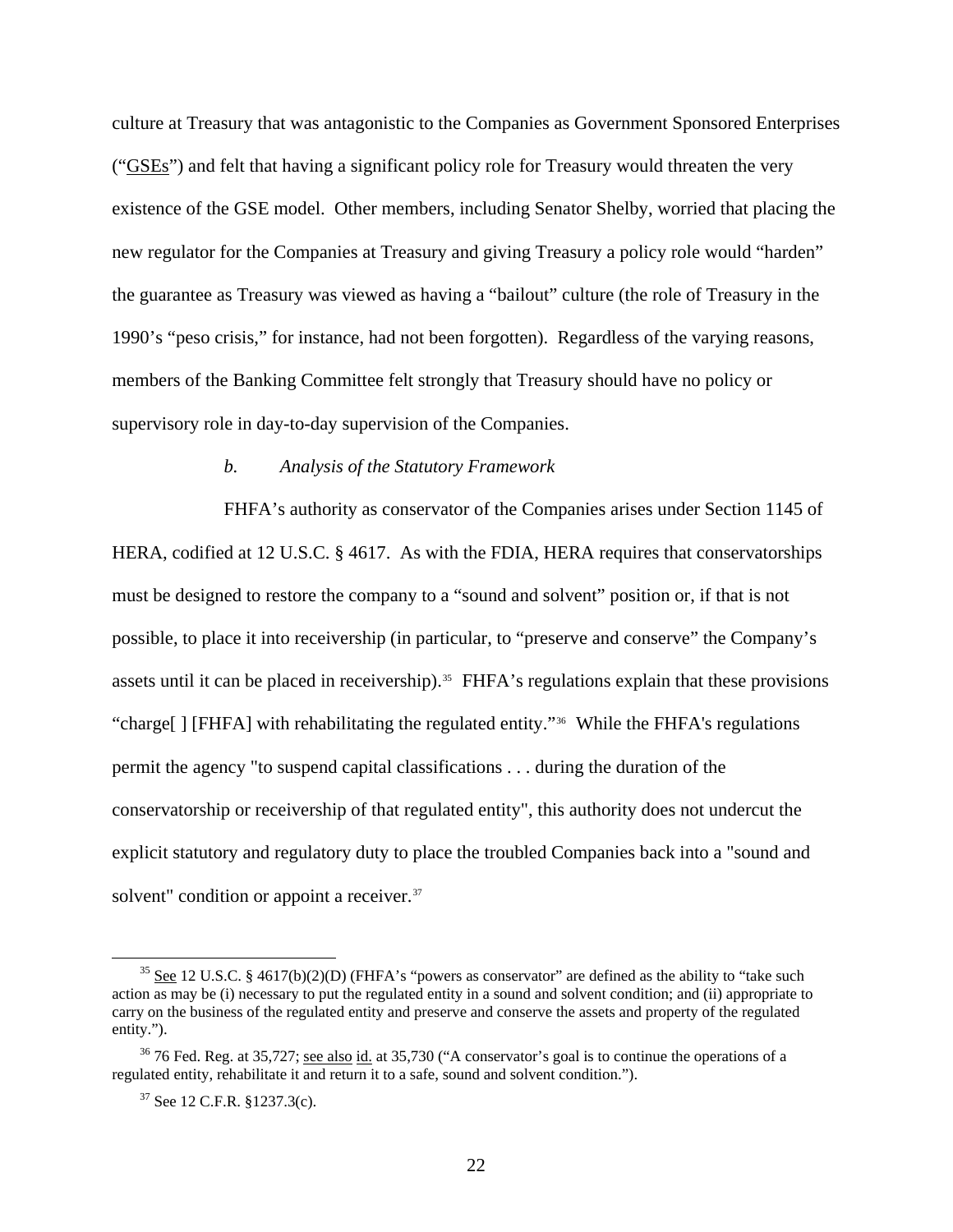Given FHFA's clear obligation as conservator to return the Companies to a "sound and solvent" condition, it is important to understand the meaning of this phrase. It is drawn directly from the FDIC's obligation as conservator under the FDIA to "put the insured depository institution in a sound and solvent condition" and "preserve and conserve the assets and property of the institution."[38](#page-22-0) It should be indisputable that this phrase can only mean that the Companies, like insured banks in conservatorship, must be returned to full compliance with all regulatory capital, liquidity and other prudential standards to permit normal or "sound" operations. If there could be any doubt, that doubt should be eradicated by examination of the longstanding practice of the FDIC to require any insured institution with open bank assistance or in conservatorship to achieve rehabilitation with "sufficient tangible capitalization and reasonable assurance of the future viability of the bank."[39](#page-22-1)

That Congress intended conservatorship under HERA to be a temporary measure, and not a substitute for receivership, is evident from the statute itself. Section 1145 gives the Director of FHFA discretionary authority to place the Companies into conservatorship or receivership if one of a long list of statutory grounds is satisfied.<sup>[40](#page-22-2)</sup> But the Director is required to place the Companies into receivership if the Director finds them to be insolvent or unable to pay their debts as they come due.[41](#page-22-3) To discipline this process, the Director is required to "make a determination, in writing," as to whether the Companies meet the requirements for mandatory receivership every thirty days after they become "critically undercapitalized."[42](#page-22-4) FHFA's

 $38$  12 U.S.C. §1821(d)(2)(D).

<span id="page-22-2"></span><span id="page-22-1"></span><span id="page-22-0"></span><sup>&</sup>lt;sup>39</sup> See, e.g., 48 FR 38669-01, FDIC, "Statement of Policy and Criteria on Assistance to Operating Insured Banks Which Are in Danger of Failing" (August 25, 1983) and subsequent Statements of Policy cited infra footnote 65 and discussed in text.

 $40$  12 U.S.C. § 4617(a).

<span id="page-22-3"></span><sup>&</sup>lt;sup>41</sup> Id. § 4617(a)(4).

<span id="page-22-4"></span><sup>&</sup>lt;sup>42</sup> Id. § 4617(a)(4)(B).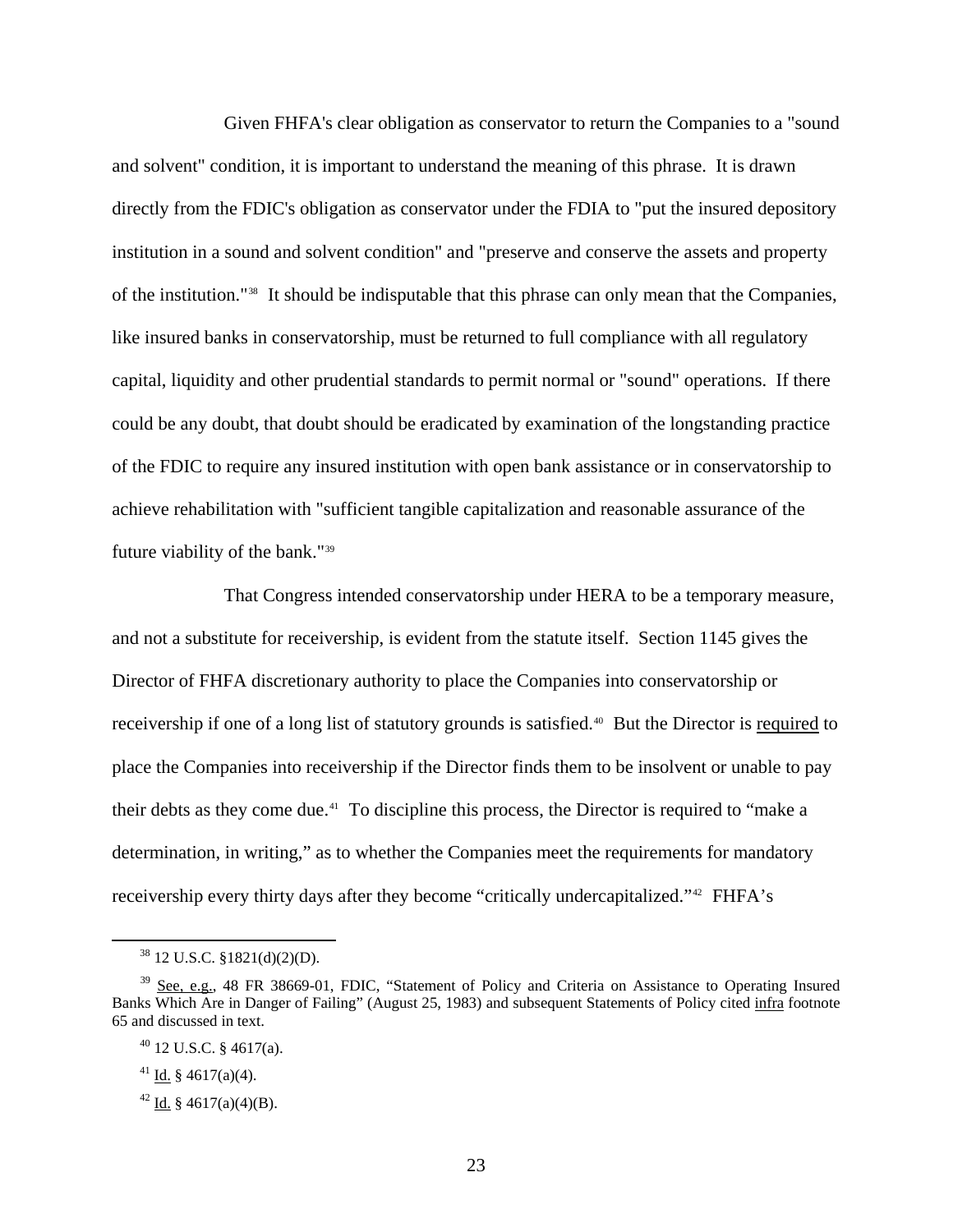appointment as a receiver "shall immediately terminate any conservatorship established for the regulated entity under this chapter."[43](#page-23-0)

It is important to examine these requirements more closely in the overall statutory context. Because conservatorships are designed to rehabilitate failing companies, their duration must be limited to the time needed to stabilize operations and determine whether the company can be returned to full private control or whether the Company must be placed into receivership proceedings.

However, in the context of the present conservatorships of the Companies, for six years FHFA and Treasury have refused to make a determination regarding the Companies' solvency or ability to pay their debts, or to place them into receiverships, despite the explicit requirements in HERA.<sup>[44](#page-23-1)</sup> In defending its failure to do so, the government has argued that so long as Treasury's commitment to the Companies under the PSPAs remains, they are solvent and do not require capital.[45](#page-23-2) This response does not comply with the letter or spirit of HERA, nor does it make logical sense. If the Companies cannot pay their debts as they come due without Treasury assistance, then they are insolvent under the HERA statutory test.<sup>46</sup> HERA's test for a mandatory receivership self evidently was designed to prevent either continued operation of the Companies while insolvent without some intervention by the FHFA as well as continuation of conservatorships without rehabilitation to a "sound and solvent" condition. If the Companies

 $43$  Id. § 4617(a)(4)(D).

<sup>44 12</sup> U.S.C. §4617(a)(4)(B) ("Periodic determination required for critically undercapitalized regulated entity")

<span id="page-23-2"></span><span id="page-23-1"></span><span id="page-23-0"></span><sup>&</sup>lt;sup>45</sup> See, e.g., Treasury Defs.' Reply In Support of Their Dispositive Mots. and Opp. to Pls.' Summ. J. Mots. at 49 n.21, Perry Capital LLC v. Lew, Case No. 13-cv-01025 (May 2, 2014), ECF No. 41 ("The point of the Third Amendment is that the funding capacity from Treasury will be available to cover all of the GSEs' net losses . . . . The Third Amendment thus protects the GSEs from the mandatory receivership that would follow upon the GSEs' experiencing a net worth deficit (i.e., insolvency) after their funding capacity is exhausted.").

<span id="page-23-3"></span><sup>&</sup>lt;sup>46</sup> 12 U.S.C. §4617(a)(3) and (4). Subsection 4617(a)(4) requires appointment of a receiver if the regulated entity is not "generally paying the debts of the regulated entity (other than debts that are the subject of a bona fide dispute) as such debts become due." If the Companies can only do so due to Treasury's commitment under the PSPAs, then logically the "Companies" cannot do so, and would fail this test and a receivership would be required.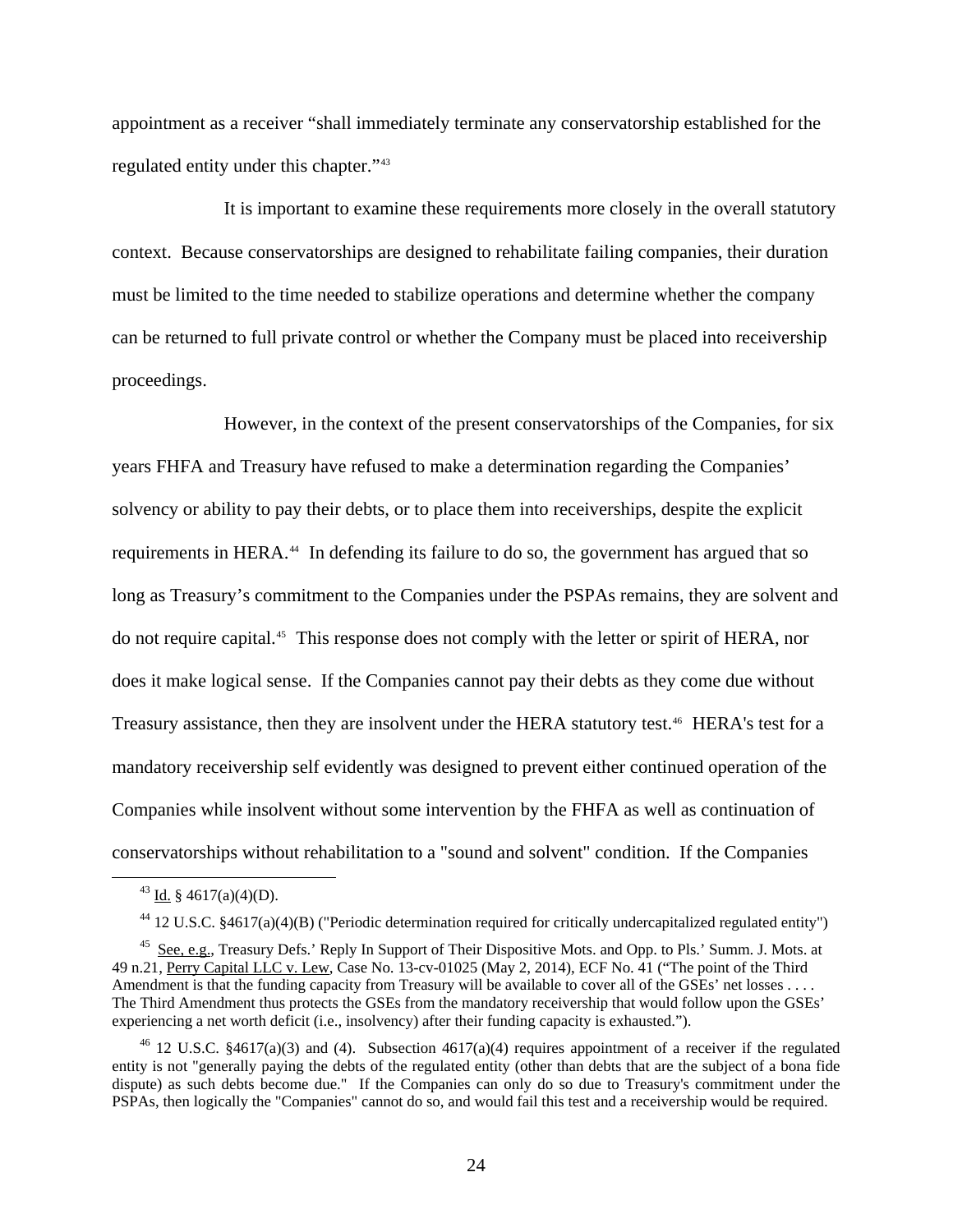cannot be rehabilitated through the conservatorships, then HERA requires appointment of receivers for them. A contrary conclusion would result in the farcical position that so long as the Companies are government-guaranteed they can never be insolvent, rendering HERA's protections for taxpayers meaningless.<sup>[47](#page-24-0)</sup> If, as Treasury argues as justification for the Net Worth Sweep, any profits made by the Companies are due exclusively to the Treasury investment, it must also be true that the Companies could not pay their debts without the continuing backstop of the Treasury, and thus receivership is mandatory.[48](#page-24-1) Conversely, if FHFA agrees to allow Treasury to seize all of the net assets from the Companies simply because Treasury has decided to prevent the Companies from returning to private control, FHFA is violating its obligations under HERA to "preserve and conserve" the Companies' assets and protect the interests of stakeholders.

Like the FDIA, HERA directs that FHFA, when acting as receiver, "shall" liquidate the Companies, whether "through the sale of assets, the transfer of assets to a limited-life regulated entity" or otherwise, and distribute to stakeholders according to defined priorities.<sup>[49](#page-24-2)</sup> Before HERA's passage, certain parties objected that an FDIC-style receivership or liquidation would be inappropriate for the Companies, believing that conservatorship was an adequate method to deal with the Companies if they became critically undercapitalized. But Congress clearly rejected this position.<sup>[50](#page-24-3)</sup> In other words, Congress was specifically aware of, and rejected,

<span id="page-24-0"></span> $47$  For example, although Congress authorized Treasury to purchase securities from the Companies for a limited time in HERA, it specifically required that Treasury make a determination before doing so that such purchases would "protect the taxpayer." See 12 U.S.C. § 1455(l)(i)(B).

<span id="page-24-1"></span><sup>&</sup>lt;sup>48</sup> Press Release, Treasury Department Announces Further Steps to Expedite Wind Down of Fannie Mae and Freddie Mac, Aug. 17, 2012, (one of the defined objectives of the Net Worth Sweep was "[m]aking sure that every dollar of earnings that Fannie Mae and Freddie Mac generate will be used to benefit taxpayers for their investment in those firms"), available at http://www.treasury.gov/press-center/press-releases/Pages/tg1684.aspx.

 $^{49}$  12 U.S.C. § 4617(b)(2)(E), 4617(c).

<span id="page-24-3"></span><span id="page-24-2"></span><sup>&</sup>lt;sup>50</sup> See Richard Scott Carnell, Handling the Failure of A Government-Sponsored Enterprise, 80 Wash. L. Rev. 565, 629-30 (2005) ("Both Fannie and Freddie dismiss receivership as inappropriate for GSEs. . . . In Fannie's view,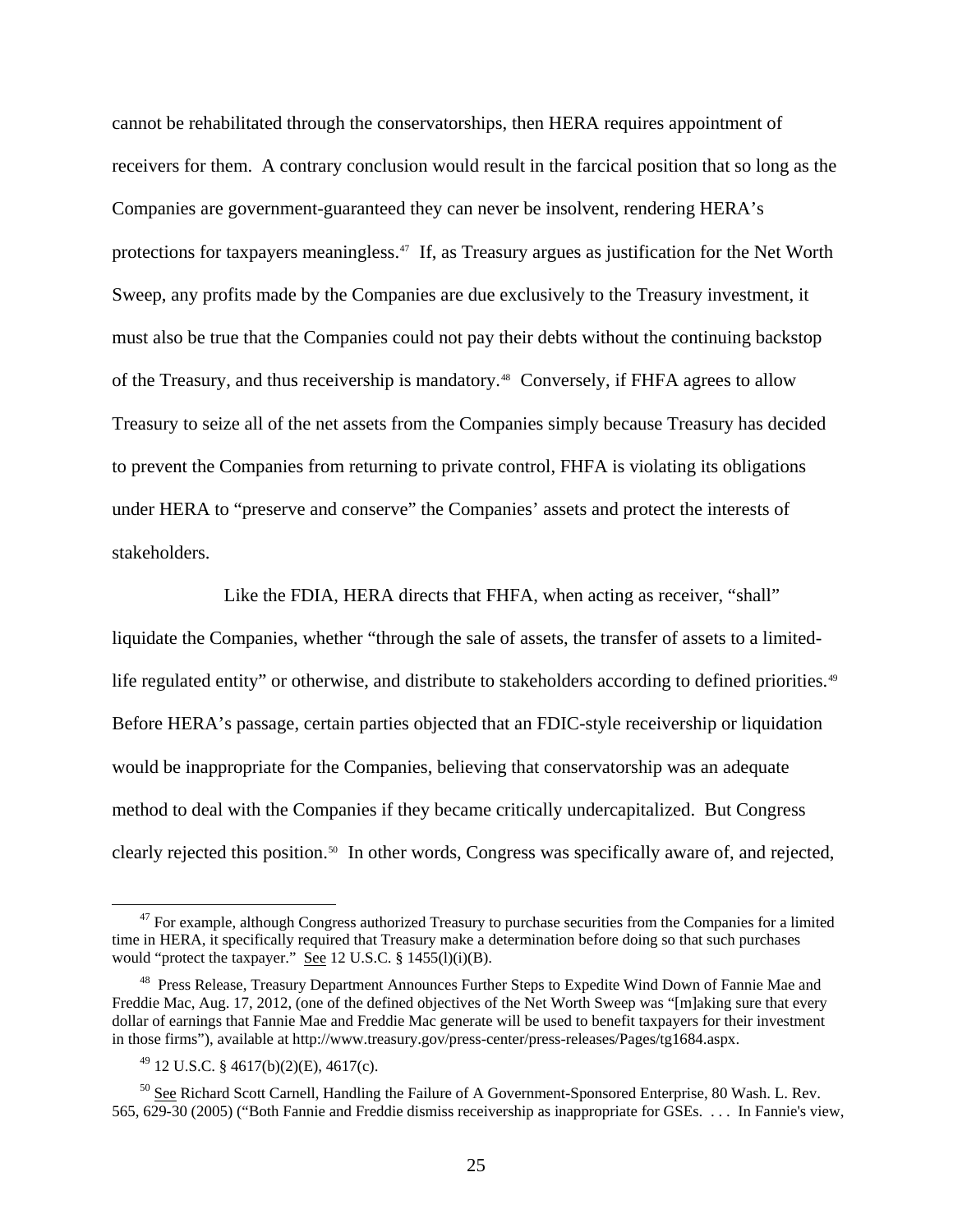the notion that a receivership of the Companies should be avoided because it would "create harmful uncertainty and make mortgages more costly and less available."<sup>[51](#page-25-0)</sup>

Instead, Congress gave FHFA, as receiver, the authority to sell the Companies' assets and determine claims against the Companies, pursuant to specific notice and process requirements.[52](#page-25-1) Such claims are to be evaluated based on a predetermined set of priorities, similarly situated stakeholders are to be treated similarly, and all parties are to be treated fairly. Although FHFA's disallowance of a claim is not subject to judicial review during the initial determination,<sup>[53](#page-25-2)</sup> the claimant may file (or continue) suit in district court after receiving notice by the receiver of the initial disallowance.<sup>[54](#page-25-3)</sup>

In short, although HERA provided FHFA with broad powers to act as either conservator or receiver for the Companies, those powers were clearly based on the standards developed by the body of law regarding the substantially identical FDIA provisions, and other internationally recognized principles, as explained below.

### **V. HERA Is Modeled After the FDIA, As Well As State Law and International Benchmarks**

#### *a. The FDIC Experience As Conservator And Receiver*

The FDIC has had extensive experience acting as both conservator and receiver

for troubled financial institutions pursuant to the FDIA. Just as the FDIA provided the model for

- <span id="page-25-2"></span> $53$  Id.  $$4617(b)(5)(E)$ .
- <span id="page-25-3"></span> $54$  Id. §4617(b)(6).

the government has a mere 'financial stake' in federally insured depository institutions, whereas it has a broader policy stake in using Fannie and Freddie to 'mak[e] homeownership more affordable and more available. That is why a conservator is the appropriate tool to deal with a capital inadequacy problem at a GSE. The conservator's role is to rebuild the capital of the GSE and ensure it remains an ongoing concern.' Freddie emphasizes that receivership--here equated with liquidation—'would have substantial economic, market and public policy consequences' and 'threaten the public policy mission of the GSEs.'").

<span id="page-25-0"></span> $51$  See id. at 633.

<span id="page-25-1"></span> $52$  12 U.S.C.  $$4617(b)(3)$ .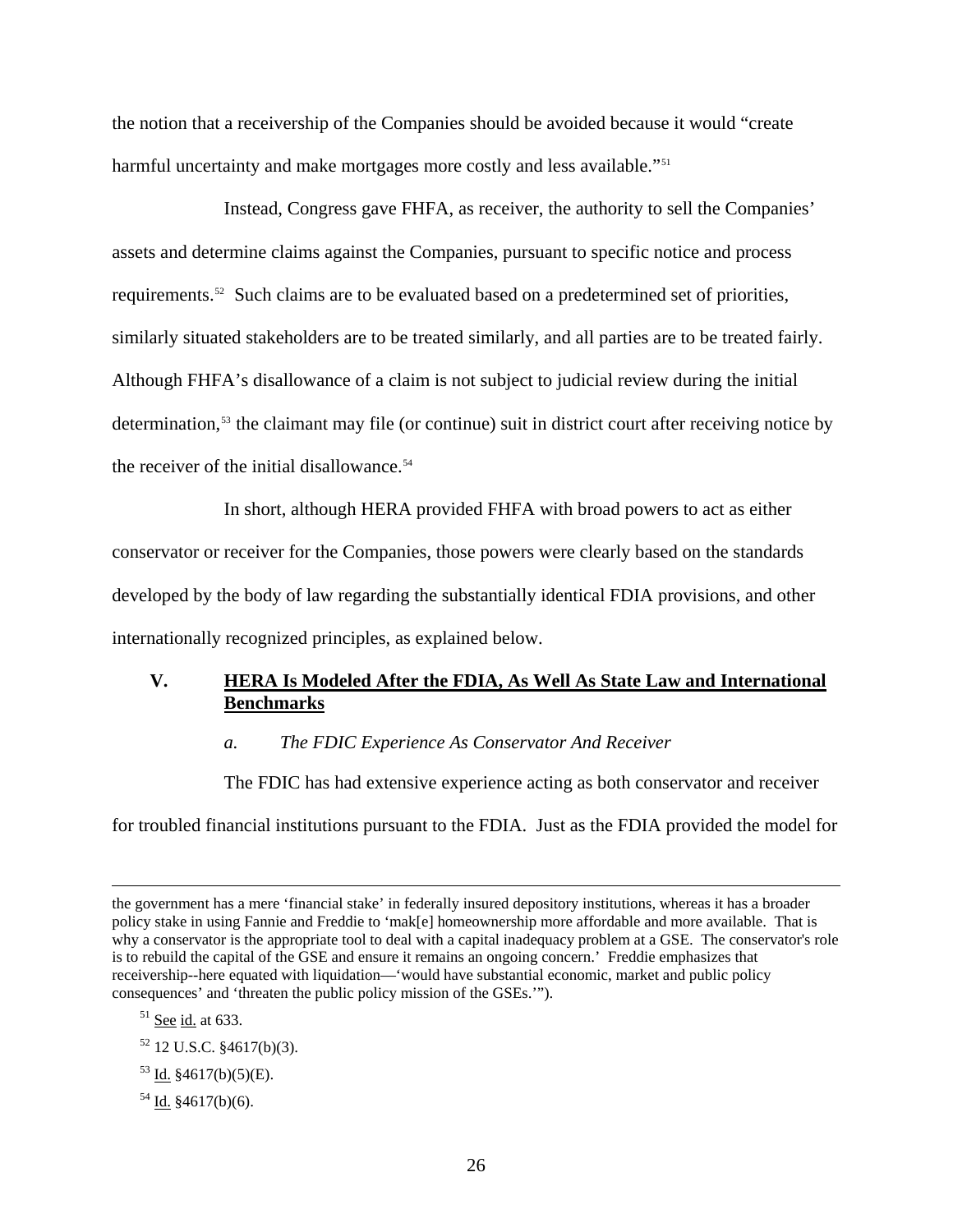HERA, Congress did not legislate on a blank slate when it created the FDIC's conservatorship and receivership powers. Quite to the contrary, there was a well-developed body of law, both federal and state, governing bank conservatorships and receiverships long before the 1980s. These long-standing principles always distinguished between the powers of a conservator to conserve assets and rehabilitate financial institutions versus the powers of a receiver to liquidate a financial institution.

For decades, the FDIC has been successful in using its conservatorship and receivership authority under the FDIA to maintain stability and confidence in the nation's banking system, including in the resolution of systemically important financial institutions. In particular, while receiverships have been the norm under the FDIA in the past twenty-five years, conservators were commonly used during the Great Depression and then again during the 1980s. In fact, prior to the 1990s, the FDIC had frequently made use of open bank assistance and conservatorships as a preferred method to resolve failing insured banks and thrifts.<sup>[55](#page-26-0)</sup> It is illustrative of the commonly understood rights and obligations of the conservator to examine some of those earlier uses of the conservatorship authority.

Under many state laws, bank conservators were authorized as one option to allow for the rehabilitation of a troubled bank. These laws often pre-existed the FDIA and its specific federal standards. An example of the requirements of such state laws is a conservatorship for a bank during the 1930s under Michigan law.<sup>[56](#page-26-1)</sup> In a challenge to the state conservator's actions, a court observed that under the Michigan banking statute a bank conservator's "duties are to

<sup>&</sup>lt;sup>55</sup> See FDIC, Managing the Crisis: The FDIC and RTC Experience 1980-1994, Chapter 5 at 164-69 (1998).

<span id="page-26-1"></span><span id="page-26-0"></span><sup>&</sup>lt;sup>56</sup> While this case involved a state law conservator appointed before creation of the FDIC, many state laws allowed the state authorities to appoint conservators other than the FDIC and some still do. The FDIC today has the authority to appoint itself if necessary to protect the federal Deposit Insurance Fund.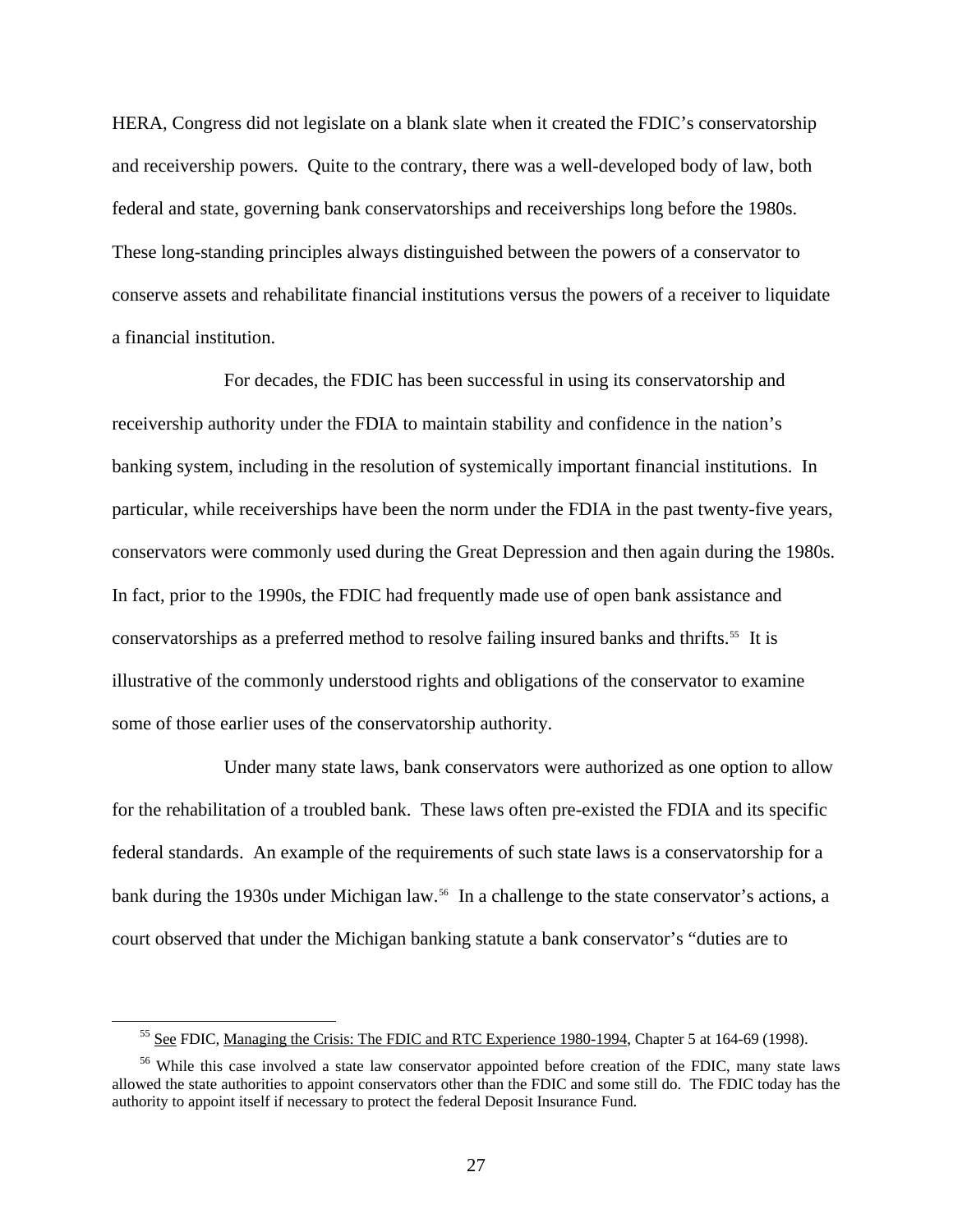conserve the assets of the bank for the purpose of rehabilitation, and he is given powers designed to effectuate that purpose."<sup>[57](#page-27-0)</sup>

Federal law has always imposed similar duties on conservators. Under the Bank Conservation Act of 1933, the Comptroller of the Currency can appoint conservators for national banks and provide them with power to conduct the bank's business.<sup>58</sup> The conservator is charged with the duty to preserve and conserve the bank's assets and operations and terminate the conservatorship when the Comptroller "becomes satisfied that it may safely be done and that it would be in the public interest" to "permit the involved bank to resume the transaction of its business" or by appointing a receiver.<sup>[59](#page-27-2)</sup> Essential to this process is that the bank return to full compliance with the capital, liquidity, and operational requirements for operation in the public interest under the Comptroller's regulatory standards for safe and sound national banks. As the New York Court of Appeals noted in 1934, the federal Bank Conservation Act of 1933 defines "the function of a conservator to conserve and not, as in the case of a receiver, to liquidate."<sup>[60](#page-27-3)</sup>

The FDIC has never considered an open bank or closed bank conservatorship to be a long-term solution to maintain banking operations. Initially, it is important to understand that conservatorships can be either "closed bank" or "open bank". A "closed bank" conservatorship occurs when a bank or thrift is first placed into formal insolvency proceedings in a receivership and the valuable operations of the institution are "passed through" the receivership

<span id="page-27-0"></span> $^{57}$  Bicknell v. Cent. Hanover Bank & Trust Co., 169 Misc. 7, 8, 6 N.Y.S.2d 704, 705 (Sup. Ct.) aff'd 255 A.D. 956, 8 N.Y.S.2d 668 (App. Div. 1938) (emphasis added). See also 9 Ohio Jur. 3d Banks § 594 ("The Superintendent of Financial Institutions may appoint a conservator for any savings and loan association whenever it is necessary in order to conserve the assets of the association for depositors, members, and creditors. . . ." (emphasis added)); 10 S.C. Jur. Banks and Banking § 132 ("The conservator takes possession of the books, records and assets of every description of the bank. He is obligated to take such action as is necessary to conserve the assets pending further disposition of the bank's business.").

<span id="page-27-1"></span><sup>58 12</sup> U.S.C. §§201-212.

<span id="page-27-2"></span><sup>59 12</sup> U.S.C. §205(a) and (b).

<span id="page-27-3"></span><sup>60</sup> Gray v. First Nat. Bank & Trust Co. of Yonkers, 263 N.Y. 479, 484, 189 N.E. 557, 559 (1934).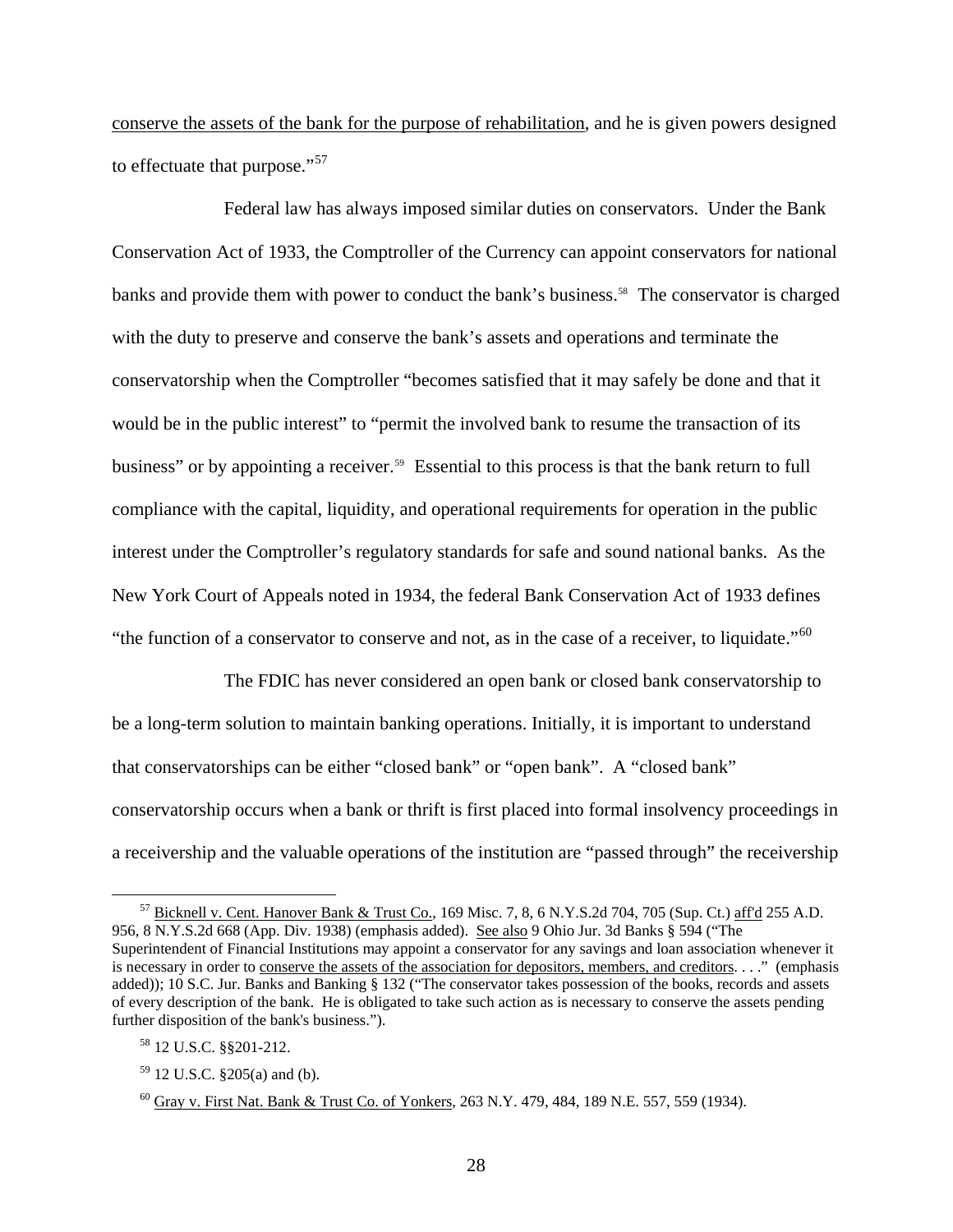into a new bank or thrift, which is then put into conservatorship to be managed by the resolution authority. Since the original institution was normally deeply insolvent, the closed bank conservatorships used by the RTC were typically used to maintain and down-size operations until the thrift could be put into receivership. Pre-existing stakeholders of the failing thrift were protected by the statutory protections contained in the FSLIC and RTC statutes. Such closed bank conservatorships were frequently used by the FSLIC and RTC to resolve insolvent thrifts during the late 1980s and early 1990s. <sup>[61](#page-28-0)</sup>

Open bank conservatorships have been used infrequently by the FDIC. More often, the FDIC has intervened into open insured banks through so-called "open bank assistance". The goal of this process was to rehabilitate the troubled bank and return it to normal banking operations in full compliance with requisite regulatory standards, including adequate capitalization. Open bank assistance had many of the hallmarks of an open bank conservatorship because the FDIC would require significant changes in the board of directors and management, as well as in the operations of the bank, in an effort to return it to profitable operations.<sup>[62](#page-28-1)</sup>

In 1950, the FDIA was amended to give the FDIC authority to keep a failing bank open with direct FDIC financial assistance if the bank was determined to be "essential" to the community.[63](#page-28-2) The FDIC did not use this authority until 1970 due to the infrequency of troubled

<span id="page-28-0"></span><sup>&</sup>lt;sup>61</sup> See FDIC, Managing the Crisis: The FDIC and RTC Experience 1980-1994, Chapters 3-5 and particularly at 117-118. The FSLIC and RTC sometimes used conservatorships for open institutions that had never been placed into receiverships, but most savings and loan and banking conservatorships were so-called "pass-through" conservatorships in which the institution was closed and placed into receivership before its assets and operations "passed through" to a new institution that was immediately placed into conservatorship. This was done principally due to the absence of financial and other resources to close and resolve the many institutions in danger of failing during the late 1980s and early 1990s. See id. at 117.

<span id="page-28-2"></span><span id="page-28-1"></span> $62$  See, e.g., FDIC, Managing the Crisis: The FDIC and RTC Experience 1980-1994, Chapter-5 and Case Studies of open bank assistance at 158-163 and Part II, Chapters 2, 4, and 5.

 $63$  12 U.S.C. §1823(c)(1) (1950).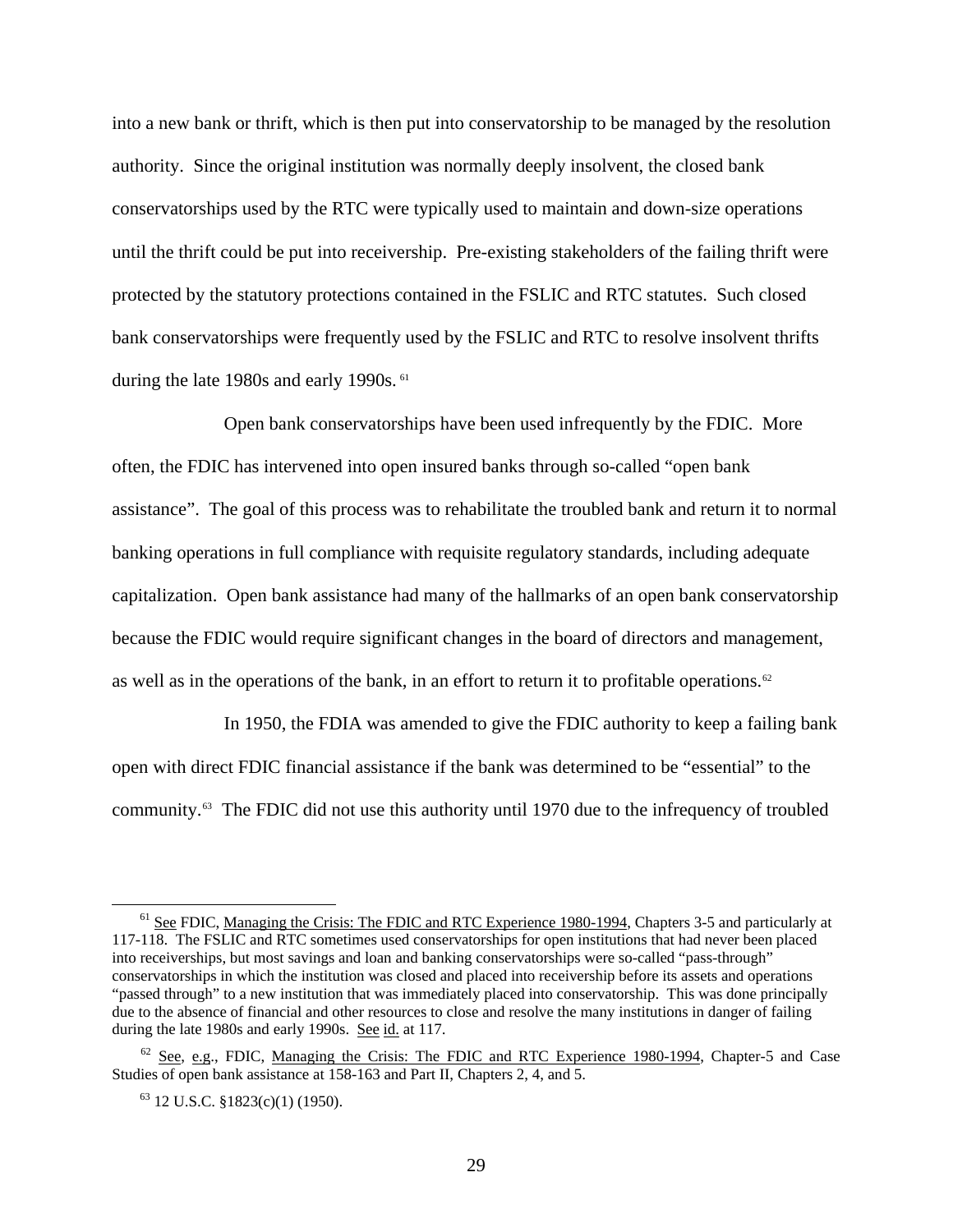banks, but it remained an important tool available for use when no acquiring bank could be located or a liquidation and pay-off of depositors was likely to be too disruptive.<sup>[64](#page-29-0)</sup>

However, as the 1980s began, both the complexity and the frequency of troubled banks required the FDIC to consider open bank assistance as an important tool to stabilize and rehabilitate larger failing banks. In order to provide guidance about its approach to this strategy, beginning in 1983 the FDIC adopted a series of statements of policy to govern its assistance to operating insured banks in danger of failing.<sup>[65](#page-29-1)</sup>

These four FDIC Statements of Policy included certain common requirements focused on restoring the soundness of the bank, ensuring that shareholders incur losses comparable to the bank's failure, and that the FDIC receive "full payment, at present value, of all assistance granted before any benefit is realized by former shareholders." These criteria illustrate the essential nature of bank conservatorships and open bank assistance. First, the goal was always to ensure rehabilitation of the bank as measured by "sufficient tangible capitalization and reasonable assurance of the future viability of the bank."<sup>[66](#page-29-2)</sup> Tangible capitalization, in turn, required that the bank meet the requisite minimum regulatory capital standards in effect for open banks. $67$  In case there was any doubt about the meaning of this requirement, the FDIC made it explicit: the goal was return the banks given assistance to "sufficient tangible capitalization ...

 $64$  See FDIC, History of the Eighties – Lessons for the Future, Vol.I at 248 (1997).

<span id="page-29-1"></span><span id="page-29-0"></span><sup>&</sup>lt;sup>65</sup> See 57 FR 60203-01, FDIC, "Statement of Policy on Assistance to Operating Insured Depository Institutions (Dec. 18, 1992) (Criteria 5 and 6); 55 FR 12559-02, FDIC, "Statement of Policy on Assistance to Operating Insured Banks and Savings Associations" (April 4, 1990); 51 FR 44122-01, FDIC, "Statement of Policy and Criteria on Assistance to Operating Insured Banks" (Dec. 8, 1986); 48 FR 38669-01, FDIC, "Statement of Policy and Criteria on Assistance to Operating Insured Banks Which Are in Danger of Failing" (August 25, 1983). The FDIC rescinded the last of these Statements of Policy in 1997 as a consequence of intervening statutory changes.

<sup>&</sup>lt;sup>66</sup> 48 FR 38669-01.

<span id="page-29-3"></span><span id="page-29-2"></span> $67$  See, e.g., "Banking Agencies Adopt Permanent Assistance Program for Continental Illinois National Bank, 1984-85 CCH 86,019 ("B. Capital Infusion", "Thus, the bank's regulatory capital . . . will approximate \$2.2 billion or over 7.0 percent of assets").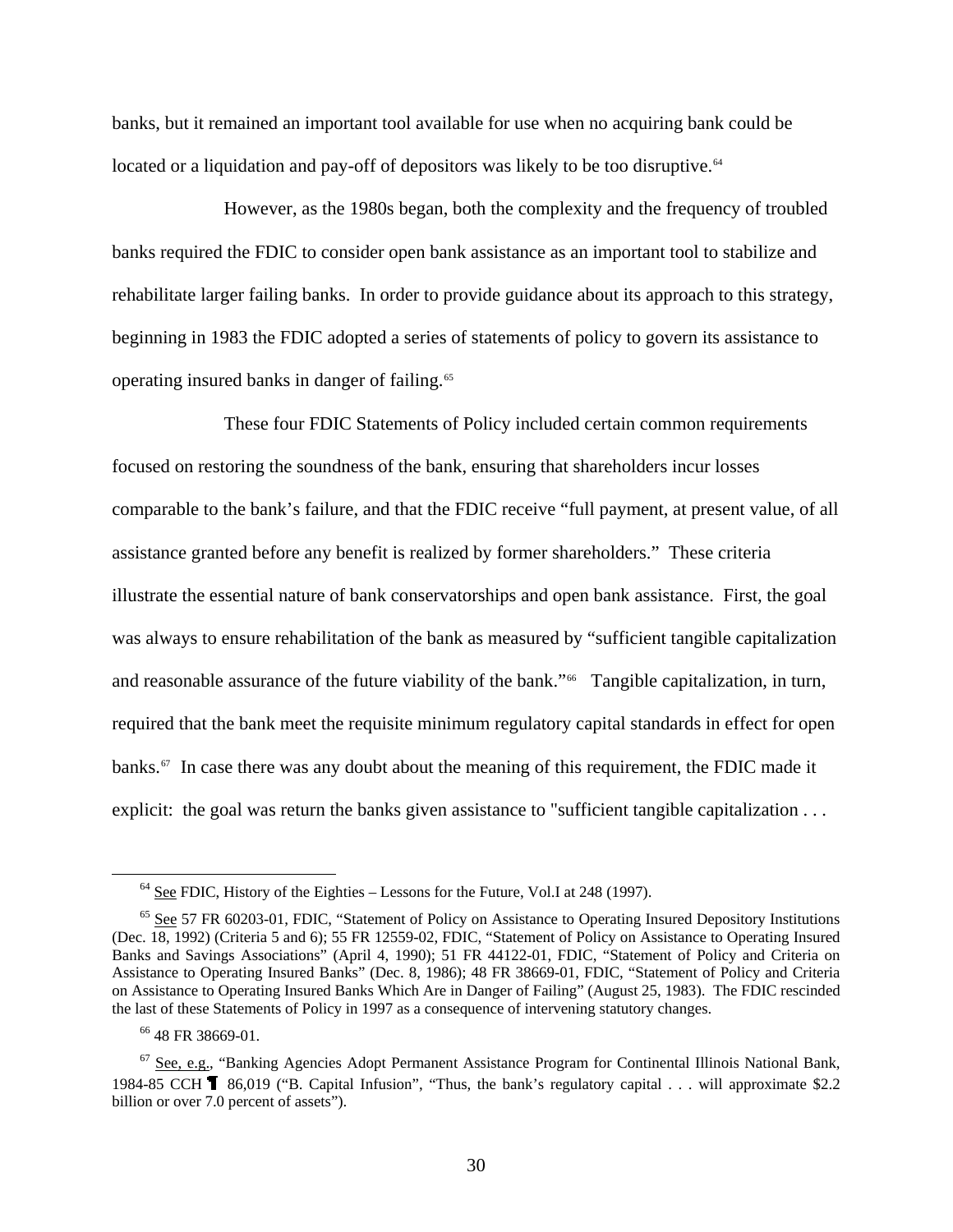to meet the regulatory capital standards of the appropriate federal banking agency." Only in this way, and through compliance with the other requirements for assistance, could there be "a reasonable assurance of the future viability of the institution."[68](#page-30-0)

Second, shareholders and other stakeholders were to incur losses consistent with their protection under bank insolvency statutes. The value of the bank was not stripped by the FDIC. The FDIC recognized that the shareholders were to be diluted, but only to the extent of the assistance actually provided by the FDIC. $69$  If the assisted bank returned to profitability, that was success, and after the repayment of the FDIC's assistance all future value would inure to the benefit of the shareholders.

Third, the FDIC received repayment of the assistance that was provided, with interest, but it did not receive all future value and profits that might be earned by the bank. To do so, would have completely negated the whole purpose of the conservatorship or open bank assistance – to return the bank to "sufficient tangible capitalization and reasonable assurance of the future viability of the bank." This is confirmed by the actual cases in which the Statements of Policy were put into effect.

The fundamental issue is the cost imposed for the assistance provided. Treasury's actions in the Third Amendment, as well as through the quarterly dividend, completely changed the relationship between Treasury and the Companies from one in which Treasury provided statutory assistance that the Companies would repay, which would be consistent with FDIC precedents, to one in which Treasury seizes all current and future net worth. This latter approach

<span id="page-30-0"></span> <sup>68 57</sup> FR 60203-01, FDIC, "Statement of Policy on Assistance to Operating Insured Depository Institutions (Dec. 18, 1992) (Criteria 5 and 6).

<span id="page-30-1"></span><sup>&</sup>lt;sup>69</sup> See 57 FR 60203-01, FDIC, "Statement of Policy on Assistance to Operating Insured Depository Institutions (Dec. 18, 1992) (Criterion 10: "Preexisting shareholders and debtholders of the assisted insured institution shall make substantial concessions. In general, any remaining ownership interest of preexisting shareholders shall be subordinate to the FDIC's right to receive reimbursement for any assistance provided.").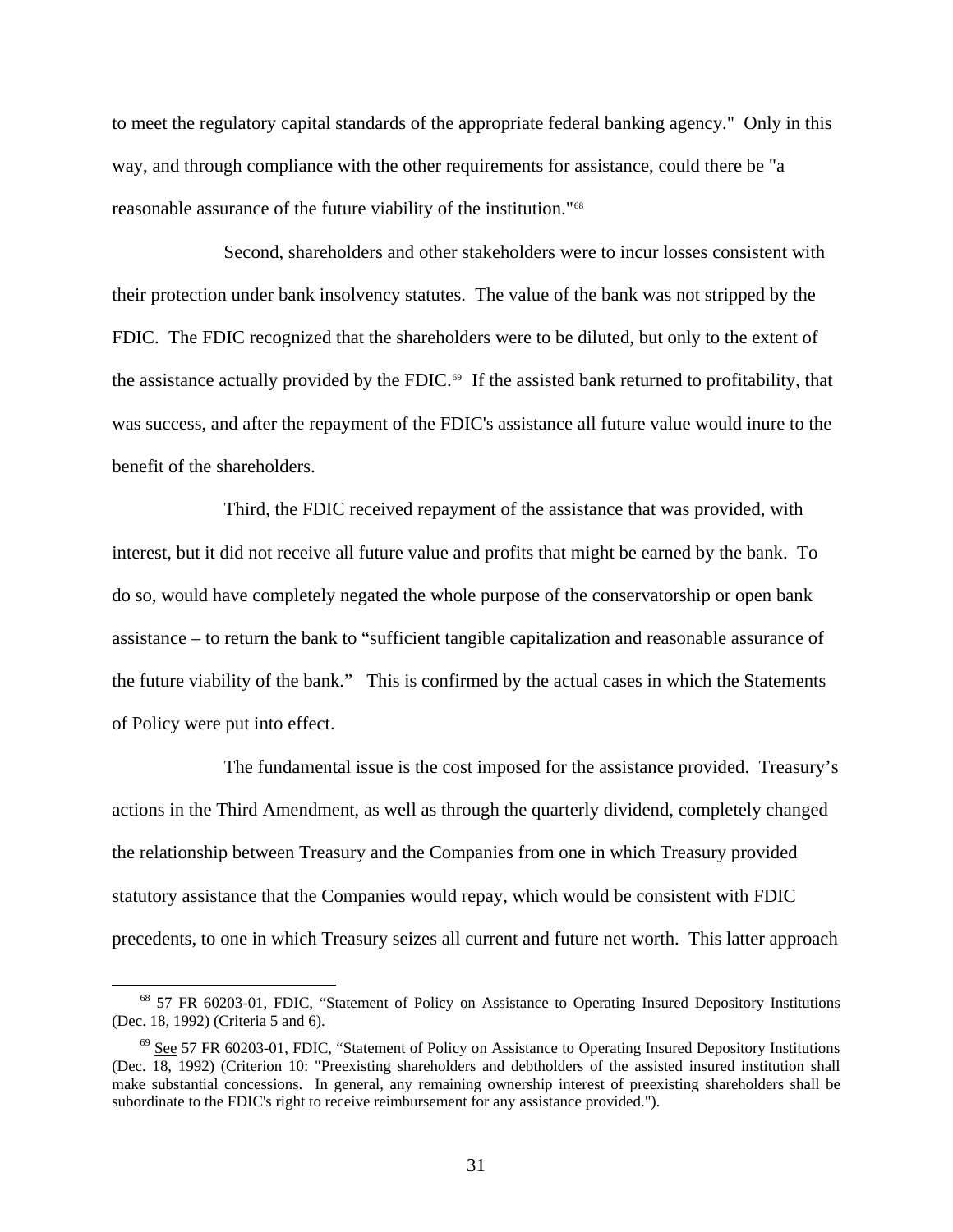is confiscatory and has no relationship to repayment of the assistance provided and completely disregards all past precedents from FDIC open bank assistance and conservatorships. While Treasury is entitled to be, and has been, repaid for the assistance provided, nothing in HERA or its antecedents supports the Third Amendment. Even the PSPA's quarterly cash dividend (given the current interest rate environment) far exceeded any structure used by the FDIC in its open bank assistance, conservatorship, or receivership authority.

In contrast, the FDIC resolutions – whether open bank assistance, conservatorships, or receiverships – limited the FDIC's potential repayment to the amount of the assistance or funding provided to the bank or thrift plus interest calibrated closely to the FDIC's cost of funds. Since the FDIC's cost of funds was the investment it made in Treasury bills, the interest on the funds provided repayment typically was limited to a modest increase of the rate on Treasury bills. FDIC open bank transactions and receiverships typically charged only a rate a little in excess of the FDIC's cost of funds, which was normally less than 100 basis points above the Treasury bill rate for comparable maturities.<sup>[70](#page-31-0)</sup> The costs imposed by the FDIC on assisted insured banks and thrifts were designed to recoup the FDIC's costs of providing the assistance and allow the recovery of the institutions to fully capitalized and viable banking businesses. This shows that the Treasury ten percent quarterly cash dividend charged to the Companies was far above the normal rates charged by the FDIC for funding provided in open bank assistance, conservatorships, or receiverships. The Third Amendment simply dispenses with any pretense that Treasury is seeking repayment. Treasury's actions in the Companies' conservatorships are clearly designed to prevent rehabilitation of the Companies through the seizure of all net worth.

<span id="page-31-0"></span><sup>&</sup>lt;sup>70</sup> See, e.g., Managing the Crisis: The FDIC and RTC Experience at Part II, Chapter 5, p. 572 (FDIC Notes used to provide assistance to First City subsidiary banks bore interest at U.S. Treasury Bill rate plus 50 bps); Federal Bank Regulatory Agencies Approve Financial Assistance Program for Oklahoma Bank", 1985-87 CCH **1918-10** (dividend rate on FDIC preferred stock tied to Treasury rates).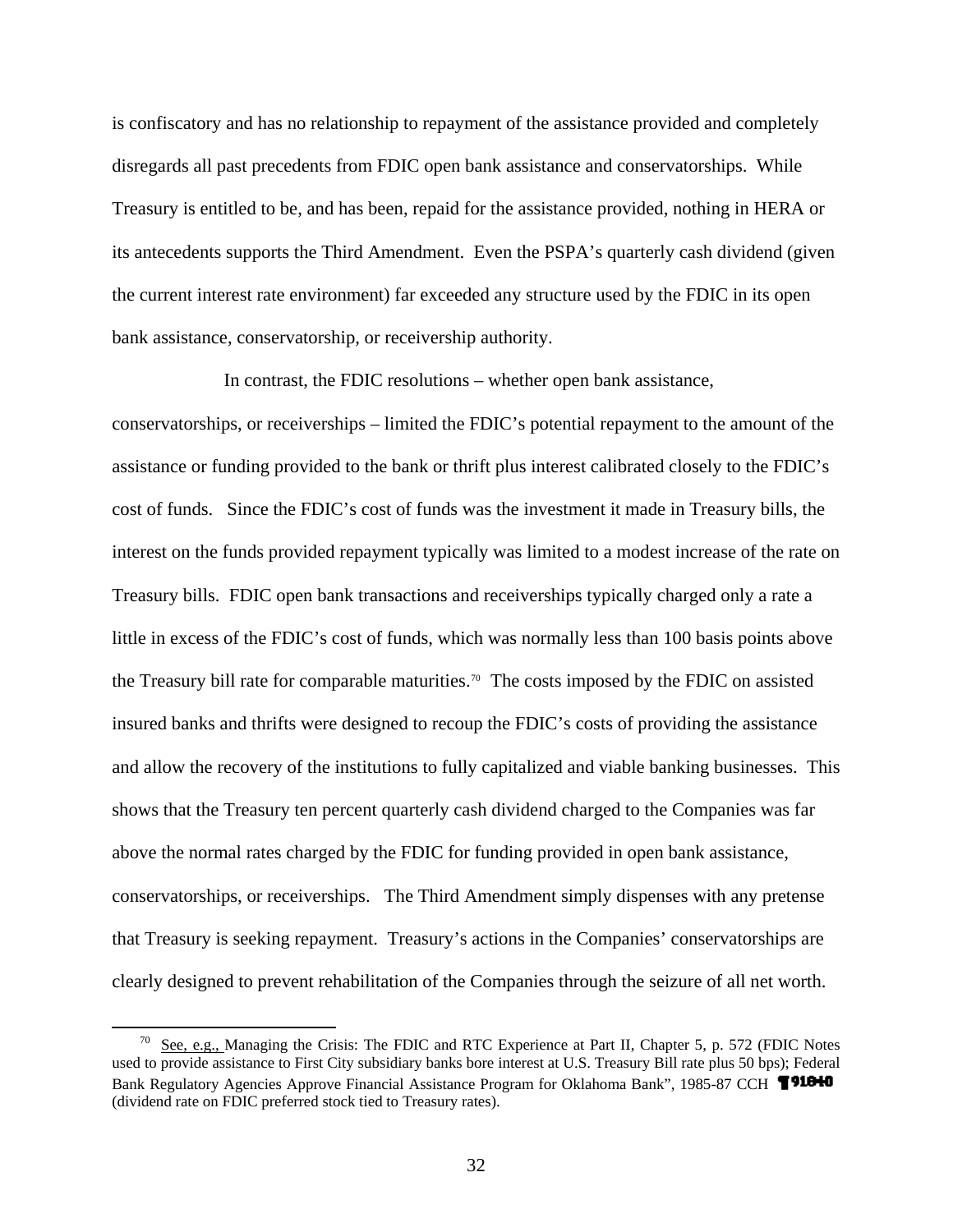During the 1980s, the FDIC used the strategies outlined in these statements of policies to resolve 133 insured institutions with total assets of \$82.45 billion from 1980 through 1994.<sup>[71](#page-32-0)</sup> In the "open bank assistance" transactions used by the FDIC during the 1980s, the FDIC explicitly diluted shareholder interests through a negotiated transaction, assisted the institution and returned it to private control on average within a matter of months. Importantly, the shareholders and other stakeholders did not suffer further dilution in their interests during the term of the initial transaction.

Among the more noteworthy examples of open bank assistance were the interventions into Continental Illinois National Bank and Trust Company ("Continental Illinois") in 1984 and First City Bancorporation in 1988.<sup>[72](#page-32-1)</sup> These transactions consisted of providing the troubled bank and/or holding company with financial help in the form of loans, contributions, deposits, asset purchases, or assumption of liabilities and/or equity investments combined with some restructuring of the bank. Generally, the FDIC required new management, some dilution of shareholders' interests, and new private sector capital. In such a transaction, the FDIC immediately would inject temporary financial resourcesinto the insured depository institution and/or make financial assurances to depositors and certain stakeholders to stabilize the situation.<sup>[73](#page-32-2)</sup>

See Managing the Crisis: The FDIC and RTC Experience at Chapter 5.

 $72$  See Managing the Crisis: The FDIC and RTC Experience at 545-593.

<span id="page-32-2"></span><span id="page-32-1"></span><span id="page-32-0"></span> $73$  The financial assistance could come in the form of a subordinated note in the bank that is senior to all other subordinated debt. The bank would issue this debt to the FDIC and it would be payable on demand. By its terms, the note would be revocable to allow the FDIC to prepare for a permanent assistance package (phase two). This note would afford protection to all depositors and general creditors because it would define the extent of the obligation to the FDIC, but still would be senior to bank subordinated debt and shareholders. Even for these 'subordinated' creditors, the note provided a defined limit to their losses and left them with the potential to recoup the losses when the bank returned to normal operations. See "Banking Agencies Adopt Permanent Assistance Program for Continental Illinois National Bank, 1984-85 CCH **1** 86,019.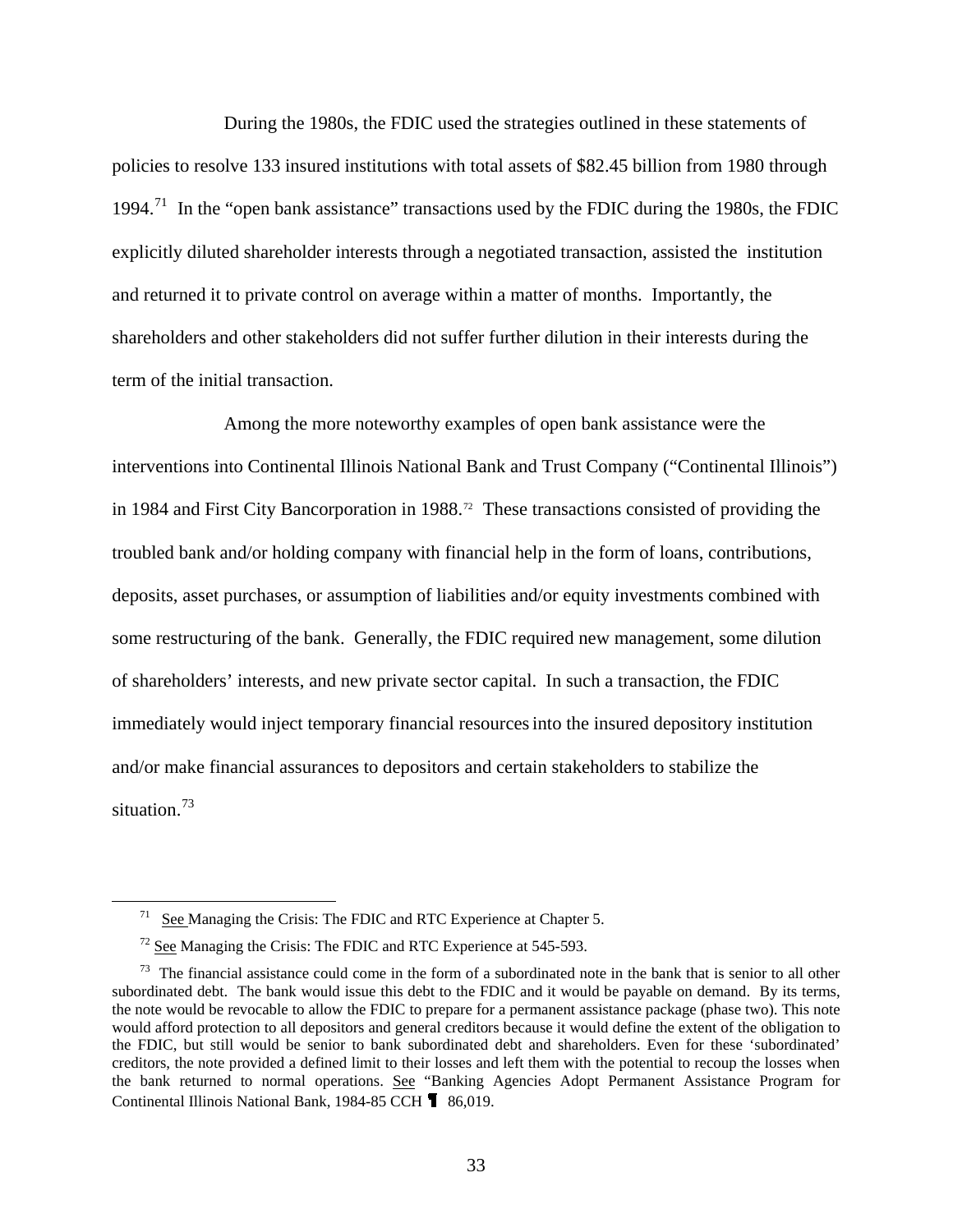In Continental Illinois, the FDIC and other banking regulators cooperated to resolve the then seventh largest bank in the U.S. The intervention involved two phases of assistance: an initial assistance package to stabilize the bank and a final assistance package to complete the restructuring and rehabilitation of the bank. While a thorough description of the assistance transactions is beyond the scope of this paper, there are several components important to the FHFA's conduct of the Companies' conservatorships under HERA. First, the final assistance package entailed a capital infusion by the FDIC in return for preferred stock. While this diluted the interest of Continental Illinois shareholders, it did not eliminate their interest nor did it allow the FDIC to seize all future value in the bank.<sup>[74](#page-33-0)</sup> Second, the Continental Illinois shareholders ultimately received no value for their stock, but this was a result of the losses that the FDIC incurred on the assets acquired in the assistance transaction and pursuant to the original agreements involved in the FDIC's acquisition of those assets. It was not through transactions designed to eliminate their interest. In effect, the shareholders received the value of their stock as of the time of the assistance package. Third, the bank was "preserved and conserved" and returned to a "sound and solvent" condition through the restructuring and capital investments and sold to private investors. By the time of that sale, Continental Illinois met all of the regulatory capital and liquidity requirements applied to open and operating banks.[75](#page-33-1) Finally, while the Federal Reserve provided a line of credit for liquidity purposes, it received only repayment for liquidity used. The Federal Reserve did not receive payments beyond the liquidity provided.

<span id="page-33-0"></span> $74$  This is an important common feature of FDIC assistance transactions. While shareholders were diluted to approximate the losses they would have incurred if the bank had been closed and placed into receivership, the shareholders retained their economic interest in the bank and could benefit from future profitability – since the FDIC's goal was to return the bank to viability. See, e.g., Federal Bank Regulatory Agencies Approve Financial Assistance Program for Oklahoma Bank", 1985-87 CCH **TELO40.** 

<span id="page-33-1"></span> $75$  See Managing the Crisis: The FDIC and RTC Experience at 550-563; "Banking Agencies Adopt Permanent Assistance Program for Continental Illinois National Bank, 1984-85 CCH **1** 86,019.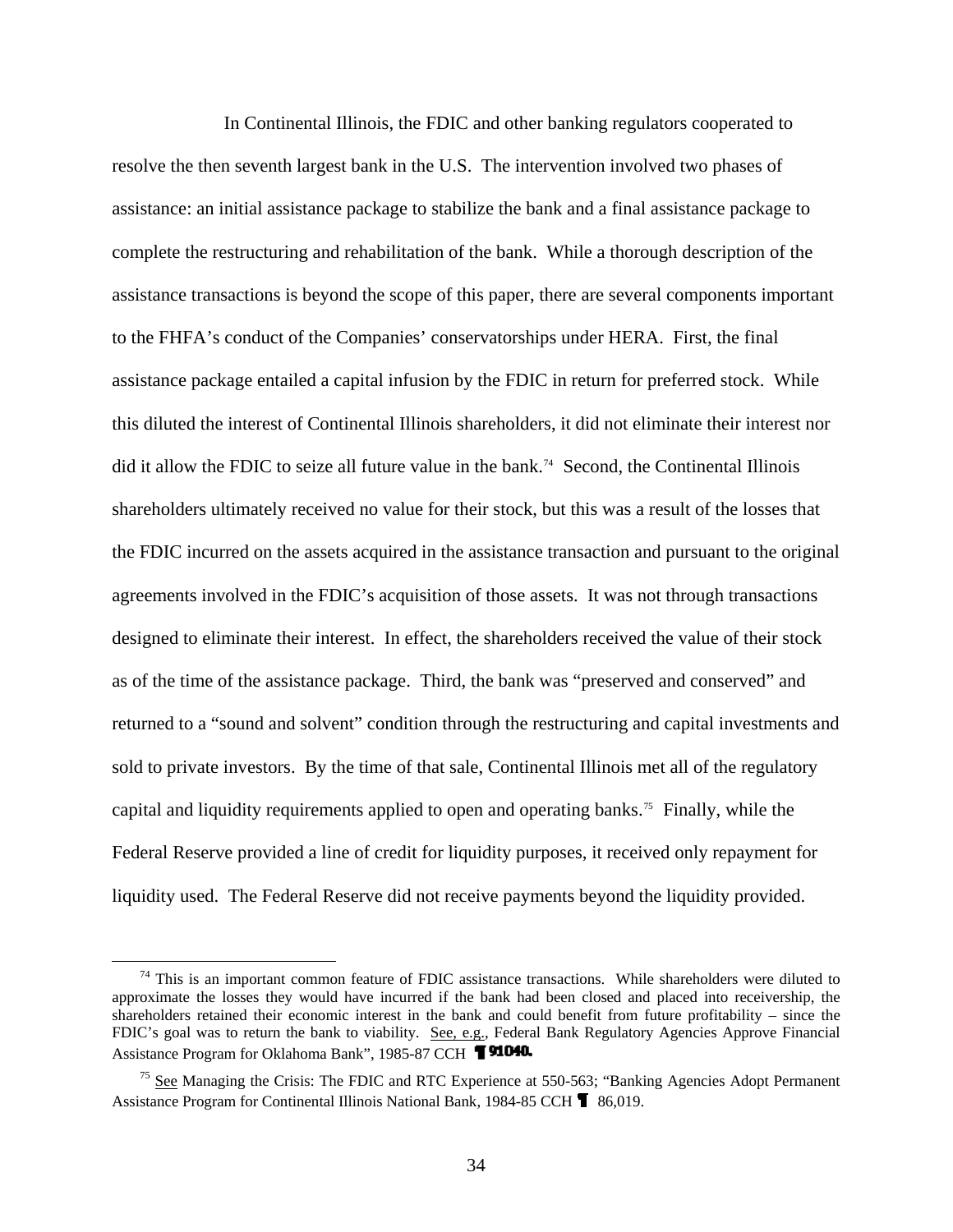This history highlights an important difference in the shareholders' position under a receivership compared to a conservatorship. In a receivership, the shareholders retain no rights of voting control in the affairs of the insured institution. They retain solely their interest as equity stakeholders in the failed institution, although subordinated to all other stakeholders, including depositors, general stakeholders, and corporate debt holders. However, if the institution is placed into conservatorship without appointment of a receiver, the shareholders retain their beneficial interests in the institution. A significant difficulty for the FDIC in those open bank conservatorships from the 1980s was that it was essential to negotiate management changes and dilution of shareholder control with the shareholders. While the need to negotiate the assistance package and management changes created complications for the FDIC, this "difficulty" itself illustrates the major distinctions between the FDIC's operation of conservatorships and receiverships, and shows that conservatorships were never used by the FDIC to strip all value and rights from equity holders.

In reaction to the 1980s wave of thrift and bank failures, Congress amended the FDIA with the Financial Institutions Recovery, Reform and Enforcement Act of 1989 ("FIRREA") to clarify and strengthen the statutory powers available to the FDIC (and the newly created RTC). FIRREA, among other things, empowered the FDIC (along with the RTC) with broad authority to act as either conservator or receiver for many failing thrifts and banks. The provisions of FIRREA confirmed the historical distinctions between conservatorships and receiverships, while providing the FDIC with broad powers to implement resolution transactions subject to specific statutory duties to stakeholders.<sup>[76](#page-34-0)</sup>

<span id="page-34-0"></span><sup>&</sup>lt;sup>76</sup> See Neal J. Curtin et. al., The FDIC and Creditors' Rights in the Event of an Insured Bank Failure, 126 Banking L.J. 325, 326 (2009).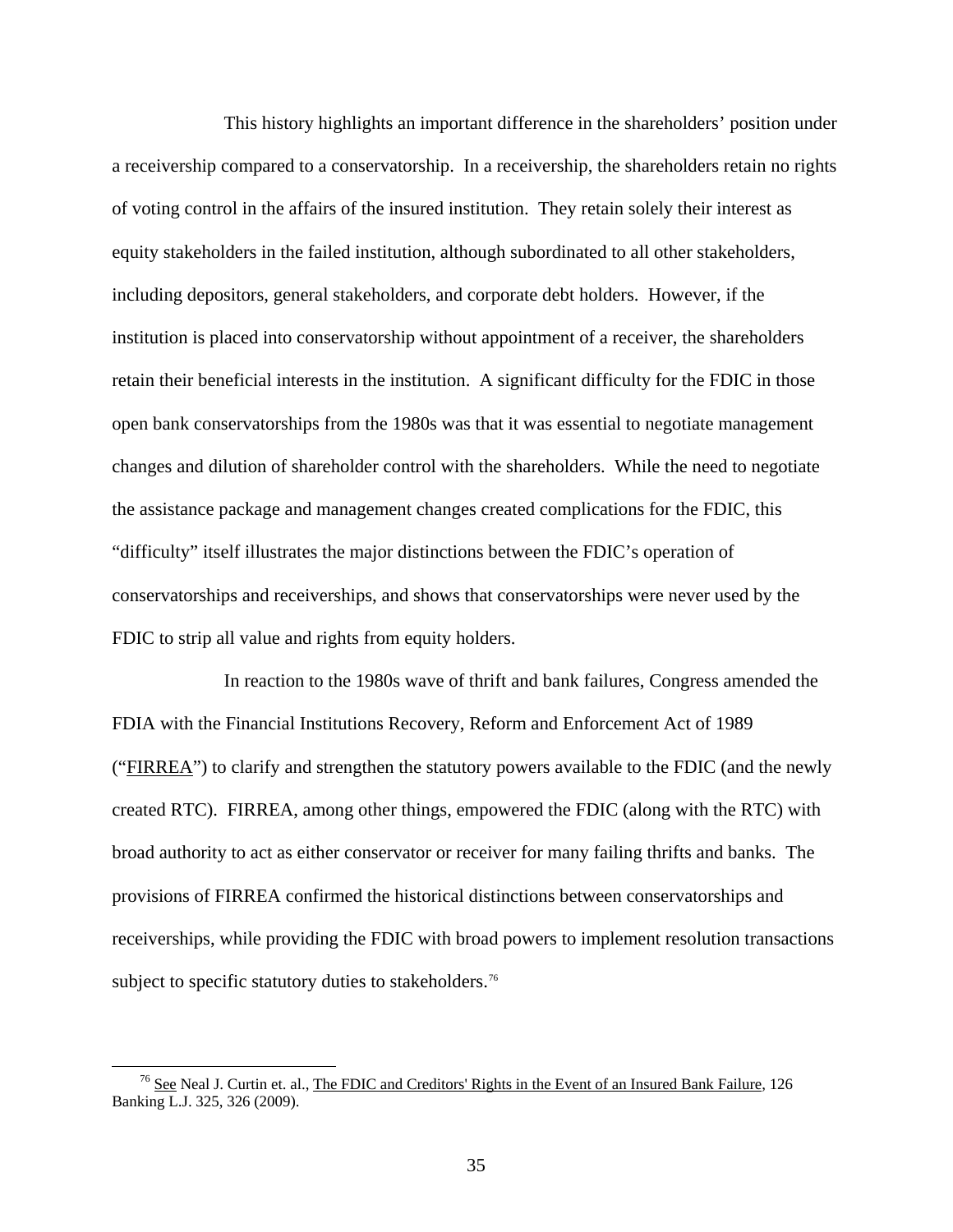The framework for the FDIC acting as conservator or receiver (or using other interim devices such as bridge banks) is set forth in Section 11 of the FDIA, codified at 12 U.S.C. § 1821. Pursuant to Section 11(c) of the FDIA, the FDIC may be appointed either as conservator or receiver.<sup>[77](#page-35-0)</sup> As conservator, the FDIC is charged to "take such action as may be (i) necessary to put the insured depository institution in a sound and solvent condition; and (ii) appropriate to carry on the business of the institution and preserve and conserve the assets and property of the institution."[78](#page-35-1) In contrast, as receiver the FDIC has the responsibility to "place the insured depository institution in liquidation and proceed to realize upon the assets of the institution.["79](#page-35-2)

Consistent with these statutory commands, as shown above, the FDIC has exercised its conservatorship authority as a temporary measure designed to preserve the assets and existing franchise value of the institution.<sup>[80](#page-35-3)</sup> Although the goal of a conservatorship is to restore the bank to a sound and solvent condition so that it can be returned to private control, conservatorships sometimes end in receivership when that is not possible, or when only certain assets of the institution can be sold. $81$ 

<span id="page-35-0"></span> $77$  The Dodd-Frank Wall Street Reform and Consumer Protection Act ("Dodd-Frank") virtually eliminated the FDIC's use of conservatorships. Although it was possible before Dodd-Frank to implement an open bank conservatorship through invocation of the systemic risk exception, Dodd-Frank amended the systemic risk provisions to require that such funds could only be used "for the purpose of winding up the [institution] for which the Corporation has been appointed receiver . . . ." See 12 U.S.C.  $\S$  1823(c)(4)(G)(i).

<sup>78 12</sup> U.S.C. § 1821(d)(2)(D).

 $79$  Id. § 1821(d)(2)(E).

<span id="page-35-3"></span><span id="page-35-2"></span><span id="page-35-1"></span><sup>80</sup> See FDIC, Managing the Crisis: The FDIC and RTC Experience 116 (1998), available at <http://www.fdic.gov/bank/historical/managing/history1-04.pdf> ("A conservatorship is established . . . to take control of a failing financial institution to preserve assets and protect depositors."); id. at 27 (conservatorship allowed FDIC to "operate and manage large, complex failing financial institutions. . . . The management goal of the newly organized institution was to preserve any existing franchise value of the failing institution, reduce the ultimate cost to the insurance funds, and lessen any disruption to the local community."); id. at 117 ("The RTC was expected to manage the thrifts assigned to its conservatorship program for a period no longer than necessary . . . .").

<span id="page-35-4"></span> $81$  Id. at 118 ("At the time the conservatorship was resolved, either through a sale or deposit payoff, the institution was . . . placed into a receivership . . . [in which] unsecured creditors and other claimants [were paid] on a pro rata basis according to the recoveries within [the] receivership.").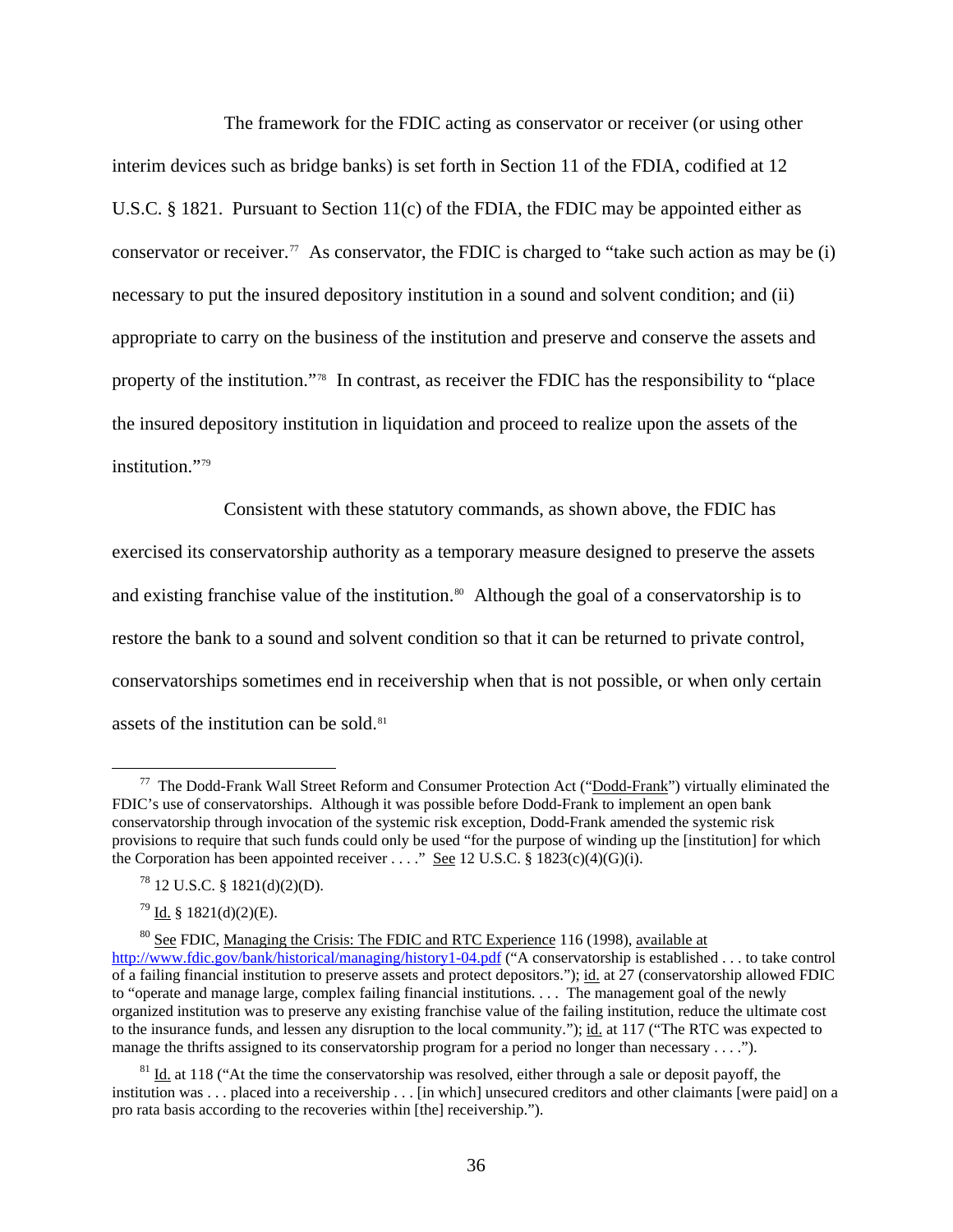In contrast to the goal of conservatorships, receiverships necessarily assume there will be no rehabilitation of the company. Generally, the FDIC will be appointed as receiver based on the bank's failure to maintain adequate capital under the "prompt corrective action scheme,"<sup>[82](#page-36-0)</sup> and/or on a finding that the insured depository institution is operating in an unsafe and unsound condition. The FDIC's mandate as receiver is "to determine the bank's assets a nd liabilities, liquidate the assets, resolve all claims and liabilities and distribute the proceeds of the asset liquidation to the failed bank's stakeholders." [83](#page-36-1) The FDIA "set[s] out the exclusive process by which unsecured claims in the receivership are to be presented and determined."<sup>[84](#page-36-2)</sup> Under the U.S. depositor preference process for distributing the proceeds from the resolution of a failing institution, secured stakeholders recover from the pledged collateral to the extent of that collateral, but unsecured stakeholders recover in the following order: (1) administrative expenses of the receiver, (2) depositors, (3) other stakeholders, (4) subordinated debt holders, and (5) shareholders.<sup>[85](#page-36-3)</sup> The FDIC, as receiver, must generally pay all valid obligations of the institution involved to the extent of the assets of the failed institution.

#### *b. International Benchmarks: The FSB's "Key Attributes" and EU Directive*

The United States is not the only jurisdiction to recognize the important functions to be exercised by conservators and receivers in rehabilitating or winding up systemically significant financial institutions. In November 2008, in response to the deepening financial crisis G20 leaders called for a "review of resolution regimes and bankruptcy laws in light of recent experience to ensure that they permit an orderly wind-down of large complex cross-border

<span id="page-36-2"></span><span id="page-36-1"></span><span id="page-36-0"></span> $\overline{a}$ 

<sup>82</sup> See 12 U.S.C. § 1831o.

<sup>83</sup> Stanley V. Ragalevsky & Sarah J. Ricardi, Anatomy of A Bank Failure, 126 Banking L.J. 867, 885 (2009). <sup>84</sup> Id. at 887.

<span id="page-36-3"></span><sup>&</sup>lt;sup>85</sup> Id. at 888-89.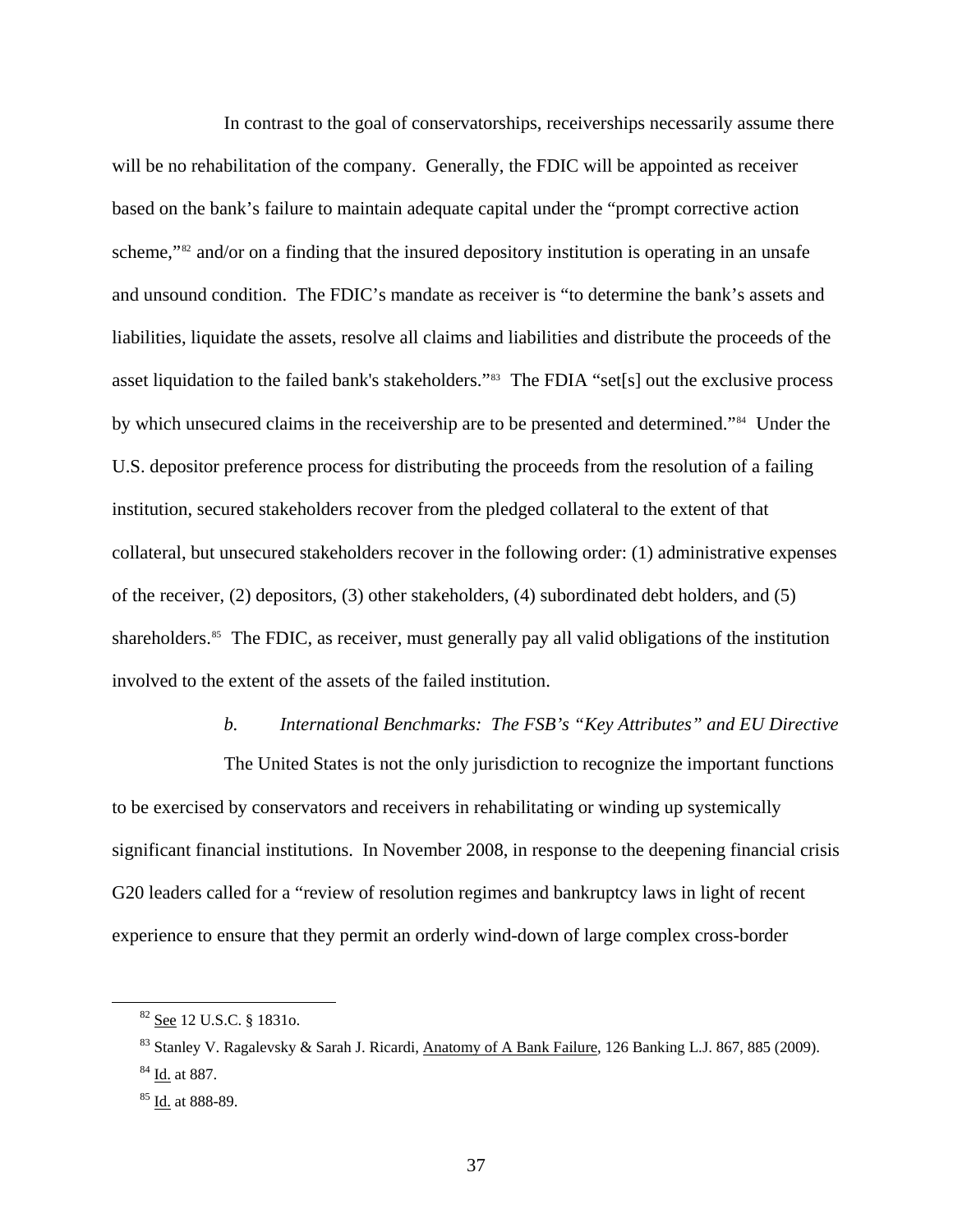institutions."[86](#page-37-0) The result was the Financial Stability Board's "Key Attributes of Effective Resolution Regimes for Financial Institutions," which was endorsed by the G20 leaders in 2011. As a Treasury official observed in 2012, "[t]he Key Attributes provide guidelines for how jurisdictions should develop recovery and resolution plans for specific institutions and for assessing the resolvability of their institutions. This new international standard also sets forth the elements that countries should include in their resolution regimes while avoiding severe systemic consequences or taxpayer loss."[87](#page-37-1)

The Key Attributes make clear that "[r]esolution authorities should have at their disposal a broad range of resolution powers," which include (among others) the distinct powers to "(ii) [a]ppoint an administrator to take control of and manage the affected firm with the objective of restoring the firm, or parts of its business, to ongoing and sustainable viability" and, separately, to "(xii) [e]ffect the closure and orderly wind-down (liquidation) of the whole or part of a failing firm with timely payout or transfer of insured deposits and prompt (for example, within seven days) access to transaction accounts and to segregated client funds."<sup>[88](#page-37-2)</sup>

The Key Attributes further provide that when an institution is wound up pursuant to the latter authority, the priorities of stakeholder claims should be respected, and stakeholders should have the right to compensation where they do not receive at a minimum what they would have received in a liquidation under applicable insolvency regimes (the "no creditor worse off

<span id="page-37-0"></span><sup>&</sup>lt;sup>86</sup> See EU Bank Recovery and Resolution Directive (BRRD): Frequently Asked Questions, [http://europa.eu/rapid/press-release\\_MEMO-14-297\\_en.htm](http://europa.eu/rapid/press-release_MEMO-14-297_en.htm)

<span id="page-37-1"></span> $87$  Remarks by Assistant Secretary for Financial Institutions Cyrus Amir Mokri, April 18, 2012, <http://www.treasury.gov/press-center/press-releases/Pages/tg1540.aspx>

<span id="page-37-2"></span><sup>88</sup> Financial Stability Board, Key Attributes of Effective Resolution Regimes for Financial Institutions § 3.2 (emphasis added), available at http://www.financialstabilityboard.org/wpcontent/uploads/r\_111104cc.pdf?page\_moved=1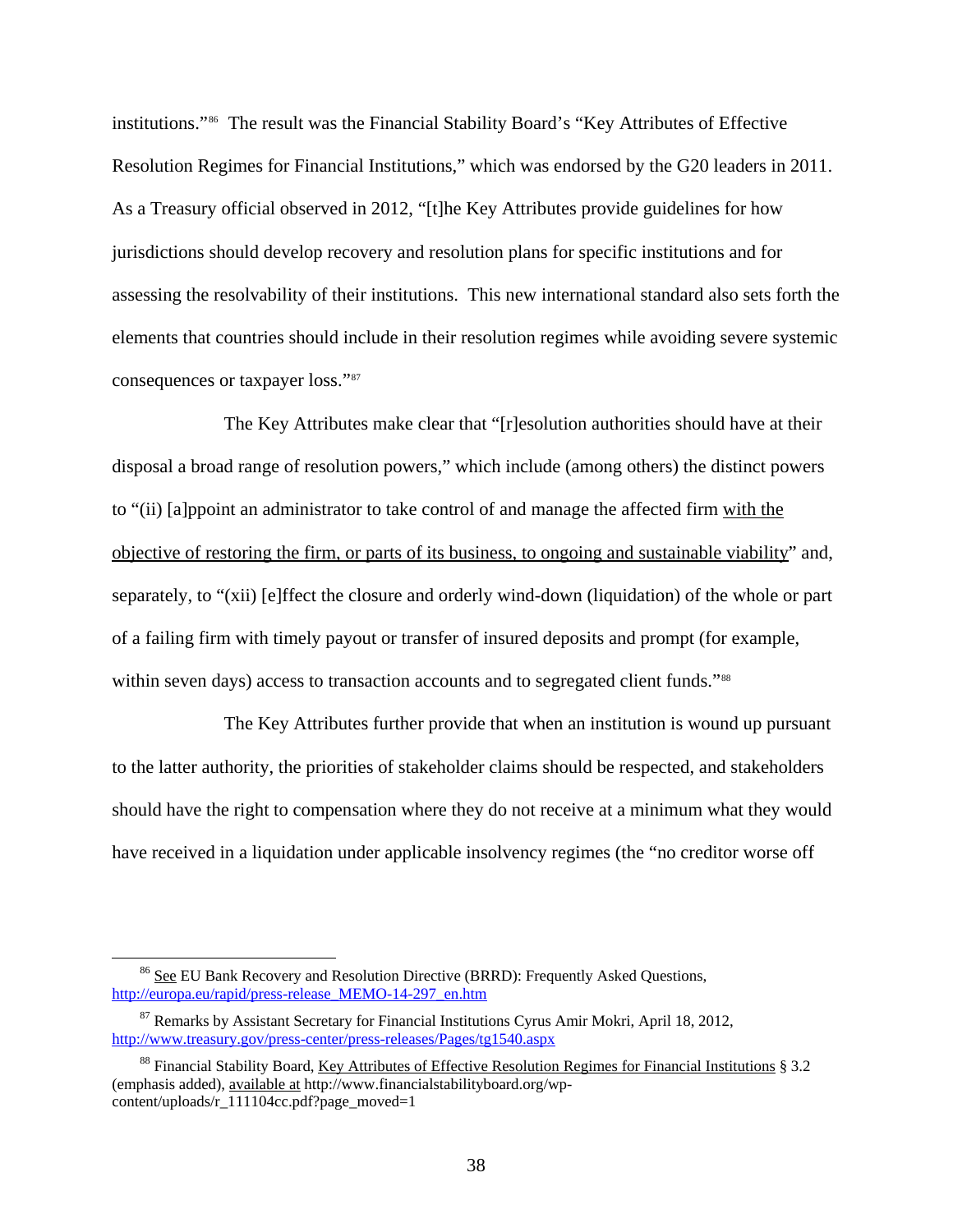than in liquidation" safeguard).<sup>[89](#page-38-0)</sup> Notably, the Key Attributes make clear that where government injections of capital are "needed to accomplish orderly resolution," any losses should be imposed on shareholders and unsecured creditors, but always subject to the "no creditor worse off than in liquidation" safeguard.<sup>[90](#page-38-1)</sup>

In response to the FSB's Key Attributes, and following the example provided by the long-standing FDIC model for resolution of banks, the European Union adopted the EU Bank Recovery and Resolution Directive (BRRD).<sup>[91](#page-38-2)</sup> Like the FSB's Key Attributes and the FDIA, the BRRD distinguishes between the goal and powers of a "temporary administrator" and the resolution authority when it is winding up the institution. The role of the temporary administrator is to "manag[e] the business or part of the business of the institution with a view to preserving or restoring the financial position of the institution and [to] tak[e] measures to restore the sound and prudent management of the business of the institution."<sup>[92](#page-38-3)</sup> The temporary administrator's powers are temporary<sup>[93](#page-38-4)</sup> and must remain "proportionate" to these goals,  $94$  and in the event that rehabilitation is not possible, the institution must be resolved in accordance with carefully designed "resolution tools" discussed below. These are key safeguards protecting the rights of creditors and shareholders during a temporary government intervention.

 <sup>89</sup> See id. § 5.1, 5.2.

 $90$  See id. § 6.2.

<span id="page-38-2"></span><span id="page-38-1"></span><span id="page-38-0"></span><sup>&</sup>lt;sup>91</sup> See EU Bank Recovery and Resolution Directive (BRRD): Frequently Asked Questions, [http://europa.eu/rapid/press-release\\_MEMO-14-297\\_en.htm](http://europa.eu/rapid/press-release_MEMO-14-297_en.htm) ("The BRRD is fully in line with the Financial Stability Board (FSB) recommendations.").

 $\frac{92}{10}$  Id. art. 29 (Temporary administrator) | 3 (emphasis added).

<span id="page-38-4"></span><span id="page-38-3"></span><sup>&</sup>lt;sup>93</sup> See id.  $\P$  7 ("The appointment of a temporary administrator shall not last more than one year. That period may be exceptionally renewed if the conditions for appointing the temporary administrator continue to be met. The competent authority shall be responsible for determining whether conditions are appropriate to maintain a temporary administrator and justifying any such decision to shareholders.").

<span id="page-38-5"></span><sup>&</sup>lt;sup>94</sup> See id.  $\P$  2 ("The competent authority shall specify the powers of the temporary administrator at the time of the appointment of the temporary administrator based on what is proportionate in the circumstances.").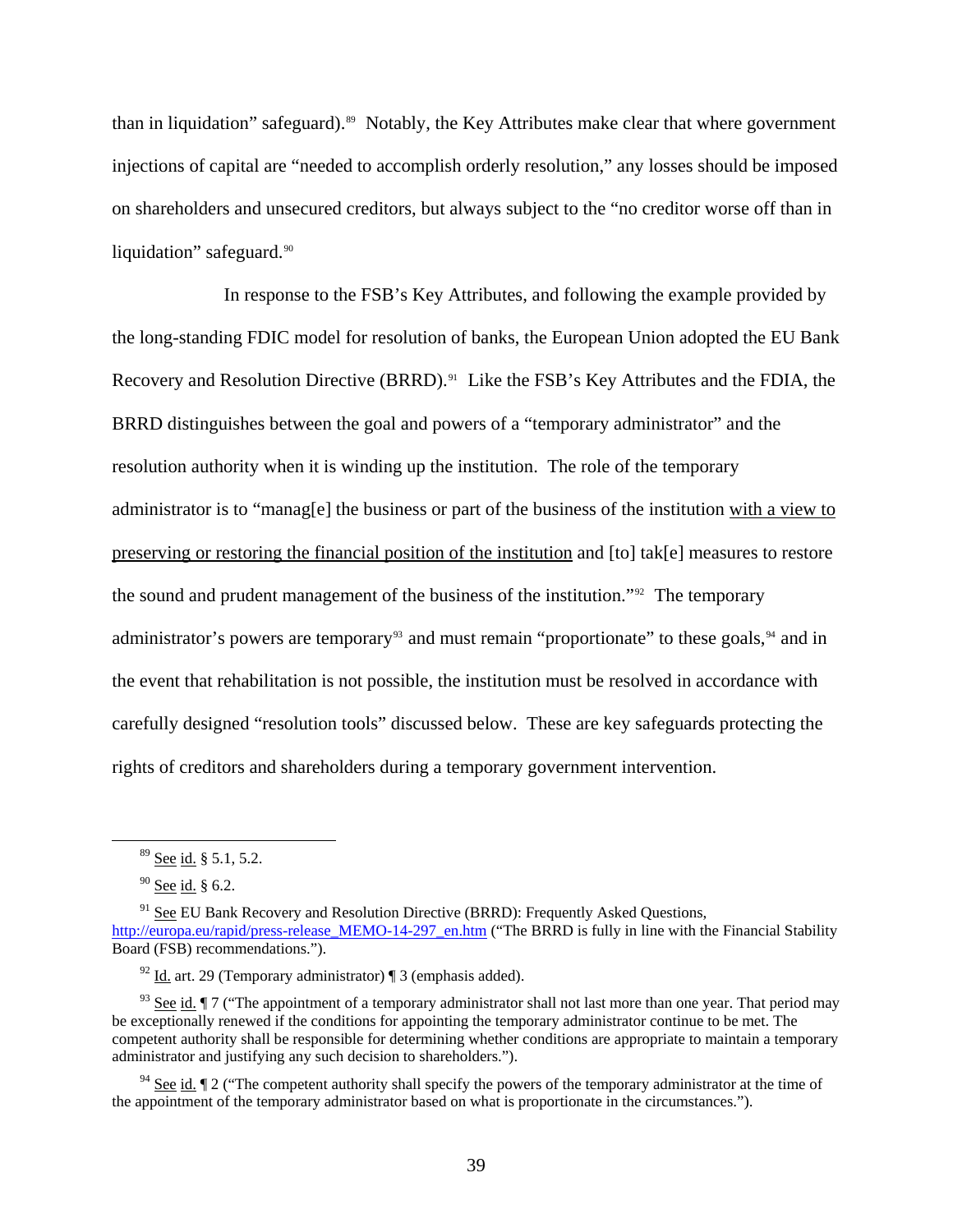A particular focus of the BRRD is the use of the "bail-in" tool, which can be applied either to recapitalize an open institution before it fails or to impose losses on creditors after it fails. When the bail-in tool is used to intervene while the institution remains open and operating, the clear goal is to recapitalize the institution to meet regulatory capital standards and to attract market funding by virtue of its restored balance sheet strength.<sup>[95](#page-39-0)</sup> Intervening under these circumstances is only permitted if there is a reasonable prospect that it will restore the institution to financial soundness and long-term viability.<sup>[96](#page-39-1)</sup> If the institution closes, the bail-in tool can also be used to ensure that stakeholders absorb losses in accordance with the statutory priority for claimants. In a closed institution, the bail-in tool may also be used to convert creditor claims into new equity so that the institution can be recapitalized and restarted as an open bank.

Most important for our current discussion is that creditors are protected whether the BRRD resolution tools are applied to an open bank or a closed bank. In either case, the resolution authority must respect normal creditor protections, including creditor hierarchies and the "no creditor worse off" principle. In addition, under the BRRD, member states must set up compensation schemes to compensate the affected creditors and shareholders if the exercise of resolution tools – whether to an open or closed bank – imposed losses greater than the stakeholders would have suffered if the bank had been liquidated.

As required by the Key Attributes, the BRRD provides safeguards to insure that shareholders and creditors are protected to the extent of the relative priority of their claims against the institution's assets in a liquidation. To this end, Article 34 directs that "resolution authorities take all appropriate measures to ensure that the resolution action is taken in

<span id="page-39-0"></span> $95$  Id. art. 43(2)(a).

<span id="page-39-1"></span> $96$  Id. art. 43(3).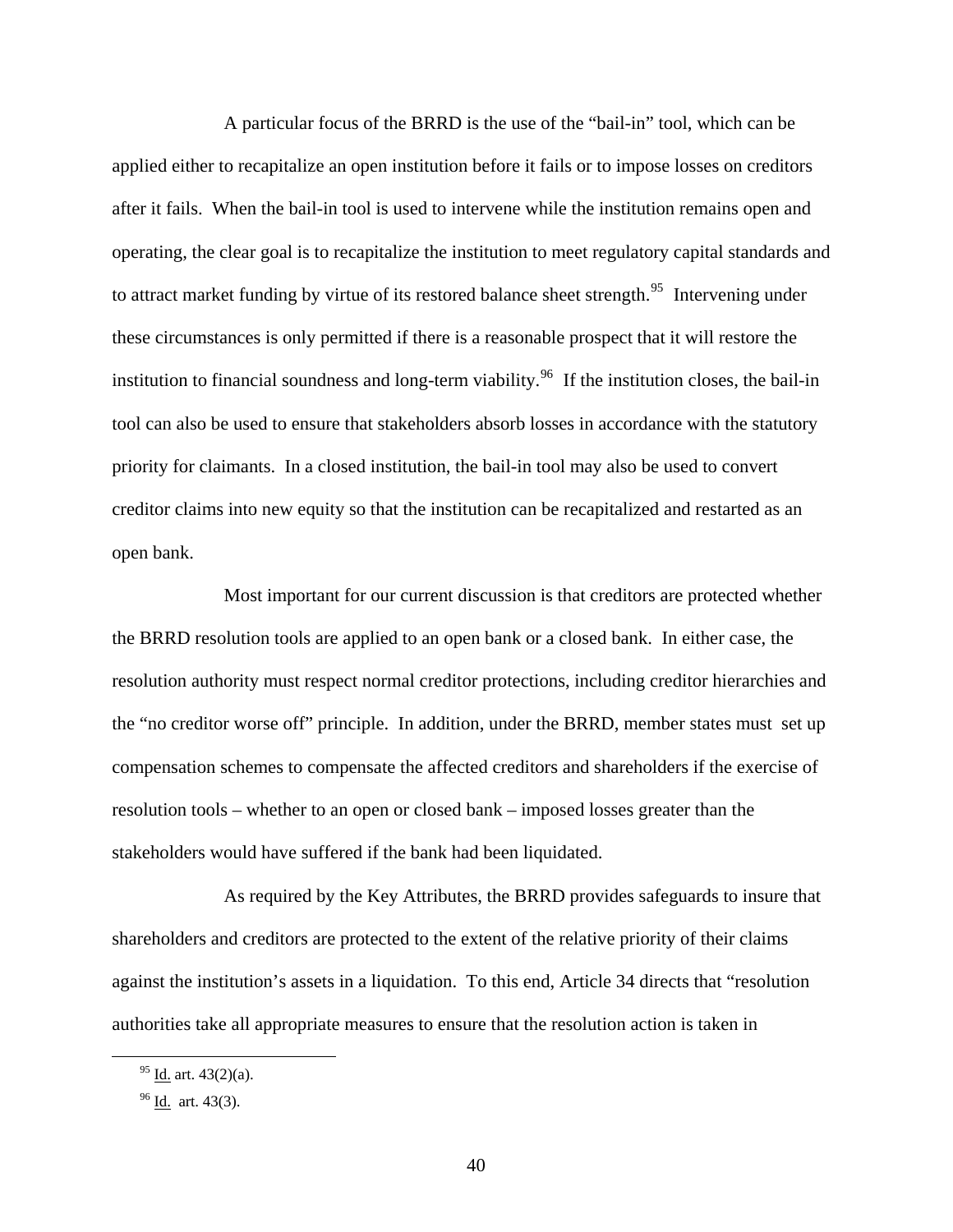accordance with" certain principles, including that shareholder and creditors bear losses "in accordance with the order of priority of their claims under normal insolvency proceedings."

The overarching principle is that "no creditor shall incur greater losses than would have been incurred if the institution . . . had been wound up under normal insolvency proceedings."[97](#page-40-0) The "no creditor worse off" principle ensures that a floor on losses protects creditors from incurring further losses by virtue of subsequent decisions in the resolution process. Where there is a risk that a shareholder or creditor may have incurred greater losses than it would have under "normal insolvency proceedings," a valuation process is to be "carried out by an independent person as soon as possible after the resolution action or actions have been effected,"[98](#page-40-1) and if the independent valuation determines that in fact the shareholder or creditor "incurred greater losses than it would have incurred in a winding up under normal insolvency proceedings, it is entitled to the payment of the difference from the resolution financing arrangements."[99](#page-40-2) If the ex post definitive valuation of the net asset value of the covered institution is higher than the provisional valuation, the institution's equity holders and creditors will have the right to additional compensation.

As a result, it is clear that HERA, FDIA, and international standards for insolvency frameworks all embody consistent principles requiring the protection of stakeholder interests.

<span id="page-40-0"></span> $97$  Id. art. 34  $\P$  1. This issue is addressed in the U.S. FDIA and Orderly Liquidation Authority principally through a guarantee that creditors will receive no less than they would in a liquidation or Chapter 7 proceeding under the U.S. Bankruptcy Code, respectively. In addition, in a bridge bank resolution the creditors with claims left behind in the receivership are entitled to share in the net proceeds of the bridge bank sale in accordance with the statutory provisions governing the distribution of proceeds from the sales of assets of the failed institution. In the U.S. context, those issues are addressed by requiring that creditors receive no less than they would in liquidation under the FDIA or the Bankruptcy Code. *See* 12 U.S.C. §§ 1821(i), 5390(a)(7)(B). In addition, the receivership creditors are entitled to share in the net proceeds, if any, from the potentially greater value achieved through the bridge bank or company operations compared to a liquidation.

<span id="page-40-1"></span><sup>98</sup> Id. art. 74.

<span id="page-40-2"></span><sup>99</sup> Id. art. 75.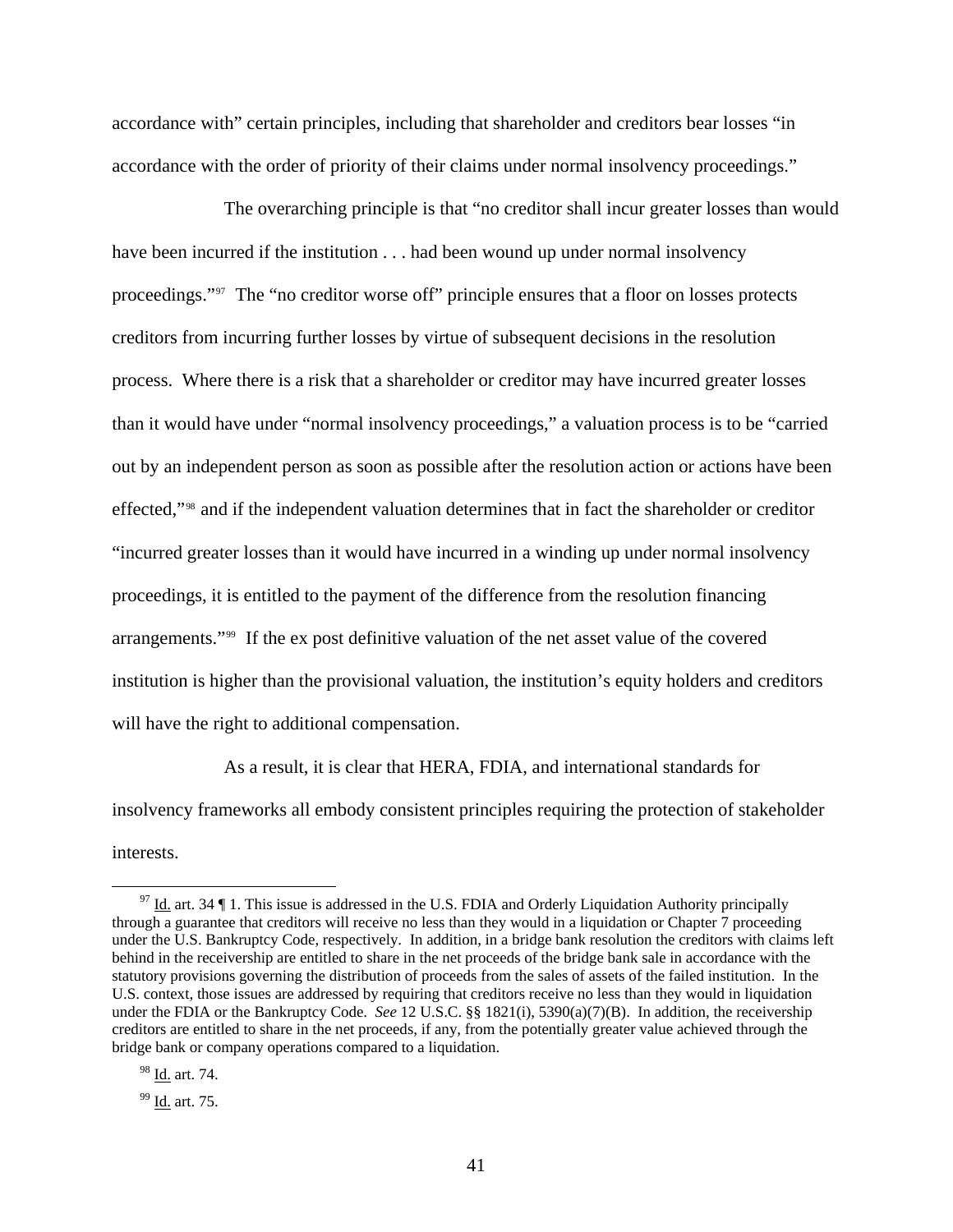## **VI. The Distinction Between A Conservator And Receiver Reflects Sound Public Policy**

All of these regimes reflect a fundamental difference between the missions of a conservator, which seeks to reorganize, and a receiver, which seeks to liquidate, in dealing with a failing institution. As embodied in HERA – and in the FDIA – this distinction is not a mere label.<sup>[100](#page-41-0)</sup> Although both HERA and the FDIA grant many of the same broadly defined powers to both a receiver and conservator, those powers must be applied consistently with the authority and direction given to the separate roles of conservator or receiver. Thus, for example, because "as conservator, the FDIC's purpose is to preserve the value of the depository institution and continue its operations[,] . . . when acting in its capacity as conservator, the FDIC' s powers in dealing with creditors are more limited [than when it is acting as receiver]."<sup>[101](#page-41-1)</sup> HERA and the FDIA are explicit about the difference in the roles. As receiver, the agency may "place the ... ["regulated entity" or "insured depository institution", respectively] in liquidation and proceed to realize upon the assets." In contrast, as conservator the agency is directed to put the regulated entity or insured depository institution, respectively, "in a sound and solvent condition" and "preserve and conserve the assets and property."<sup>[102](#page-41-2)</sup>

The distinction matters because each provides unique protections for stakeholders. Under a conservatorship, a troubled institution is not closed, but remains open subject to the control of its conservator. The conservator's duty is to operate, rehabilitate, reorganize, and

<span id="page-41-0"></span><sup>&</sup>lt;sup>100</sup> See RTC v. CedarMinn Bldg. Ltd. P'ship, 956 F.2d 1446, 1454 (8th Cir. 1992) ("Had Congress intended RTC's status as a conservator or a receiver to be mere artifice, it would have granted all duties, rights, and powers to the Corporation. . . . That Congress intended conservators and receivers to have different missions is clear."). See also 1185 Ave. of Americas Associates v. Resolution Trust Corp., 22 F.3d 494 (2d Cir. 1994) ("Congress did not use the phrase 'conservator or receiver' loosely. Throughout FIRREA, Congress used 'conservator or receiver' where it granted rights to both conservators and receivers, and it used 'conservator' or 'receiver' individually where it granted rights to the RTC in only one capacity.").

<span id="page-41-2"></span><span id="page-41-1"></span><sup>&</sup>lt;sup>101</sup> Neal J. Curtin et. al., The FDIC and Creditors' Rights in the Event of an Insured Bank Failure, 126 Banking L.J. 325, 328 (2009).

<sup>102 12</sup> U.S.C. §§1821(d)(2)(D) and (E); 12 U.S.C. §§4617(b)(2)(D) and (E).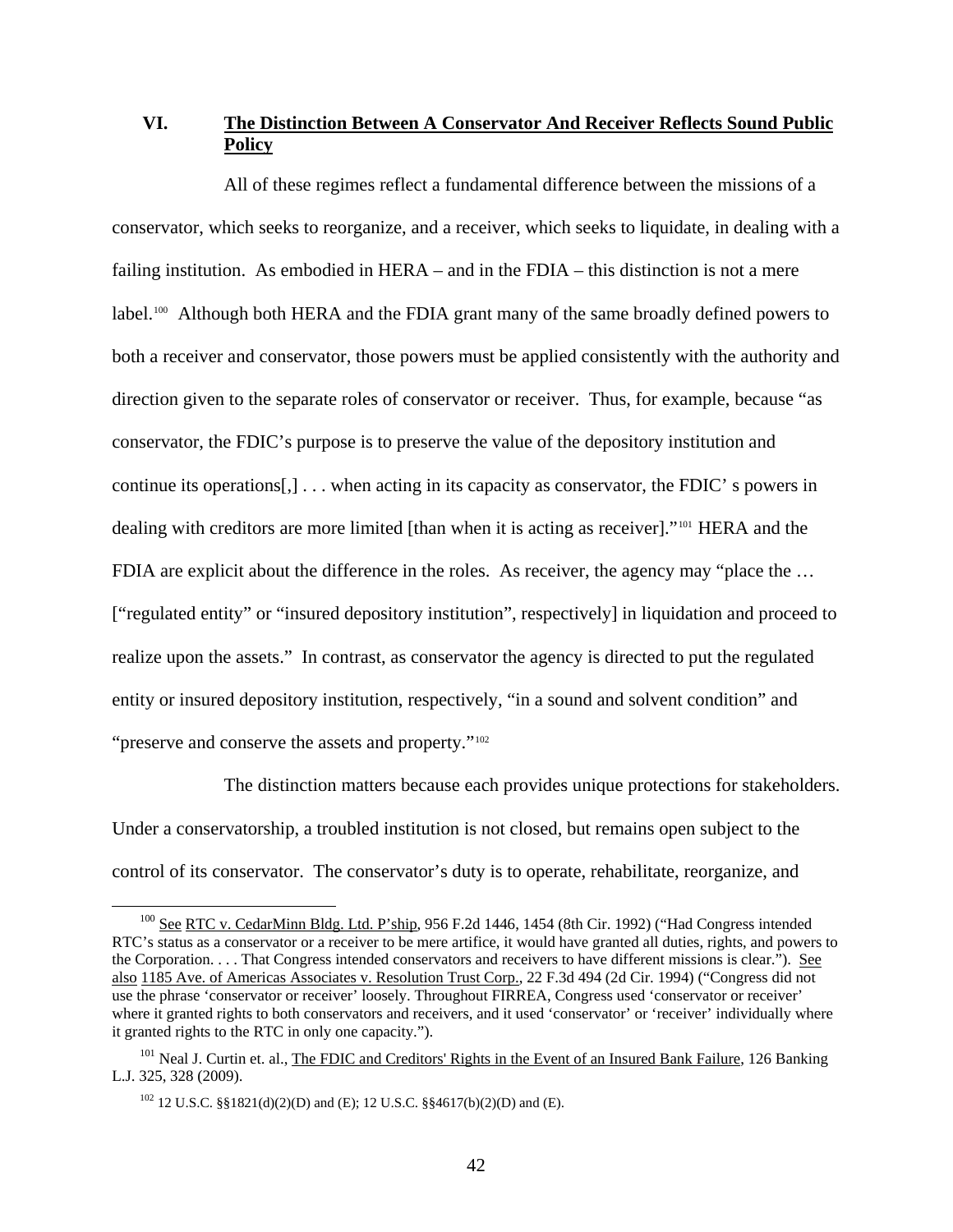restore the health of the troubled institution. When the company is rehabilitated, the conservatorship is terminated and the institution is returned to the private sector[.103](#page-42-0) In a conservatorship, stakeholders are protected because the company is operating and stakeholders are being paid according to their contractual rights (as modified by any contract changes and resulting payment of damages by the conservator). As a result, all stakeholders including shareholders receive payment in the normal course of business and there is no need to resort to the priority of payment provisions of an insolvency law.

In drafting HERA, Committee staff did not contemplate or intend for conservatorship to be used to liquidate the Companies. Nor was it expected that conservatorship would last much longer than a few months. Either the companies would enter receivership or they'd leave conservatorship.[104](#page-42-1) An endless "holding tank" is completely contrary to the expectations of the Committee. Conservatorship was intended as a "time out" in which the regulator would help get Fannie Mae or Freddie Mac back on its feet, after which the company would walk on its own. Such is one of the reasons why receivership spells out a chain of priorities while HERA's conservatorship sections do not.

Congress also rejected using HERA as a vehicle for eliminating the GSEs. One of the differences between FDIA and HERA, for instance, is that the FDIC can revoke a bank's charter under FDIA, while under HERA the Companies' charter remains in existence, its fate to be determined by Congress. This question of what to do with the overall GSE model is one that

<span id="page-42-0"></span><sup>&</sup>lt;sup>103</sup> Panelists: Barry Adler, Richard Epstein, Arthur Gonzalez, Randall Guynn, & Moderator: Steven Menashi, Panel Three: Conservatorship and the Takings Clause, 10 N.Y.U. J. L. & Bus. 301, 302-03 (2014) ("The conservator's duty is to operate, rehabilitate, reorganize, and restore the health of the troubled institution. When that is achieved, the conservatorship is terminated, and the institution is returned to the private sector.").

<span id="page-42-1"></span><sup>&</sup>lt;sup>104</sup> Mark Calabria, 2015. The Resolution of Systemically Important Institutions: Lessons From Fannie and Freddie, Cato Institute Working Paper No. 25. http://www.cato.org/publications/working-paper/resolutionsystematically-important-financial-institutions-lessons-fannie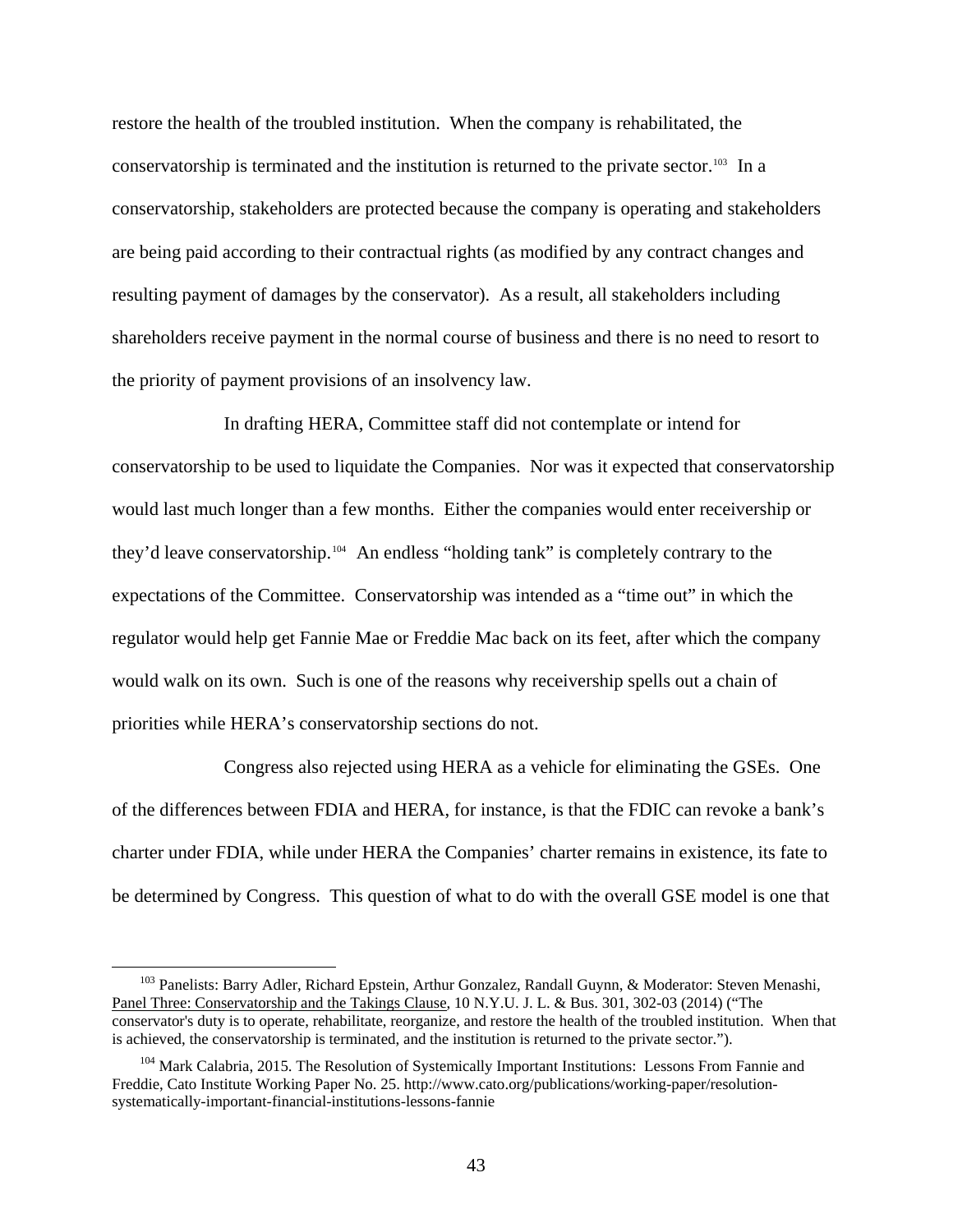Congress reserved for itself. Congress gave neither FHFA nor Treasury any authority to decide the fate of the GSE model.

Under a receivership, a troubled institution is closed and liquidated. Its assets and liabilities may be transferred to a third party, or they may be temporarily transferred to a bridge bank until the bridge bank can be sold, recapitalized, and returned to the private sector, or liquidated.<sup>105</sup> But stakeholders are protected by the rules of priority of distributing proceeds of asset sales, the liquidation minimum (requiring that stakeholders receive no less than what they would receive in a liquidation), and the claims process.

Under this framework, a conservator must, by definition, allow the company under its control to build capital and certainly cannot take actions that are designed to deplete its capital. Having a capital buffer large enough to withstand downturns without government assistance is, after all, what it means to be in a "sound and solvent" position, which under HERA is the conservator's goal for the Companies.<sup>[106](#page-43-1)</sup> For example, other provisions of HERA impose on the Director of FHFA the duties to make sure the Companies, regardless of whether they are in conservatorship or receivership, "operate in a safe and sound manner," which specifically includes the "maintenance of adequate capital and internal controls."[107](#page-43-2) Thus, before the

<span id="page-43-0"></span><sup>&</sup>lt;sup>105</sup> See Del E. Webb McQueen Dev. Corp. v. RTC, 69 F.3d 355, 361 (9th Cir. 1995) ("The RTC is often required to act in different capacities as a conservator and as a receiver. The RTC, as conservator, operates an institution with the hope that it might someday be rehabilitated. The RTC, as receiver, liquidates an institution and distributes its proceeds to creditors according to the priority rules set out in the regulations. There is no hope of rehabilitation when an institution is placed in receivership."); Richard Scott Carnell, Handling the Failure of A Government-Sponsored Enterprise, 80 Wash. L. Rev. 565, 602-03 (2005) ("A receiver winds up the bank's business, liquidates the bank's affairs, determines the validity of creditors' claims against the bank, and pays creditors-- all in a streamlined and almost purely administrative process. A conservator, unlike a receiver, operates a bank as a going concern, seeking to rehabilitate the bank or prepare it for orderly sale in receivership, and has no authority to liquidate the bank.").

<span id="page-43-1"></span><sup>106</sup> See 12 U.S.C. § 4617(b)(2)(D)

<span id="page-43-2"></span> $107$  12 U.S.C. § 4513(a)(1).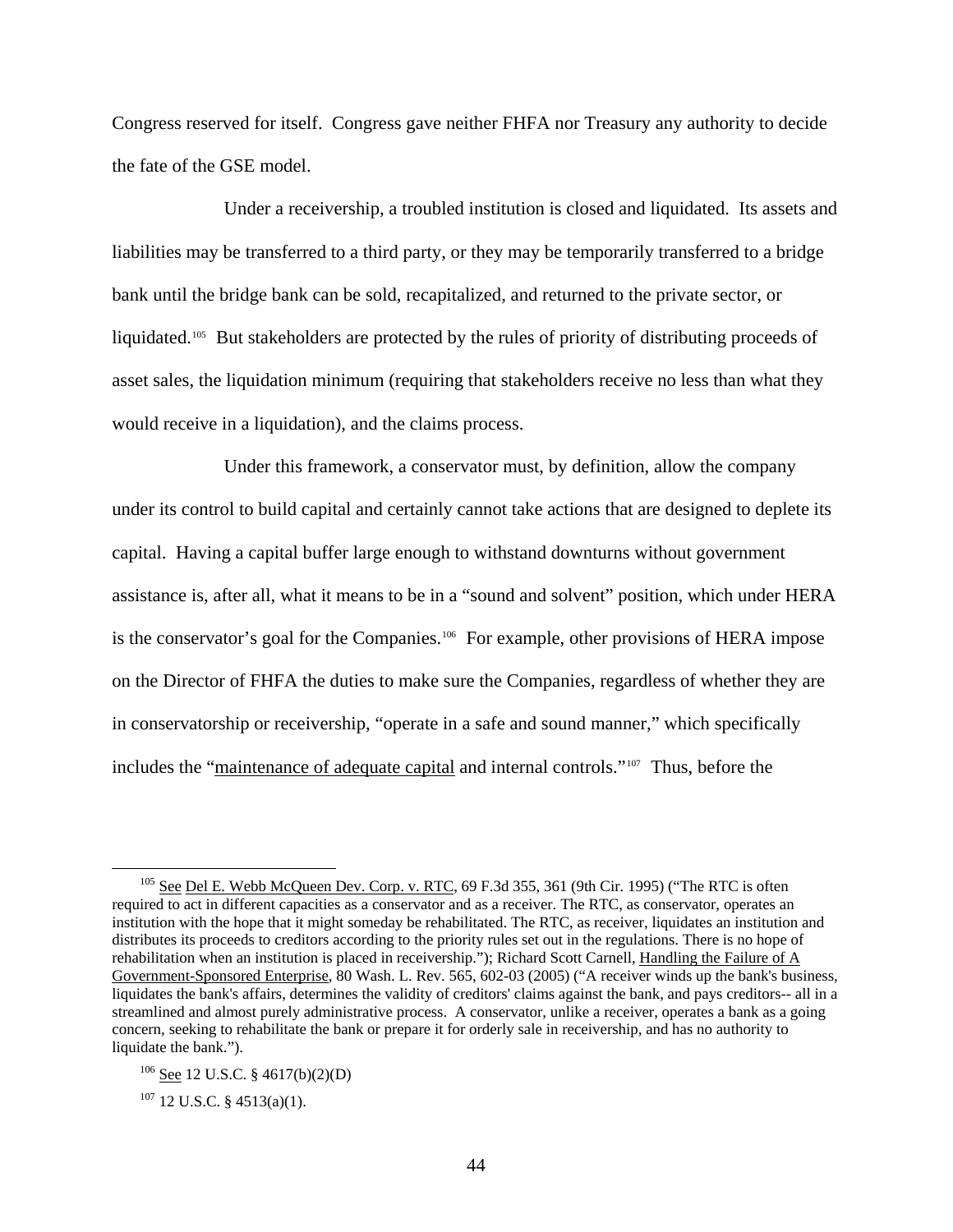conservatorships, the Companies were required to meet minimum capital requirements.[108](#page-44-0) Since the recent financial crisis, much more attention has been given to the need for adequate capital reserves to ensure the safety and soundness of institutions,[109](#page-44-1) which is defined as common equity, not government support.<sup>[110](#page-44-2)</sup> Indeed, a plethora of "safety and soundness" regulations require various institutions to maintain an adequate capital buffer supplied by the company's own retained earnings (rather than any government backstop).<sup>[111](#page-44-3)</sup>

This resolution framework, which has served the FDIC and others well for decades, addresses the key issues that are recognized as crucial to all well-developed insolvency frameworks for systemically significant institutions.<sup>[112](#page-44-4)</sup> First, there must be clear criteria for initiating insolvency proceedings to avoid prolonged operations of unsalvageable institutions to minimize a drag or diversion of economic capital. Clear, mandatory criteria permit prompt and decisive action before the company's equity is exhausted. Next, sound insolvency laws provide clear protections to stakeholders through a defined "waterfall" of priorities for distributing the proceeds from asset sales of the failed firm and guarantee that stakeholders receive a minimum

 <sup>108</sup> See http://www.fhfa.gov/SupervisionRegulation/FannieMaeandFreddieMac/Documents/2Q2008RBC.pdf

<span id="page-44-1"></span><span id="page-44-0"></span><sup>109</sup> See, e.g., Federal Reserve Governor Daniel Tarullo, George Washington University, November 12, 2010 ("[T]he crisis reinforces the point that robust capital requirements should continue to be a central component of the financial regulatory system. The U.S. banking agencies, and most of our counterparts from countries represented in the Basel Committee on Banking Supervision, made strengthening the capital regime a high priority in the latest financial reform agenda."), http://www.federalreserve.gov/newsevents/speech/tarullo20101112a.htm.

<span id="page-44-2"></span><sup>110</sup> See, e.g., Sheila Bair, Chairman of FDIC, Senate Banking Committee Testimony, June 30, 2011 ("Importantly, the new [Basel] requirements must be met with common equity. The FDIC strongly supported this requirement since equity capital is the only instrument which proved to have loss-absorbing capacity during the crisis… think it will make the system more resilient by providing a greater cushion of capital to absorb losses."), http://www.gpo.gov/fdsys/pkg/CHRG-112shrg73309/html/CHRG-112shrg73309.htm.

<span id="page-44-3"></span><sup>&</sup>lt;sup>111</sup> See, e.g., Interagency Guidelines Establishing Standards for Safety and Soundness, 12 C.F.R. Chapter I, Part 30, Appendix A, ¶ II.H ("An insured depository institution should establish and maintain a system that is commensurate with the institution's size and the nature and scope of its operations to evaluate and monitor earnings and ensure that earnings are sufficient to maintain adequate capital and reserves." (emphasis added)).

<span id="page-44-4"></span><sup>&</sup>lt;sup>112</sup> See FSB, [KEY ATTRIBUTES](http://www.financialstabilityboard.org/publications/r_111104cc.pdf); BASEL COMM. ON BANKING SUPERVISION (BCBS), REPORT AND [RECOMMENDATIONS OF THE CROSS-BORDER BANK RESOLUTIONS GROUP](http://www.bis.org/publ/bcbs169.pdf) (2010); GLOBAL BANK INSOLVENCY INITIATIVE, LEGAL, INSTITUTIONAL, AND REGULATORY FRAMEWORK TO DEAL WITH INSOLVENT BANKS (2004); IMF LEGAL DEPT., ORDERLY & EFFECTIVE INSOLVENCY PROCEDURES (1999).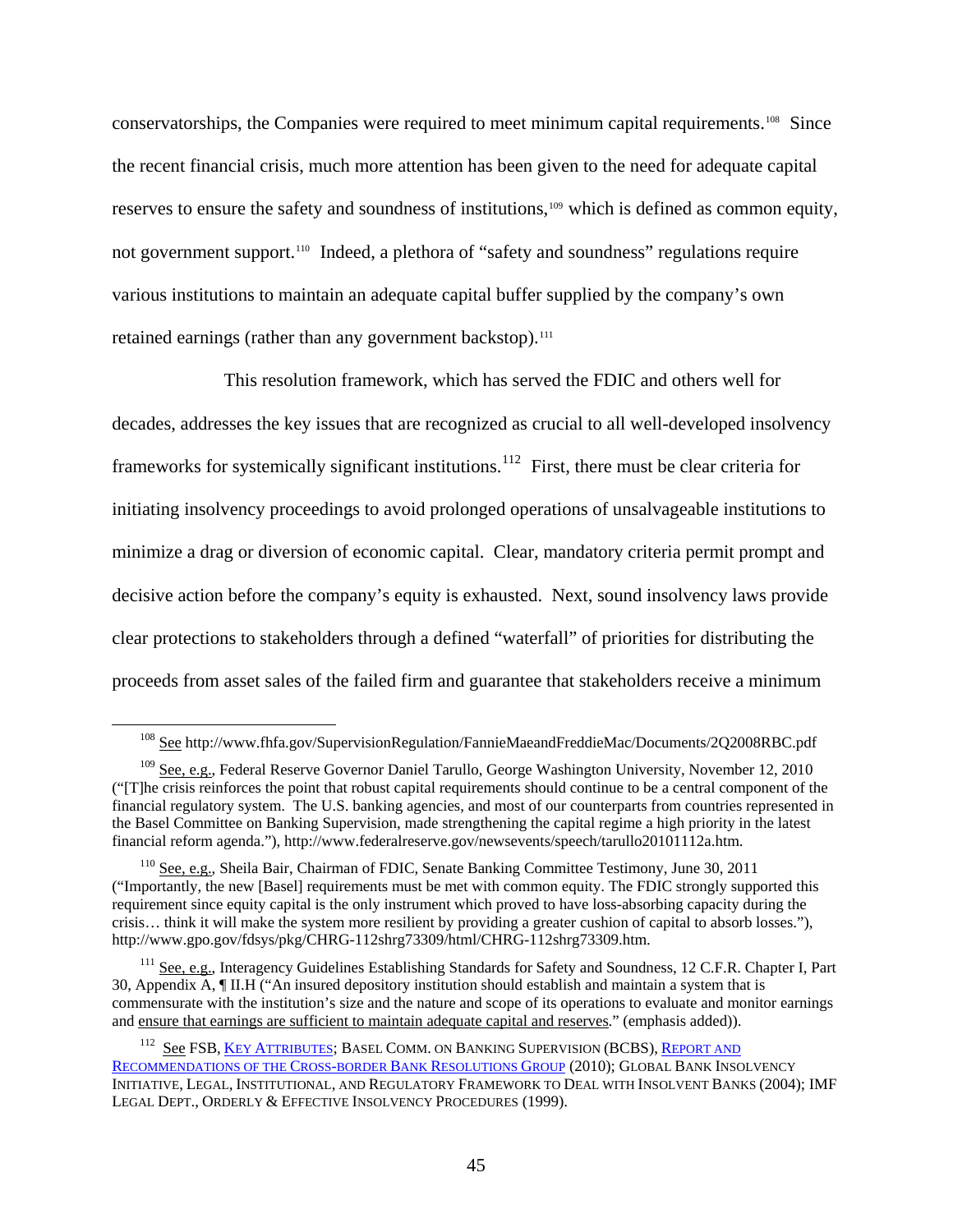recovery at no less than what they would receive in a normal liquidation, while controlling for costs of administration that could undercut these protections. A third component is that the insolvency laws must empower the resolution authority to immediately control, manage, marshal and dispose of the company's assets and liabilities once it is appointed. Finally, insolvency laws must confer adequate legal powers on the resolution authorities that are sufficient to permit flexible and decisive action to maximize recoveries on assets and minimize delays in returning deposits to customers and limit disruptions from any failures. However, this flexibility must be subject to constraint imposed by statutory obligations that ensure fair and consistent treatment of stakeholders, with the goal of maximizing recoveries to stakeholders and avoiding preferential treatment of certain creditors and the like.

While government intervention in systemically important institutions may be justified by the public interest in certain situations, protecting stakeholders by respecting established priorities and providing for predictability and clarity are essential to make such a system effective. As the FSB states, "[a]n effective resolution regime . . . should . . . (iii) allocate losses to firm owners (shareholders) and unsecured and uninsured creditors in a manner that respects the hierarchy of claims; . . . (v) avoid unnecessary destruction of value, and therefore seek to minimize overall costs of resolution . . . and, where consistent with the other objectives, losses for creditors; (vi) provide for speed and transparency and as much predictability as possible through legal and procedural clarity and advanced planning for orderly resolution . . . ."<sup>[113](#page-45-0)</sup> Similarly, the EU Directive is based on the principle that a resolution regime should "apportion losses in a manner that is fair and predictable."<sup>[114](#page-45-1)</sup>

<span id="page-45-1"></span><span id="page-45-0"></span><sup>&</sup>lt;sup>113</sup> Preamble, FSB Key Attributes, available at [http://www.financialstabilityboard.org/wp](http://www.financialstabilityboard.org/wp-content/uploads/r_111104cc.pdf?page_moved=1)[content/uploads/r\\_111104cc.pdf?page\\_moved=1](http://www.financialstabilityboard.org/wp-content/uploads/r_111104cc.pdf?page_moved=1) (emphasis added).

 $114$  BRRD ¶ 5 (emphasis added).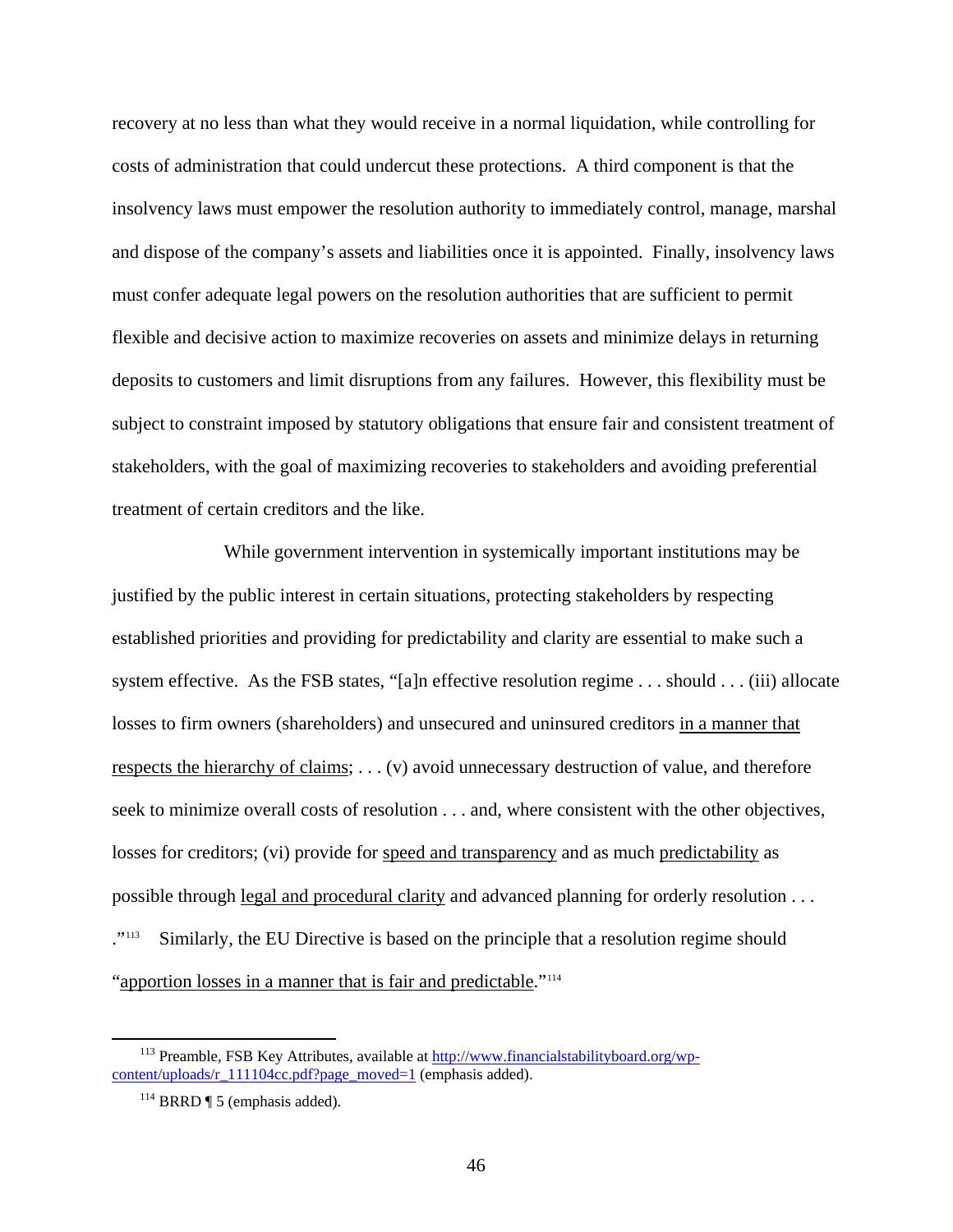Failure to abide by these principles will undermine market confidence, and "uncertainty about the priority of and process for resolving creditors' claims against Fannie or Freddie could curtail the firm's access to credit and reduce the market value and liquidity of those claims."[115](#page-46-0)

Not only is respect for stakeholder rights sound policy, it is compelled by our Constitution. Thus, under HERA and the FDIA, although both the conservator and receiver have the authority to repudiate pre-appointment contracts,[116](#page-46-1) the conservator no less than the receiver is liable for "actual direct compensatory damages" for such repudiation.<sup>[117](#page-46-2)</sup> Conservators are bound to comply with contractual rights, just as receivers are.<sup>[118](#page-46-3)</sup> Were these statutes drafted otherwise, allowing "the federal government . . . simply [to] vitiate the terms of existing assets, [and] tak[e] rights of value from private owners with no compensation in return, [they] would raise serious constitutional issues."[119](#page-46-4)

#### **VII. Treasury's Actions in the Conservatorships Do Not Comply With HERA**

As detailed in the preceding sections of this paper, HERA is designed to virtually

replicate the effective resolution process that has been used for more than three thousand banks

<span id="page-46-1"></span><span id="page-46-0"></span><sup>&</sup>lt;sup>115</sup> Richard Scott Carnell, Handling the Failure of A Government-Sponsored Enterprise, 80 Wash. L. Rev. 565, 620 (2005).

 $116$  See 12 U.S.C. § 4617(d)(1).

 $117$  Id. § 4617(d)(3).

<span id="page-46-3"></span><span id="page-46-2"></span><sup>&</sup>lt;sup>118</sup> See id. § 4617(b)(2)(H) ("The Agency, as conservator or receiver, shall, to the extent of proceeds realized from the performance of contracts or sale of the assets of a regulated entity, pay all valid obligations of the regulated entity that are due and payable at the time of the appointment of the Agency as conservator or receiver, in accordance with the prescriptions and limitations of this section.").

<span id="page-46-4"></span><sup>&</sup>lt;sup>119</sup> See Waterview Mgmt. Co. v. FDIC, 105 F.3d 696, 699 (D.C. Cir. 1997). See also BRRD ¶ 13 ("The use of resolution tools and powers provided for in this Directive may disrupt the rights of shareholders and creditors. . . . Accordingly, resolution action should be taken only where necessary in the public interest and any interference with rights of shareholders and creditors which results from resolution action should be compatible with the Charter of Fundamental Rights of the European Union (the Charter). In particular, where creditors within the same class are treated differently in the context of resolution action, such distinctions should be justified in the public interest and proportionate to the risks being addressed . . . ." (emphasis added)).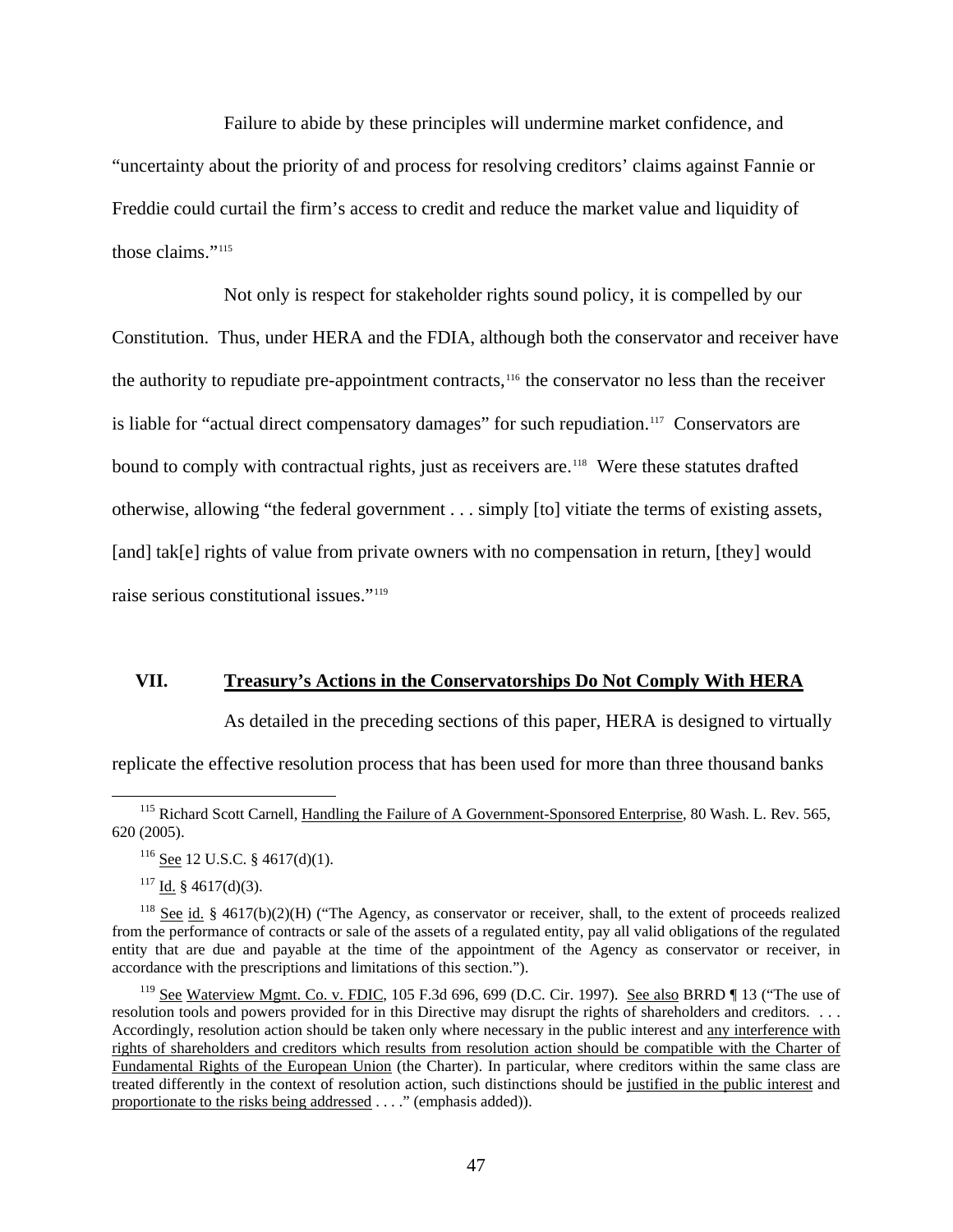and thrifts since 1980 by the FDIC. This process incorporates principles underlying the U.S. Bankruptcy Code and the new Orderly Liquidation Authority as well as the international standards set by the FSB and being implemented around the globe in response to the financial crisis. Fundamental to these principles is protection of the legitimate interests of stakeholders through fair and consistent treatment both in conservatorships and receiverships.

The FDIC has applied these principles for decades both in providing assistance to open banks and thrifts to return them to a "sound and solvent" condition and in acting as receiver for failed banks and thrifts. The resolution framework that Congress intended when it enacted HERA in 2008 very clearly requires FHFA, when acting as conservator, to "preserve and conserve" the assets of the Companies and rehabilitate them to a "sound and solvent" condition in compliance with all regulatory capital and other prudential standards to permit their safe return to private control. Had that not been possible because the Companies became insolvent or unable to pay their debts as they came due, FHFA would have been required under the statute to place them into receivership, sell off their assets, and pay stakeholders from the proceeds, with the government receiving only its administrative expenses, and certainly not all of the Company's value beyond what it had invested. While it may be understandable that Treasury decided to take a different approach due to the absence of a final, political decision on the future of the Companies, the actions Treasury and FHFA have taken do not comply with HERA.

There is no place in this statutory framework to allow a permanent conservatorship in which the Companies are generating billions of dollars in profits, but their assets are continually being stripped down to zero when the Treasury has been repaid billions of dollars more than its funding to the Companies. These actions violate HERA and the long-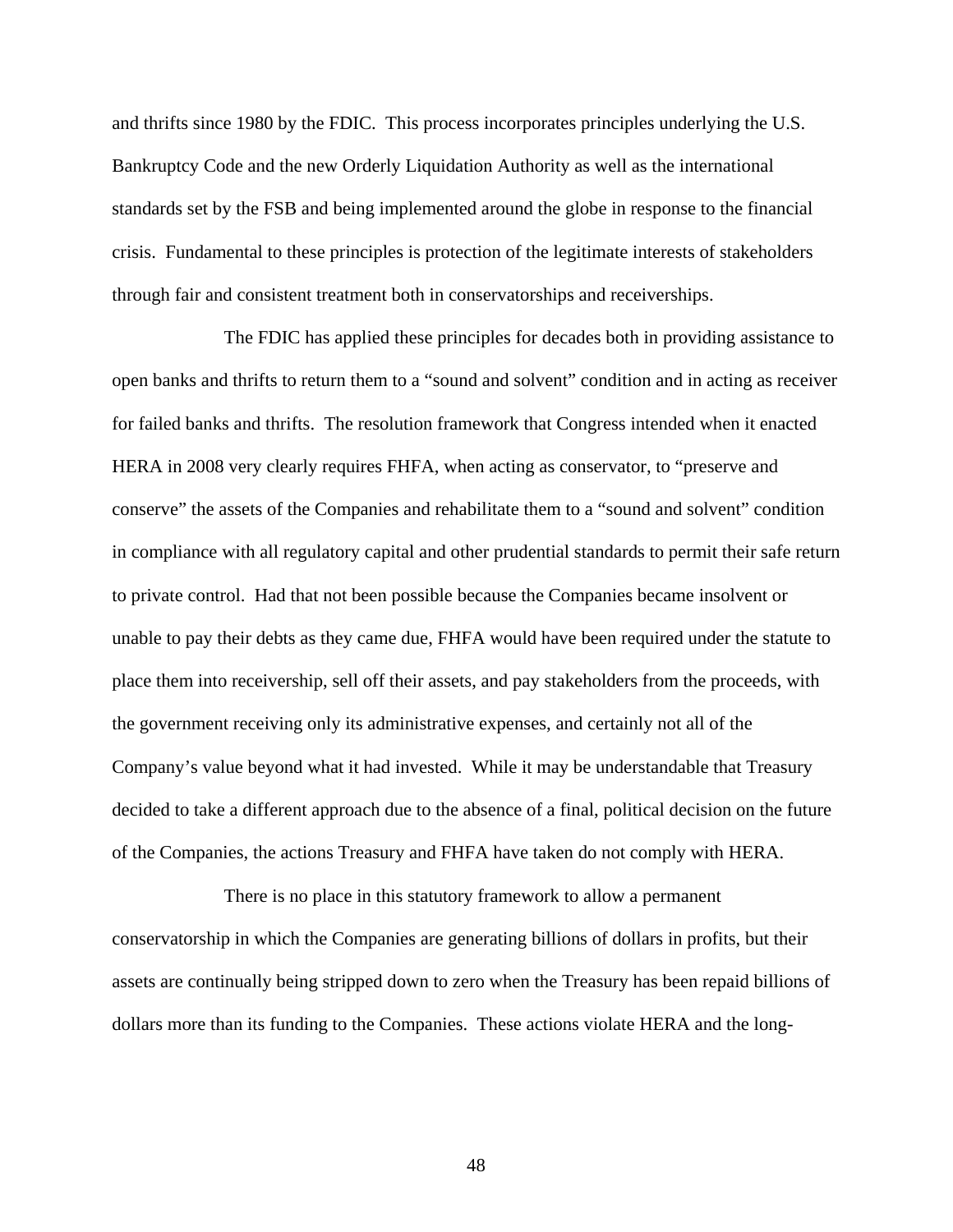standing precedents on which it is based because they avoid the stakeholder protections built into open bank assistance, conservatorships and receiverships.

In open bank assistance and conservatorships, the stakeholders' interests are protected by their contractual rights since the institution is continuing to function as an open and operating company. The provider of the assistance, formerly the FDIC for banks and Treasury for the Companies, receives repayment plus interest like any creditor based on the assistance agreement. All past open bank assistance and conservatorships, and all principles underlying HERA and related insolvency statutes, limited that repayment to the actual funding provided because the statutory goal explicitly is to restore the company to a "sound and solvent" condition. That cannot be accomplished with a confiscatory seizure of current and future value. In receiverships, stakeholders are protected by the duty of the receiver to maximize their recoveries and ensure they receive no less than the amount they would have received in a liquidation. Treasury's actions through the Third Amendment and its subsequent sweeps of all net worth cannot be justified under HERA, the FDIC's past practice under its virtually identical statutory authority, or the underlying principles of insolvency law.

In the litigation over the Net Worth Sweep, FHFA and Treasury have argued that the Net Worth Sweep is consistent with HERA's conservatorship provisions obligating the conservator to bring the Companies to a "sound and solvent condition" because the Companies have (minimal) positive net worth, defined as either the capital cushion that declines to zero in a few years and/or Treasury's funding commitment.[120](#page-48-0) That is wrong. As shown above, the "preserve and conserve" mandate does not means that a conservator only has to do the bare

<span id="page-48-0"></span><sup>&</sup>lt;sup>120</sup> See, e.g., Treasury Defs.' Reply In Support of Their Dispositive Mots. and Opp. to Pls.' Summ. J. Mots. at 49 n.21, Perry Capital LLC v. Lew, Case No. 13-cv-01025 (May 2, 2014), ECF No. 41 ("The point of the Third Amendment is that the funding capacity from Treasury will be available to cover all of the GSEs' net losses . . . . The Third Amendment thus protects the GSEs from the mandatory receivership that would follow upon the GSEs' experiencing a net worth deficit (i.e., insolvency) after their funding capacity is exhausted.").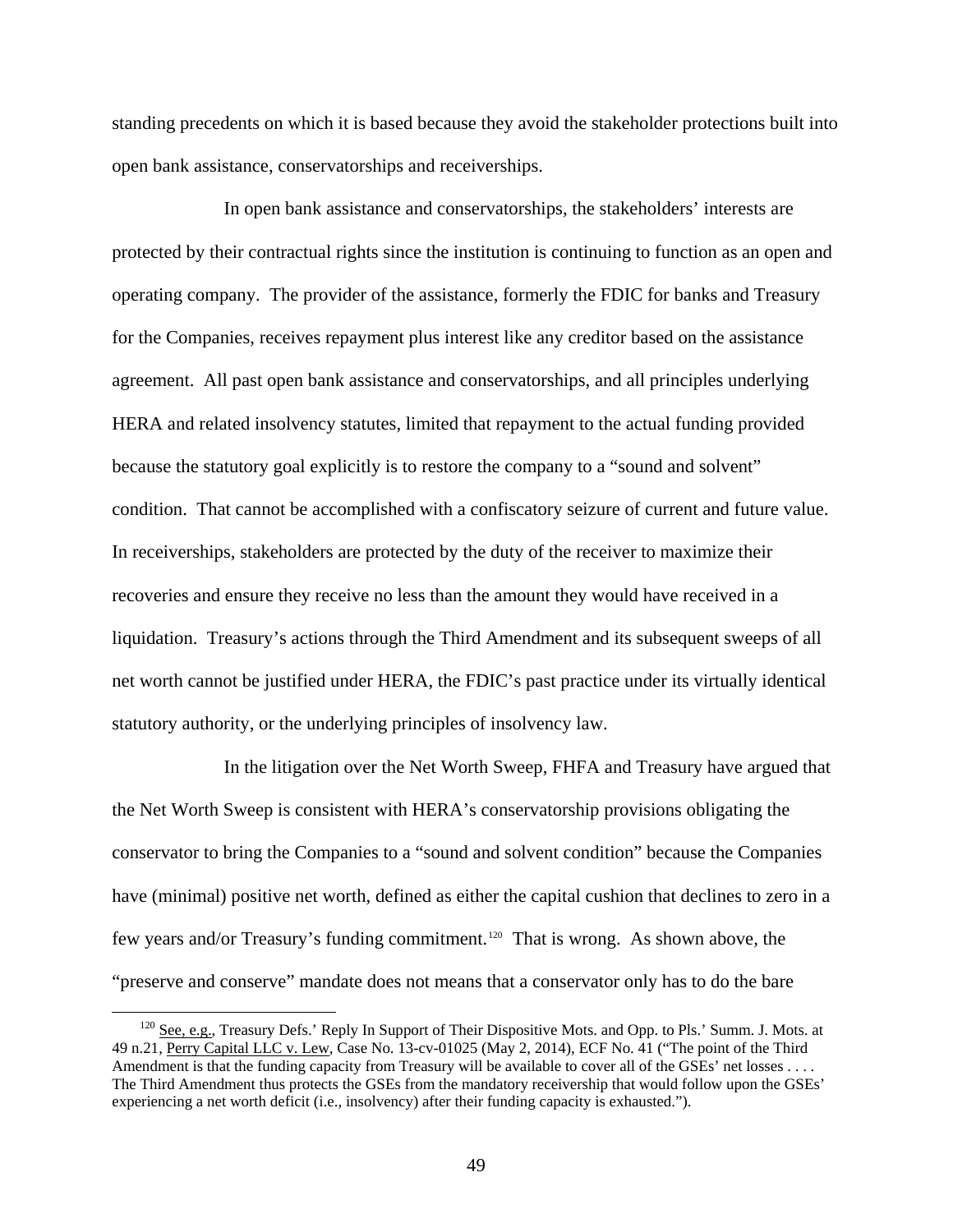minimum to keep the Companies afloat. The conservator's duty is to rehabilitate the Companies to a "sound and solvent condition" by restoring their compliance with regulatory capital and other prudential requirements since the whole goal is to return the Companies to normal, operating businesses. Contrary to this fundamental requirement for conservators, the effect of the Net Worth Sweep is that the Companies will never be able to build capital, as both Treasury and FHFA have stated publicly. This necessarily means that the Companies are being prevented from returning to a "sound and solvent condition" by Treasury and the FHFA. On its face, this violates HERA. If there were any doubt, it also violates the past FDIC practice in hundreds of open bank assistance transactions and conservatorships.

Second, the government has argued that FHFA's "preserve and conserve" duty is satisfied because the Companies remain operating, even if solely for the benefit of Treasury.<sup>[121](#page-49-0)</sup> But that also cannot be right, as FHFA is required to preserve and conserve assets, which will either allow the Companies to return to normal operations under private control or will result in assets being available to satisfy stakeholders in a receivership.[122](#page-49-1) Sweeping the Companies' entire net worth to Treasury is certain to accomplish neither, even if the Companies continue to operate. Again, FHFA's actions are not consistent with its duties as conservator under HERA.

<span id="page-49-0"></span><sup>&</sup>lt;sup>121</sup> See, e.g., Defs. FHFA, Watt, Fannie Mae, and Freddie Mac's Combined Reply in Support of their Mot. to Dismiss [] at 13-14, Perry Capital LLC v. Lew, Case No. 13-cv-01025 (May 2, 2014), ECF No. 43 ("[T]he Conservator has not liquidated the Enterprises, as Plaintiffs must concede. . . . The Enterprises remain in operation today. Indeed, Plaintiffs' entire lawsuit is predicated on the increased revenues the Enterprises recently have earned while under FHFA conservatorships. Thus, whether 'winding up' really means 'liquidation' is irrelevant because the Conservator has not exercised or attempted to exercise any power to liquidate the Enterprises.").

<span id="page-49-1"></span><sup>&</sup>lt;sup>122</sup> See Richard Scott Carnell, *Handling the Failure of A Government-Sponsored Enterprise*, 80 Wash. L. Rev. 565, 616 (2005) ("pursuing a de facto liquidation would tend to impede using the firm's going-concern value for the benefit of creditors."); Panelists: Barry Adler, Richard Epstein, Arthur Gonzalez, Randall Guynn, & Moderator: Steven Menashi, Panel Three: Conservatorship and the Takings Clause, 10 N.Y.U. J. L. & Bus. 301, 307 (2014) ("While Section 1145 does not appear to have any express requirement that FHFA carry out its duties as conservator in a manner that maximizes the value of Fannie and Freddie for the benefit of its creditors and shareholders, there are some provisions that imply such a duty, and those similar provisions exist in the FDIA and the FDIC, at least, has interpreted those to mean that it has a duty to maximize the value of the failed banks or failed non-bank financial companies for the benefit of their stakeholders, including the Deposit Insurance Fund, subject, of course, to whatever discretion they have to help stabilize the system, that is kind of a countervailing power.").